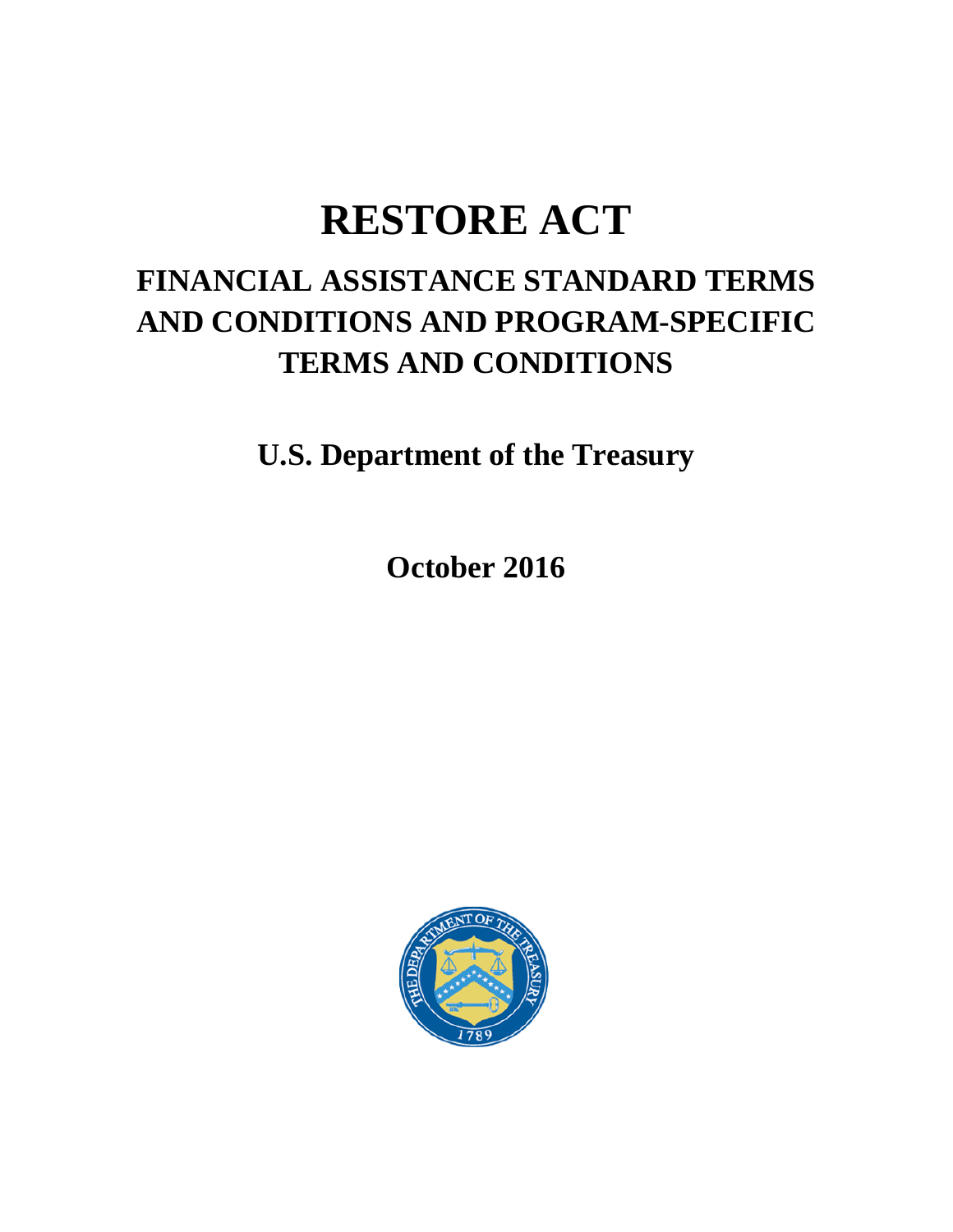# **TABLE OF CONTENTS**

|    | RESTORE ACT FINANCIAL ASSISTANCE STANDARD TERMS AND CONDITIONS AND PROGRAM-                                                               |  |
|----|-------------------------------------------------------------------------------------------------------------------------------------------|--|
| A  | PROGRAM-SPECIFIC TERMS AND CONDITIONS - AWARDS UNDER THE DIRECT                                                                           |  |
| B  | PROGRAM-SPECIFIC TERMS AND CONDITIONS - AWARDS UNDER THE CENTERS OF                                                                       |  |
|    | STANDARD TERMS AND CONDITIONS - AWARDS UNDER THE DIRECT COMPONENT AND<br>AWARDS UNDER THE CENTERS OF EXCELLENCE RESEARCH GRANTS PROGRAM   |  |
| C  |                                                                                                                                           |  |
| D  |                                                                                                                                           |  |
| Е  | FINANCIAL MANAGEMENT SYSTEM AND INTERNAL CONTROL REQUIREMENTS 9                                                                           |  |
| F  |                                                                                                                                           |  |
| G  | THE FEDERAL GOVERNMENT'S RIGHT TO INSPECT, AUDIT, AND INVESTIGATE11                                                                       |  |
| H  |                                                                                                                                           |  |
| T  | EFFECT OF A GOVERNMENT SHUTDOWN ON DISBURSEMENTS AND THE AVAILABILITY                                                                     |  |
| J  |                                                                                                                                           |  |
| K  |                                                                                                                                           |  |
| L  |                                                                                                                                           |  |
| M  |                                                                                                                                           |  |
| N  |                                                                                                                                           |  |
| O  |                                                                                                                                           |  |
| P  | REQUIREMENT TO CHECK DEBARMENT AND SUSPENSION STATUS OF SUBRECIPIENTS.                                                                    |  |
| Q  |                                                                                                                                           |  |
| R  |                                                                                                                                           |  |
| S  |                                                                                                                                           |  |
| T. |                                                                                                                                           |  |
| U  |                                                                                                                                           |  |
| V  |                                                                                                                                           |  |
|    | SUPPLEMENTAL STANDARD TERMS AND CONDITIONS - AWARDS UNDER THE DIRECT<br><b>COMPONENT FOR ACQUISTION AND IMPROVEMENTS TO REAL PROPERTY</b> |  |
| W  |                                                                                                                                           |  |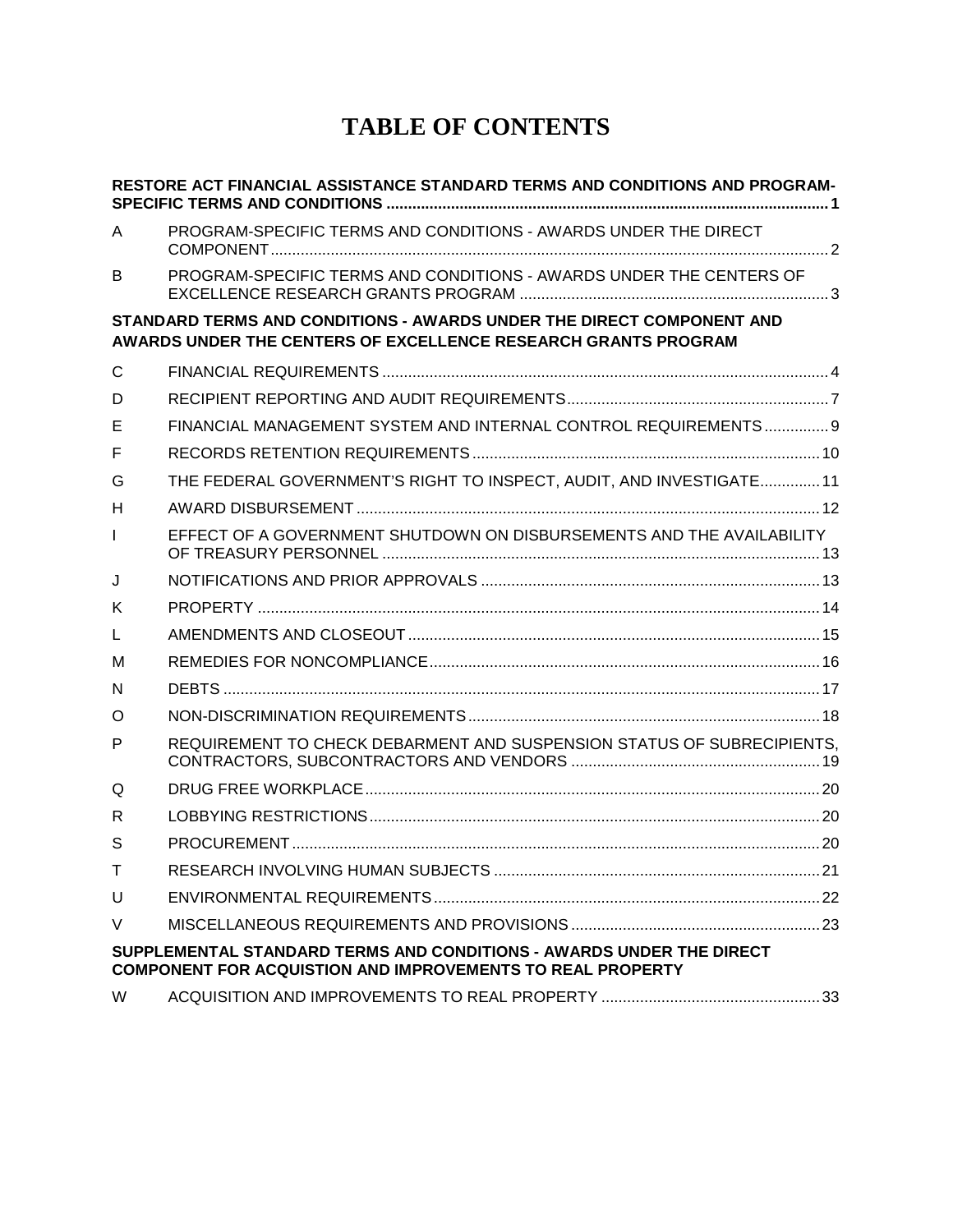# <span id="page-2-0"></span>**RESTORE ACT FINANCIAL ASSISTANCE STANDARD TERMS AND CONDITIONS AND PROGRAM-SPECIFIC TERMS AND CONDITIONS**

# **PREFACE**

The grant agreement is comprised of the following documents:

- 1. A Notice of Award from the Department of the Treasury ("Treasury");
- 2. The RESTORE Act Financial Assistance Standard Terms and Conditions ("Standard Terms and Conditions");
- 3. The RESTORE Act Financial Assistance Program-Specific Terms and Conditions ("Program-Specific Terms and Conditions");
- 4. The approved application, including all documents, certifications, and assurances that are part of the approved application;
- 5. The approved scope of work;
- 6. The approved budget; and,
- 7. Any special terms and conditions applied by Treasury to the award ("Special Award Conditions").

The recipient must comply, and require each of its subrecipients, contractors, and subcontractors employed in the completion of the activity, project, or program to comply with all federal statutes, federal regulations, executive orders (EOs), Office of Management and Budget (OMB) circulars, Standard Terms and Conditions, Program-Specific Terms and Conditions, and any Special Award Conditions of this federal financial assistance award ("Award"), as applicable, in addition to the certifications and assurances required at the time of application. This Award is subject to the laws and regulations of the United States.

Any inconsistency or conflict in Standard Terms and Conditions, Program-Specific Terms and Conditions, and any Special Award Conditions of this Award will be resolved according to the following order of precedence: federal laws, federal regulations, applicable notices published in the Federal Register, EOs, OMB circulars, Treasury's Standard Terms and Conditions, Program-Specific Terms and Conditions, and any Special Award Conditions. Special Award Conditions may amend or take precedence over Standard Terms and Conditions and Program-Specific Terms and Conditions.

Some of these Standard Terms and Conditions contain, by reference or substance, a summary of pertinent federal statutes, federal regulations published in the Federal Register (Fed. Reg.) or Code of Federal Regulations (C.F.R.), EOs, or OMB circulars. In particular, these Standard Terms and Conditions incorporate many of the provisions contained in OMB's Uniform Guidance for Grants and Cooperative Agreements (2 C.F.R. Part 200), which supersedes former OMB Circular A-102 (the former grants management common rule), OMB Circular A-133 (single audit requirements), and all former OMB circulars containing the cost principles for grants and cooperative agreements. To the extent that it is a summary, such a provision is not in derogation of, or an amendment to, any such statute, regulation, EO, or OMB circular. Unless a definition is provided here, definitions can be found in the RESTORE Act (Public Law No. 112-141 (July 6, 2012)), Treasury's RESTORE Act regulations (79 Fed. Reg. 48039 (Aug. 15, 2014) and 79 Fed. Reg. 61236 (Oct. 10, 2014), codified at 31 C.F.R. Part 34)), and/or 2 C.F.R. Part 200.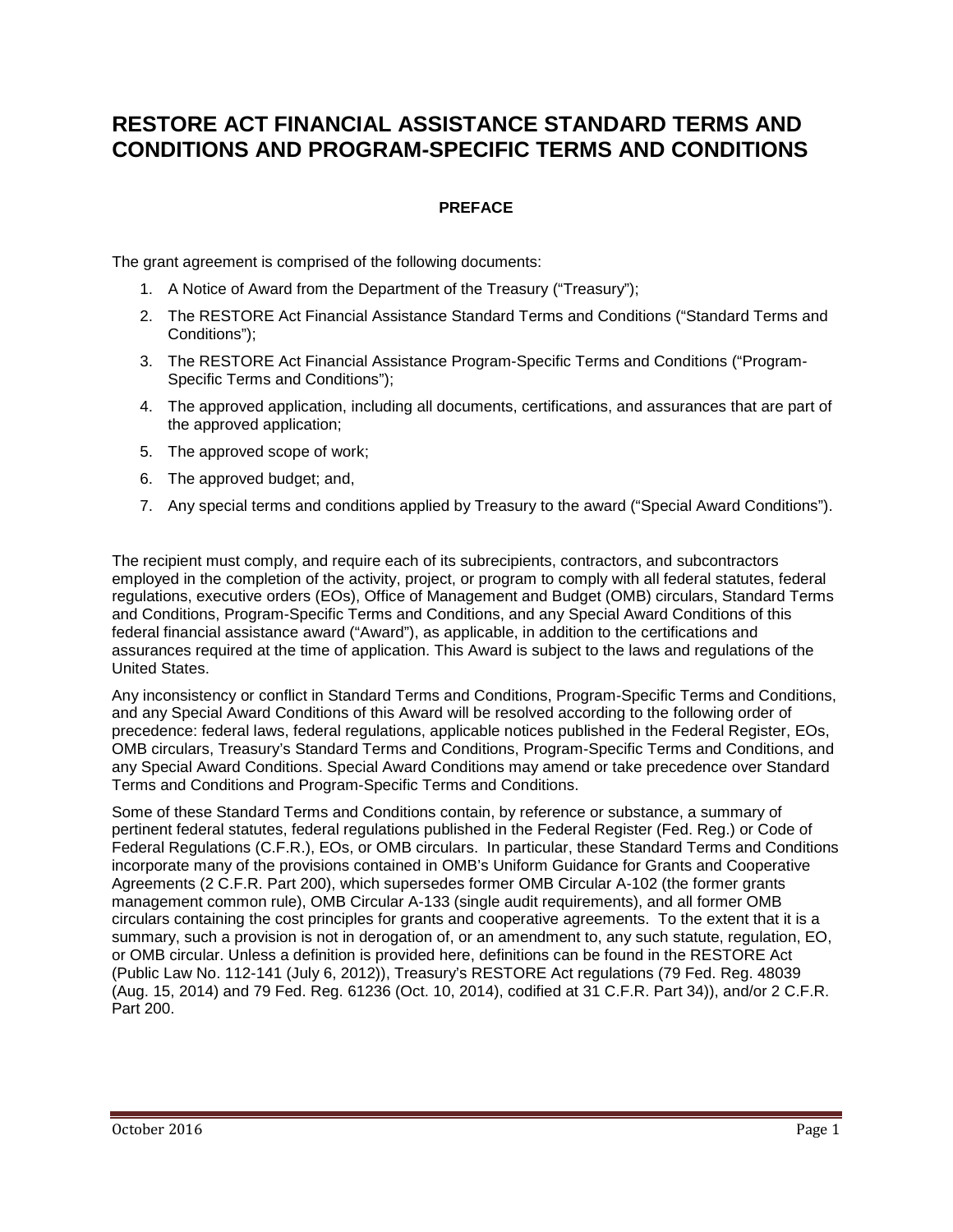# <span id="page-3-0"></span>**A PROGRAM-SPECIFIC TERMS AND CONDITIONS - AWARDS UNDER THE DIRECT COMPONENT**

In addition to all the Standard Terms and Conditions described in Sections C through V of this document, all Treasury RESTORE Act awards made under the Direct Component include the following Program Specific Terms and Conditions in this Section A:

# **1. Administrative Costs**

- a. Administrative costs are defined at 31 C.F.R. § 34.2.
- b. Under no circumstances may the recipient use more than three percent of the Award funds received for administrative costs. Administrative costs do not include indirect costs that are identified specifically with, or readily assignable to facilities, as defined in 2 CFR 200.414. Costs borne by subrecipients do not count toward the three percent cap.
- c. Up to 100 percent of program income may be used to pay for allowable administrative costs, subject to the three percent cap.

# **2. Oil Spill Liability Trust Fund**

The recipient must not seek any compensation for the approved program or project from the Oil Spill Liability Trust Fund. If the recipient is authorized to make subawards, the recipient must not use Direct Component funds to make subawards to fund activities for which claims were filed with the Oil Spill Liability Trust Fund after July 6, 2012.

# **3. Remedies for Noncompliance**

- a. If Treasury determines that the recipient has expended Direct Component funds to cover the cost of any ineligible activities, in addition to the remedies available in Section M of these Standard Terms and Conditions, Treasury will make no additional payments to the recipient from the RESTORE Trust Fund, including no payments from the RESTORE Trust Fund for activities, projects, or programs other than Direct Component activities, projects, or programs, until the recipient has either (1) deposited an amount equal to the amount expended for the ineligible activities in the RESTORE Trust Fund, or (2) Treasury has authorized the recipient to expend an equal amount from the recipient's own funds for an activity that meets the requirements of the RESTORE Act.
- b. If Treasury determines the recipient has materially violated the terms of this Award, Treasury will make no additional funds available to the recipient from any part of the Trust Fund until the recipient corrects the violation.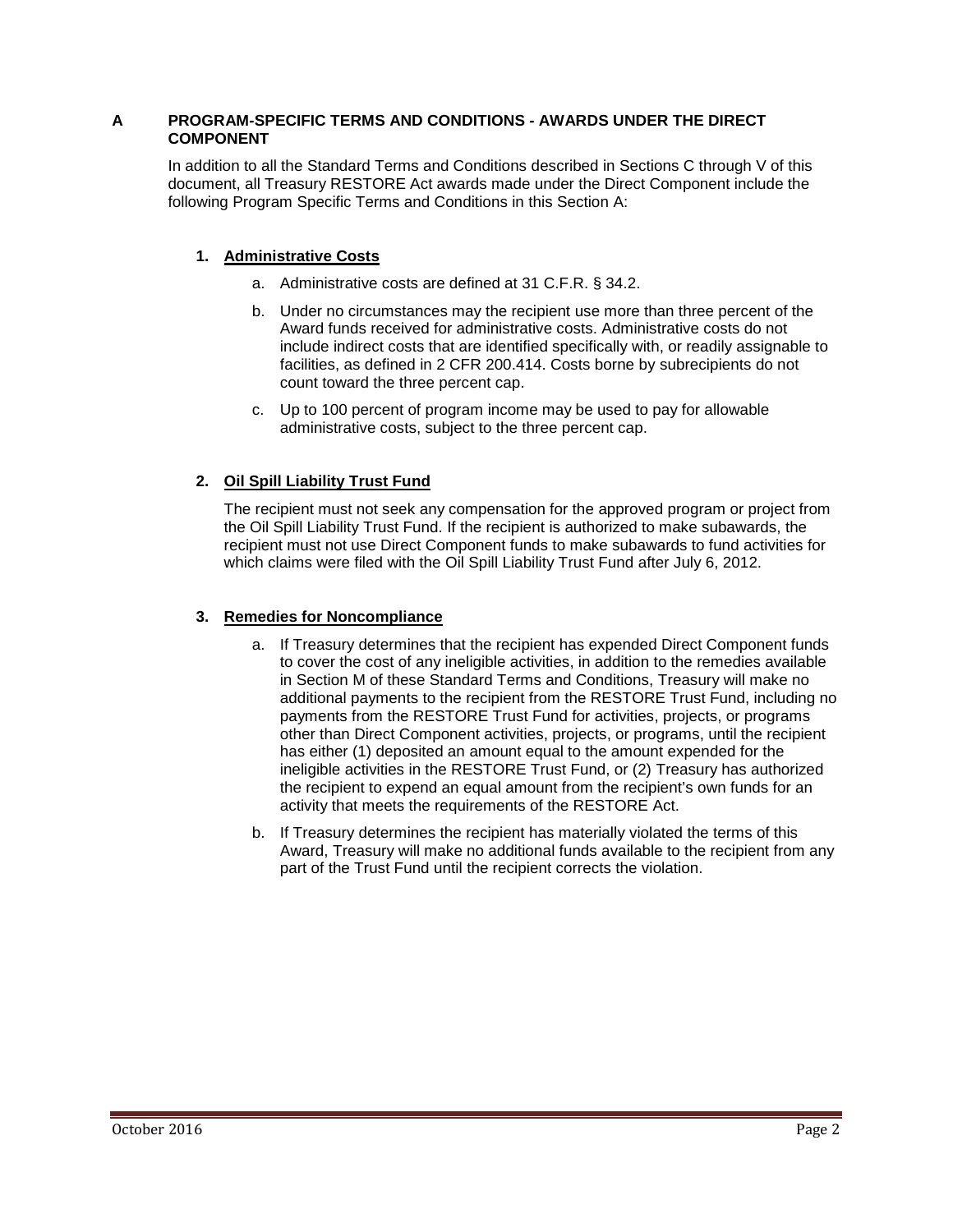## <span id="page-4-0"></span>**B PROGRAM-SPECIFIC TERMS AND CONDITIONS - AWARDS UNDER THE CENTERS OF EXCELLENCE RESEARCH GRANTS PROGRAM**

In addition to all the Standard Terms and Conditions described in Sections C through V of this document, all Treasury RESTORE Act awards under the Centers of Excellence Research Grants Program include the following Program-Specific Terms and Conditions in this Section B:

# **1. Allowable Costs**

In addition to the prohibitions contained in 2 C.F.R. Part 200, Subpart E (*Cost Principles*), the following costs are unallowable unless approved in writing by Treasury:

- a. Construction, including the alteration, repair, or rehabilitation of existing structures. Facilities costs are allowable as indirect costs in a federally approved negotiated indirect cost rate.
- b. Acquisition of land or interests in land.

# **2. Notifications**

- a. If the selection of a Center or Centers of Excellence occurs after the start date of this Award, the recipient must promptly inform Treasury of the following:
	- i. Name of the Center of Excellence and the entity selected to administer it, including the names of member organizations if the entity is a consortium;
	- ii. The DUNS Number of the entity;
	- iii. Location of the entity;
	- iv. Discipline or disciplines assigned to the Center of Excellence;
	- v. Description of the actual public input process undertaken, including a summary of any comments received and a description of how they were addressed; and
	- vi. The estimated budget for the Center, including the total allocation of funded dollars for the Center.
- b. The recipient must immediately notify Treasury if the recipient anticipates selecting a new entity or consortium to serve as a Center of Excellence, or making other changes to the initial selection of Center(s) of Excellence described in the scope of work.

# **3. Performance Reports**

In addition to the reporting requirements in Section D, the recipient must submit an annual report to the Gulf Coast Ecosystem Restoration Council ("Council") in a form prescribed by the Council, that includes information on subrecipients, subaward amounts, disciplines addressed, and any other information required by the Council. When the subrecipient is a consortium, the annual report must also identify the consortium members. The recipient must provide a copy of this report to Treasury.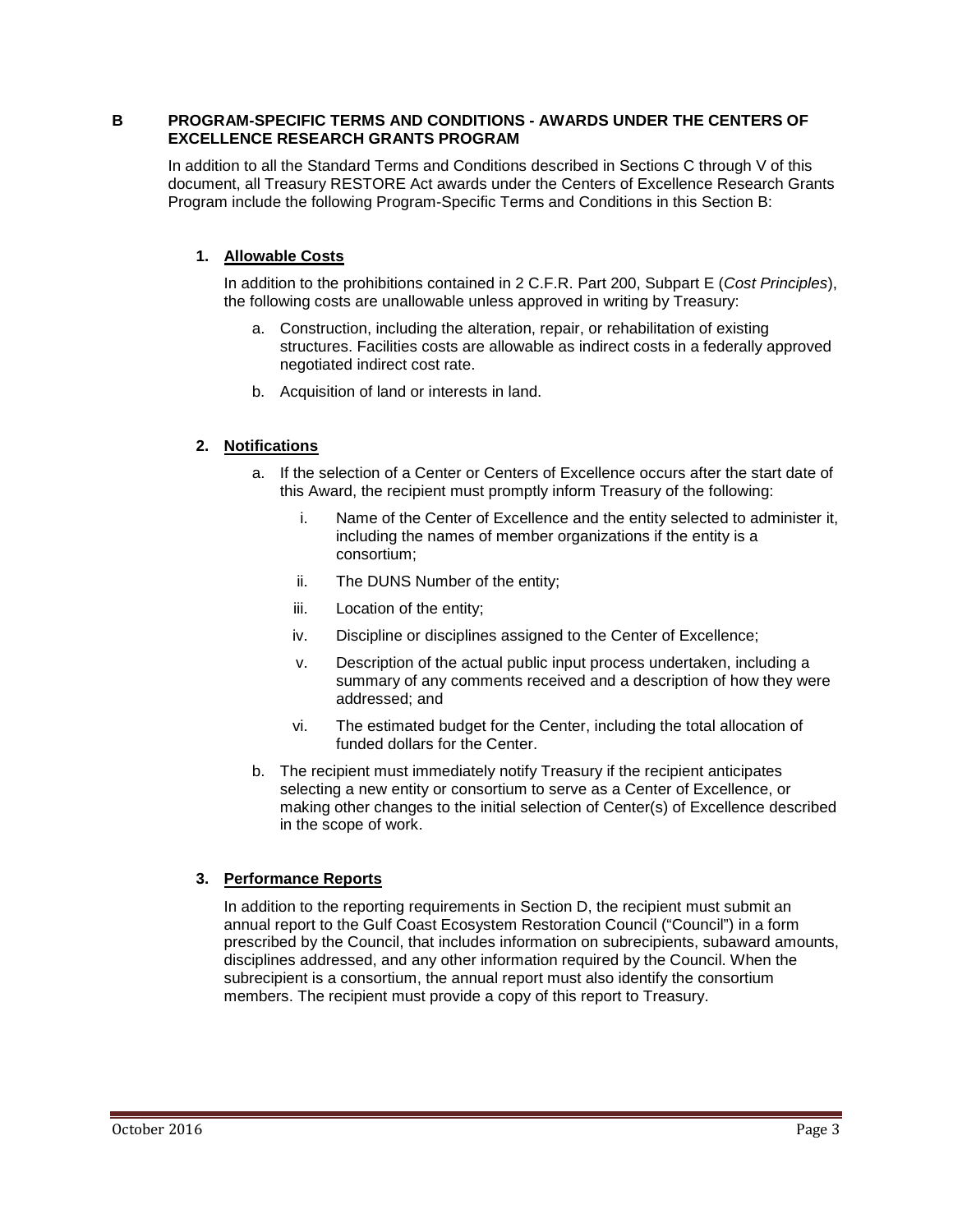#### **STANDARD TERMS AND CONDITIONS**

# **AWARDS UNDER DIRECT COMPONENT AND AWARDS UNDER THE CENTERS OF EXCELLENCE RESEARCH GRANTS PROGRAM**

#### <span id="page-5-0"></span>**C FINANCIAL REQUIREMENTS**

#### **1. Applicable Regulations**

This Award is subject to the following federal regulations and requirements. This list is not exclusive:

- a. Uniform Administrative Requirements, Cost Principles, and Audit Requirements for Federal Awards, 2 C.F.R. Part 200, Subparts A through F, and any Treasury regulations incorporating these requirements.
- b. Treasury's RESTORE Act regulations, 31 C.F.R. Part 34.
- c. Governmentwide Debarment and Suspension, 31 C.F.R. Part 19.
- d. Governmentwide Requirements for Drug-Free Workplace, 31 C.F.R. Part 20.
- e. New Restrictions on Lobbying, 31 C.F.R. Part 21.
- f. Reporting Subaward and Executive Compensation Information, 2 C.F.R. Part 170.
- g. Award Term for Trafficking in Persons, 2 C.F.R. Part 175.

#### **2. Scope of Work**

The recipient must only use funds obligated and disbursed under this Award for the purpose of carrying out activities described in the attached approved scope of work. The recipient must not incur or pay any expenses under this Award for activities not related to the attached approved scope of work unless Treasury first approves an Award amendment explicitly modifying the approved scope of work to include those activities.

# **3. Period of Performance; Pre-award Costs**

The recipient must use funds obligated and disbursed under this Award only during the period of performance specified in the Notice of Award, which is the time period during which the recipient may incur new obligations and costs to carry out the work authorized under this Award. The only exception is for costs incurred prior to the effective date of this Award, which are allowable only if:

- a. Treasury specifically authorized these costs in writing on or after the issuance date of this Award;
- b. Incurring these costs was necessary for the efficient and timely performance of the scope of work; and
- c. These costs would have been allowable if incurred after the date of the award.

# **4. Indirect Costs**

a. The recipient may only charge indirect costs to this Award if these costs are allowable under 2 C.F.R. Part 200, subpart E (*Cost Principles*).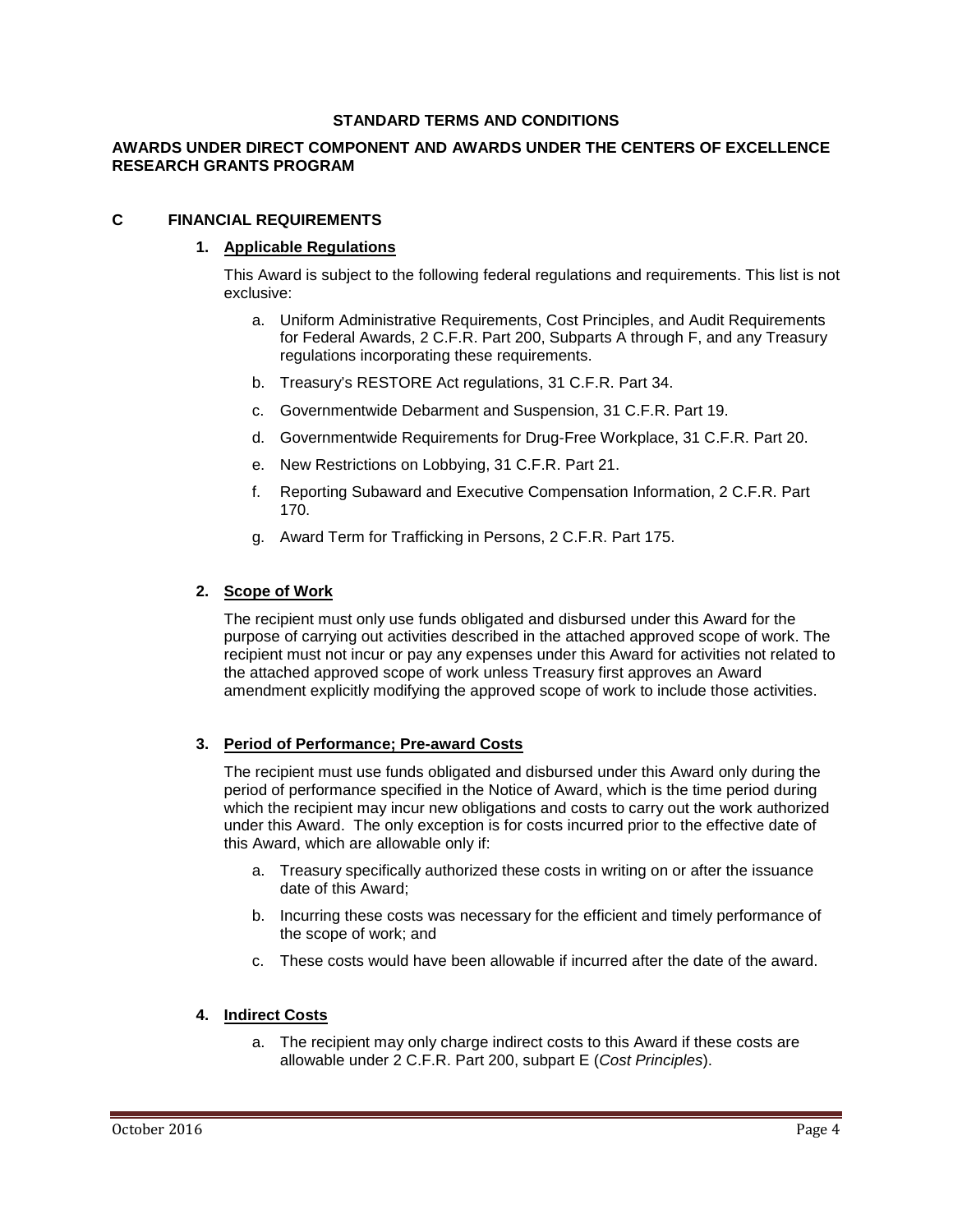- b. Indirect costs charged must be consistent with an accepted de minimis rate or the indirect cost rate agreement negotiated between the recipient and its cognizant agency (defined as the federal agency that is responsible for reviewing, negotiating, and approving cost allocation plans or indirect cost proposals, see 2 C.F.R. § 200.19) and must be included in the recipient's budget.
- c. Unallowable direct costs are not recoverable as indirect costs.
- d. The maximum dollar amount of allocable indirect costs charged to this Award shall be the lesser of:
	- i. The line item amount for the indirect costs contained in the approved budget, including all budget revisions approved in writing by the Treasury; or,
	- ii. The total indirect costs allocable to this Award based on the indirect cost rate approved by a cognizant or oversight federal agency and applicable to the period in which the cost was incurred, provided that the rate is approved on or before the Award end date.

# **5. Cost Sharing and Budget Limitations**

- a. The recipient is not required to contribute any matching funds.
- b. The recipient shall not request or receive additional funding beyond what was included in the approved application for the attached approved scope of work from any federal or non-federal source, without first notifying Treasury.

# **6. Program Income**

Any program income (defined at 2 C.F.R. § 200.80) generated during the period of performance must be included in the approved budget and be used for the purposes and under the conditions of these Standard Terms and Conditions and any Special Award Conditions, i.e. solely to accomplish the approved scope of work.

# **7. Incurring Costs or Obligating Federal Funds Beyond the Expiration Date**

The recipient must not incur costs or obligate funds under this Award for any purpose pertaining to the operation of the activity, project, or program beyond the end of the period of performance. The only costs which are authorized for a period up to 90 days following the end of the period of performance are those strictly associated with close-out activities. Close-out activities are normally limited to the preparation of final progress, financial, and required audit reports unless otherwise approved in writing by Treasury. Under extraordinary circumstances, and at Treasury's sole discretion, Treasury may approve the recipient's request for an extension of the 90-day closeout period.

# **8. Tax Refunds**

Refunds of taxes paid under the Federal Insurance Contributions Act (FICA) and the Federal Unemployment Tax Act (FUTA) that are received by the recipient during or after the period of performance must be refunded or credited to Treasury if these taxes were paid out of RESTORE Act funds in accordance with 2 C.F.R. Part 200, subpart E (*Cost Principles*). The recipient agrees to contact Treasury immediately upon receipt of these refunds.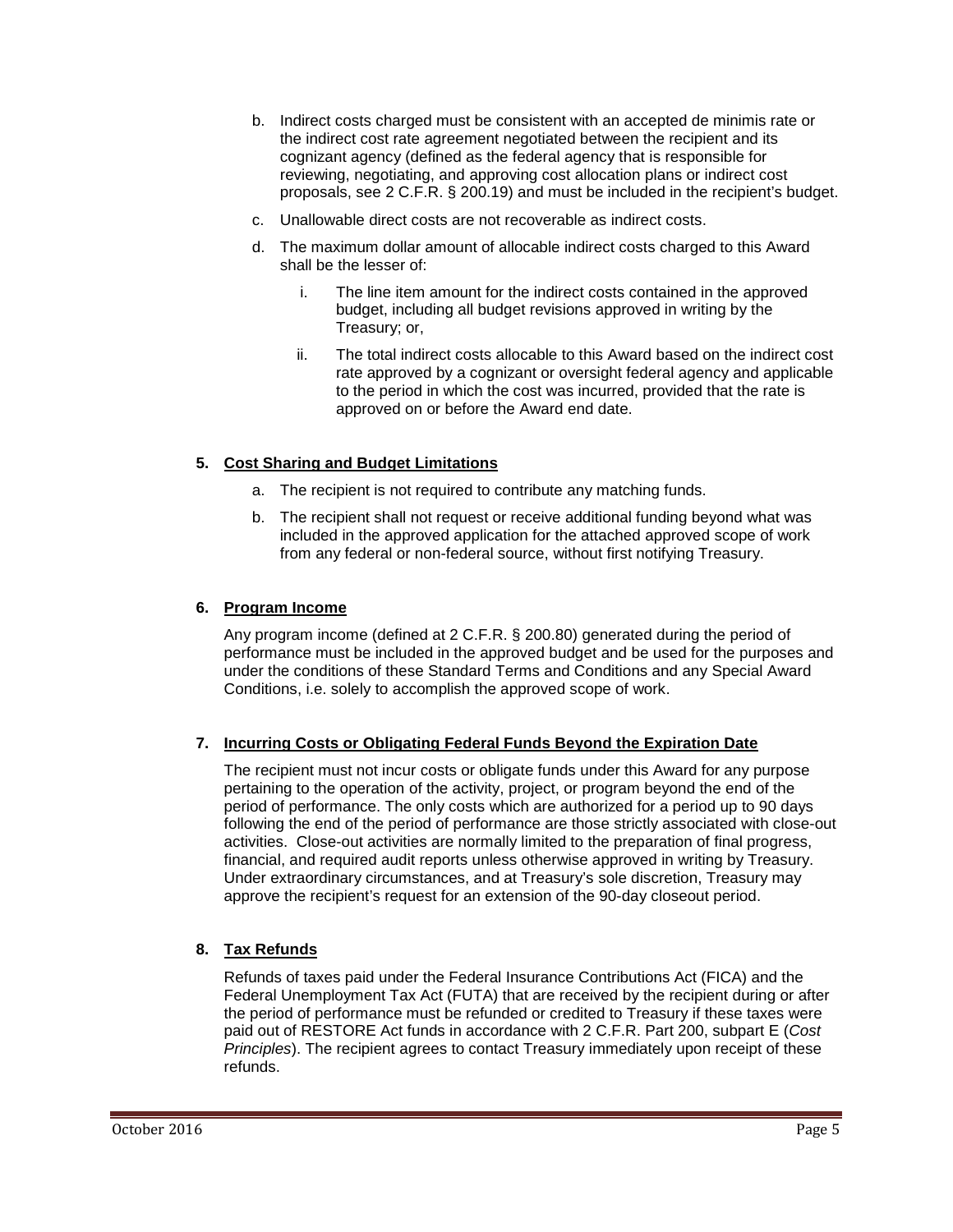# **9. Subawards**

- a. If the recipient is permitted to make subawards under this award, the recipient must execute a legally binding written agreement with the subrecipient. This agreement must incorporate all the terms and conditions of this Award, including any Special Award Conditions, and must include the information at 2 C.F.R. § 200.331. The recipient must perform all responsibilities required of a passthrough entity, as specified in 2 C.F.R. Part 200.
- b. The recipient must evaluate and document each subrecipient's risk of noncompliance with federal statutes, federal regulations, and the terms and conditions of the subaward for purposes of determining the appropriate subrecipient monitoring strategy, as described in 2 C.F.R. § 200.331(b).
- c. The recipient must monitor the subrecipient's use of federal funds through reporting, site visits, regular contact, or other means to provide reasonable assurance that the subrecipient is administering the subaward in compliance with the RESTORE Act, Treasury's RESTORE Act regulations, these Standard Terms and Conditions, Program-Specific Terms and Conditions, and any Special Award Conditions, and to ensure that performance goals are achieved.
- d. The recipient must provide training and technical assistance to the subrecipient as necessary.
- e. The recipient must, if necessary, take appropriate enforcement actions against non-compliant subrecipients.
- f. If lower tier subawards are authorized, the recipient must ensure that a subrecipient who makes a subaward applies the terms and conditions of this Award, including any Special Award Conditions, to all lower tier subawards, and that a subrecipient who makes a subaward carries out all the responsibilities of a pass-through entity described at 2 C.F.R. Part 200.
- g. The recipient must maintain written standards of conduct governing the performance of its employees involved in executing this Award and administration of subawards.
	- i. No employee, officer, or agent shall participate in the selection, award, or administration of a subaward supported by federal funds if a real or apparent conflict of interest would be involved. Such a conflict would arise when the employee, officer, or agent, any member of his or her immediate family, his or her partner, or an organization in which he/she serves as an officer or which employs or is about to employ any of the parties mentioned in this section, has a financial interest or other interest in the organization selected or to be selected for a subaward.
	- ii. The officers, employees, and agents of the recipient shall neither solicit nor accept anything of monetary value from subrecipients.
	- iii. A recipient may set standards for situations in which the financial interest is not substantial or the gift is an unsolicited item of nominal value. A financial interest may include employment, stock ownership, a creditor or debtor relationship, or prospective employment with the organization selected or to be selected for a subaward.
	- iv. The standards of conduct must provide for disciplinary actions to be applied for violations of such standards by officers, employees, or agents of the recipient.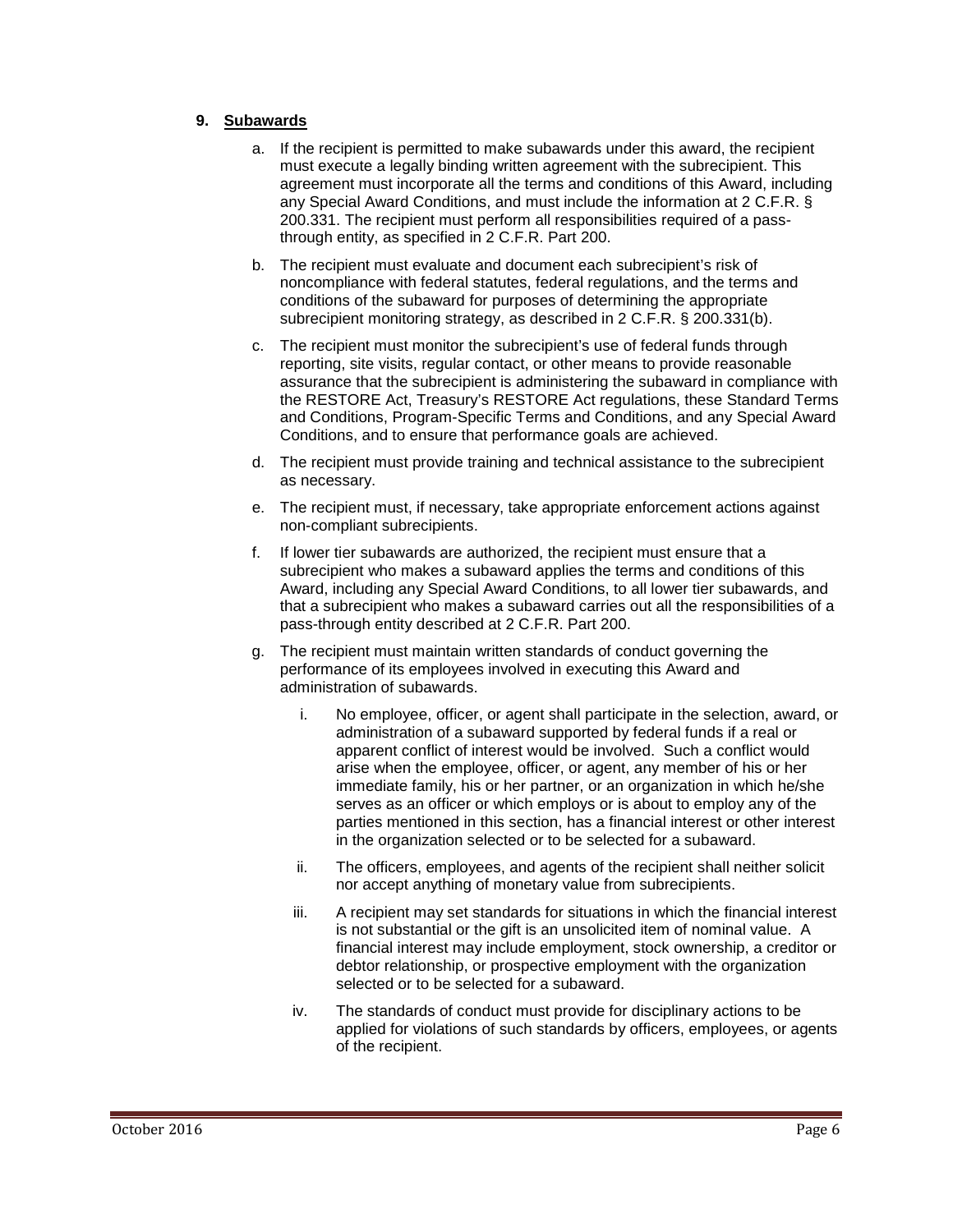# <span id="page-8-0"></span>**D RECIPIENT REPORTING AND AUDIT REQUIREMENTS**

### **1. Financial Reports**

- a. The recipient must submit a "Federal Financial Report" (SF-425) on a semiannual basis for the periods ending March 31 and September 30 (or June 30 and December 31, if instructed by Treasury), or any portion thereof, unless otherwise specified in a special award condition. Reports are due no later than 30 days following the end of each reporting period. A final SF-425 must be submitted within 90 days after the end of the period of performance. In the remarks section of each SF-425 submitted, the recipient must describe the use of all funds received.
- b. The report must be signed by an authorized certifying official who is the employee authorized by the recipient organization to submit financial data on its behalf.
- c. The recipient must submit all financial reports via http://www.GrantSolutions.gov, unless otherwise specified by Treasury in writing.

# **2. Performance Reports**

- a. The recipient must submit an SF-PPR ("Performance Progress Report"), a "RESTORE Act Status of Performance Report," ( standard format provided by Treasury, OMB Approval No. 1505-0250) and an updated "RESTORE Act Milestones Report," (standard format provided by Treasury, OMB Approval No. 1505-0250)on a semi-annual basis for the periods ending March 31 and September 30 (or June 30 and December 31, if instructed by Treasury), or any portion thereof, unless otherwise specified in a Special Award Condition. Reports are due no later than 30 days following the end of each reporting period, except the final report which is due 90 days following the end of the period of performance.
- b. The recipient must submit all performance reports in (a) above, via http://www.GrantSolutions.gov, unless otherwise specified in writing by Treasury, and the recipient must complete these reports according to the following instructions:
	- i. SF-PPR: In the "performance narrative" attachment (section B of the SF-PPR), the recipient must provide the following information:
		- a) In Section B-1:
			- 1) Summarize activities undertaken during the reporting period;
			- 2) Summarize any key accomplishments, including milestones completed for the reporting period;
			- 3) List any contracts awarded during the reporting period, along with the name of the contractor and its principal, the DUNS number of the contractor, the value of the contract, the date of award, a brief description of the services to be provided, and whether or not local preference was used in the selection of the contractor; and
			- 4) If the recipient is authorized to make subawards, list any subawards executed during the reporting period, along with the name of the entity and its principal, the DUNS number of the entity, the value of the agreement, the date of award, and a brief description of the scope of work.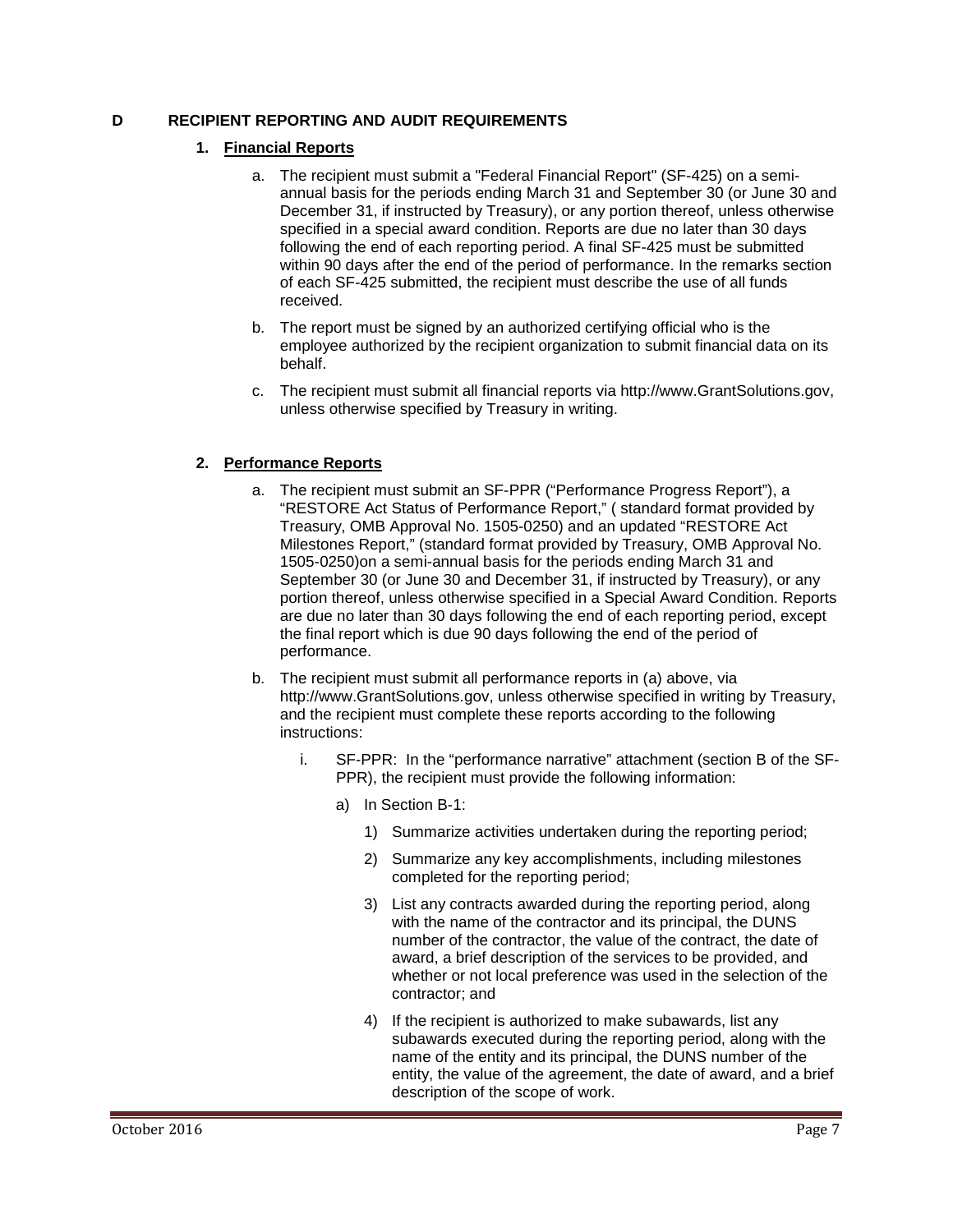- b) In Section B-2:
	- 1) Indicate if any operational, legal, regulatory, budgetary, and/or ecological risks, and/or any public controversies, have materialized. If so, indicate what mitigation strategies have been undertaken to attenuate these risks or controversies; and
	- 2) Summarize any challenges that have impeded the recipient's ability to accomplish the approved scope of work on schedule and on budget.
- c) In Section B-3:

Summarize any significant findings or events, including any data compiled, collected, or created, if applicable.

d) In Section B-4:

Describe any activities to disseminate or publicize results of the activity, project, or program, including data and its repository and citations for publications resulting from this Award.

- e) In Section B-5:
	- 1) Describe all efforts taken to monitor contractor and/or subrecipient performance, to include site visits, during the reporting period. For subawards, indicate whether the subrecipient submitted an audit to the recipient, and if so, whether the recipient issued a management decision on any findings; and
	- 2) Describe any other activities or relevant information not already provided.
- f) In Section B-6:

Summarize the activities planned for the next reporting period.

- ii. "RESTORE Act Status of Performance Report": Instructions are provided on the report form.
- iii. "RESTORE Act Milestones Report": Instructions are provided on the report form.

# **3. Interim Reporting on Significant Developments**

- a. Events may occur between the scheduled performance reporting dates that have significant impact upon the activity, project, or program. In such cases, the recipient must inform Treasury as soon as the following types of conditions become known:
	- i. Problems, delays, or adverse conditions which will materially impair the ability to meet the objective of this Award. This disclosure must include a statement of the action taken, or contemplated, and any assistance needed to resolve the situation.
	- ii. Favorable developments which enable meeting time schedules and objectives sooner or at less cost than anticipated or producing more or different beneficial results than originally planned.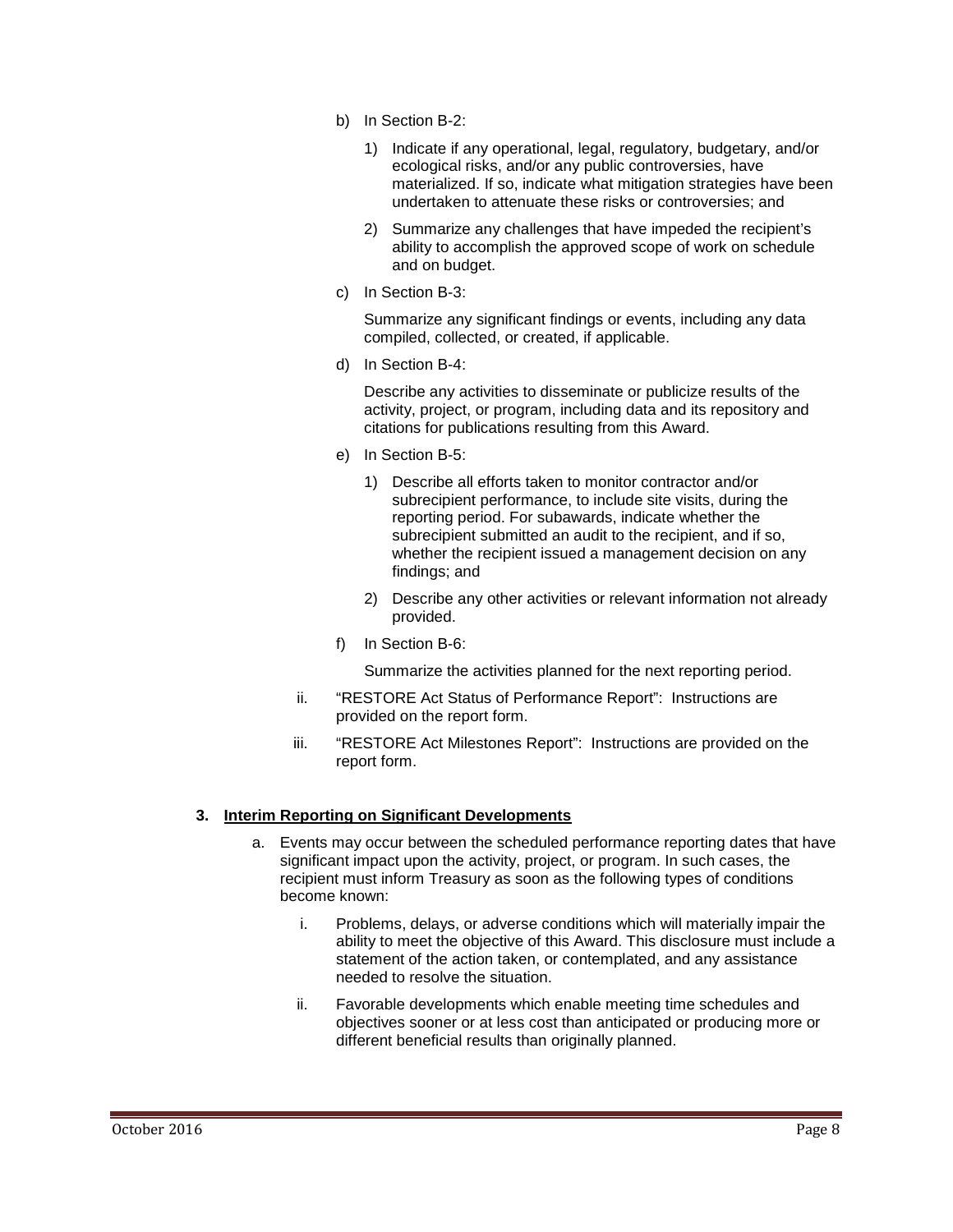- b. The recipient must:
	- i. Promptly provide to Treasury and the Treasury Inspector General a copy of all state or local inspector general reports, audit reports other than those prepared under the Single Audit Act, and reports of any other oversight body, if such report pertains to an award under any RESTORE Act component, including the Comprehensive Plan Component and Spill Impact Component.
	- ii. Immediately notify Treasury and the Treasury Inspector General of any indication of fraud, waste, abuse, or potentially criminal activity pertaining to grant funds.
	- iii. Promptly notify Treasury upon the selection of a contractor or subrecipient performing work under this Award, and include the name and DUNS number for the subrecipient or contractor, and the total amount of the contract or subaward.

#### **4. Audit Requirements**

The recipient is responsible for complying, and ensuring all subrecipients comply, with all audit requirements of the Single Audit Act and 2 CFR Part 200 Subpart F – Audit Requirements.

#### **5. Operational Self-Assessment**

The recipient must submit a revised *Operational Self-Assessment* form no later than June 30th of each calendar year for the duration of this Award. Only one *Operational Self-Assessment* must be submitted per recipient per year. In completing the form, the recipient must note controls or activities that have changed from its previous submission. The recipient must submit the *Operational Self-Assessment* electronically to [restoreact@treasury.gov,](mailto:restoreact@treasury.gov) unless otherwise specified in writing by Treasury. The form may be downloaded at [https://www.treasury.gov/services/restore-act/.](https://www.treasury.gov/services/restore-act/)

# <span id="page-10-0"></span>**E FINANCIAL MANAGEMENT SYSTEM AND INTERNAL CONTROL REQUIREMENTS**

- 1. Recipients that are states must expend and account for Award funds in accordance with the applicable state laws and procedures for expending and accounting the states' own funds. All other recipients must expend and account for Award funds in accordance with state and local laws and procedures. In addition, all recipients' financial management systems must be sufficient to:
	- a. Permit the preparation of accurate, current, and complete SF-425, SF-PPR, Milestones Form, and Status of Performance reports, as well as reporting on subawards, if applicable, and any additional reports required by any Special Award Conditions;
	- b. Permit the tracing of funds to a level of expenditures adequate to establish that such funds have been used in accordance with all applicable federal, state, and local requirements, including the RESTORE Act, Treasury RESTORE Act regulations, these Standard Terms and Conditions, Program-Specific Terms and Conditions, and any Special Award Conditions.
	- c. Allow for the comparison of actual expenditures with the amount budgeted for each Award made to the recipient by Treasury under the RESTORE Act.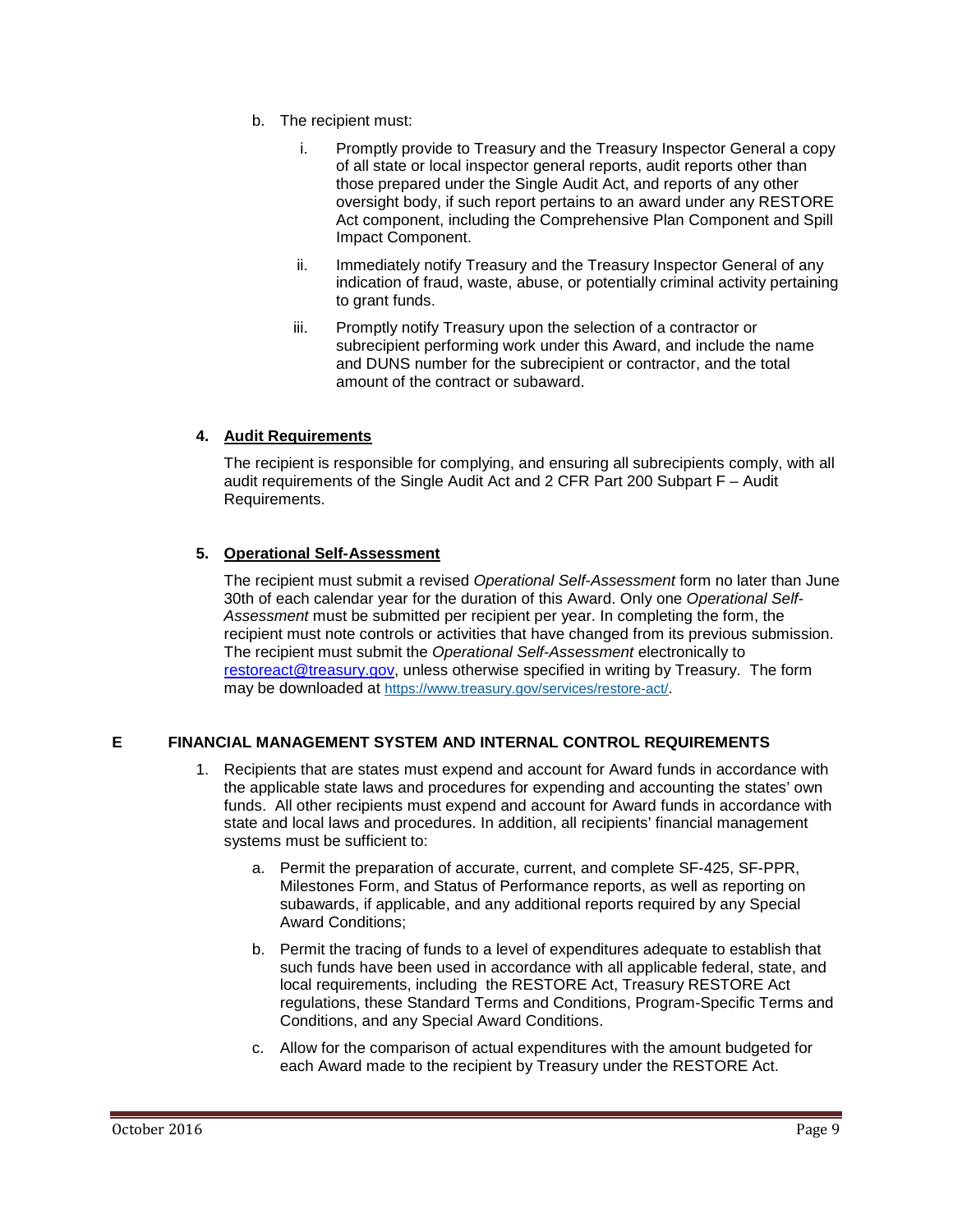- d. Identify and track all RESTORE Act awards received and expended by the assigned grant number, which is the Universal Award ID (as provided by Treasury), the year the Award was made, the awarding agency (Treasury), and the program's CFDA title and CFDA number (21.015).
- e. Record the source and application of funds for all activities funded by this Award, as well as all awards, authorizations, obligations, unobligated balances, assets, expenditures, program income, and interest earned on federal advances, and allow users to tie these records to source documentation such as cancelled checks, paid bills, payroll and attendance records, contract and subaward agreements, etc.
- f. Ensure effective control over, and accountability for, all federal funds, and all property and assets acquired with federal funds. The recipient must adequately safeguard all assets and ensure that they are used solely for authorized purposes.
- 2. The recipient must establish written procedures to implement the requirements set forth in section H below (Award Disbursement), as well as written procedures to determine the allowability of costs in accordance with 2 C.F.R. Part 200, subpart E (*Cost Principles*) and the terms and conditions of this Award.
- 3. The recipient must establish and maintain effective internal controls over this Award in a manner that provides reasonable assurance that the recipient is managing this Award in compliance with the RESTORE Act, Treasury's RESTORE Act regulations, these Standard Terms and Conditions, Program-Specific Terms and Conditions, and any Special Award Conditions. These internal controls should be in compliance with guidance in "Standards for Internal Control in the Federal Government" issued by the Comptroller General of the United States or the "Internal Control Integrated Framework", issued by the Committee of Sponsoring Organizations of the Treadway Commission (COSO). The recipient must evaluate and monitor its compliance, and the compliance of any subrecipients, with the RESTORE Act, Treasury's RESTORE Act regulations, these Standard Terms and Conditions, Program Specific Terms and Conditions, and any Special Award Conditions, and promptly remedy any identified instances of noncompliance. When and if an instance of noncompliance cannot be remedied by the recipient, the recipient must promptly report the instance of noncompliance to Treasury and the Treasury Inspector General, followed by submitting a proposed mitigation plan to Treasury.
- 4. The recipient must take reasonable measures to safeguard protected personally identifiable information (PII) consistent with applicable federal, state, and local laws regarding privacy and obligations of confidentiality.

# <span id="page-11-0"></span>**F RECORDS RETENTION REQUIREMENTS**

- 1. The recipient must retain all records pertinent to this Award for a period of three years, beginning on a date as described in 2 C.F.R. § 200.333. While electronic storage of records (backed up as appropriate) is preferable, the recipient has the option to store records in hardcopy (paper) format. For the purposes of this section, the term "records" includes but is not limited to:
	- a. Copies of all contracts and all documents related to a contract, including the Request for Proposal (RFP), all proposals/bids received, all meeting minutes or other documentation of the evaluation and selection of contractors, any disclosed conflicts of interest regarding a contract, all signed conflict of interest forms (if applicable), all conflict of interest and other procurement rules governing a particular contract, and any bid protests;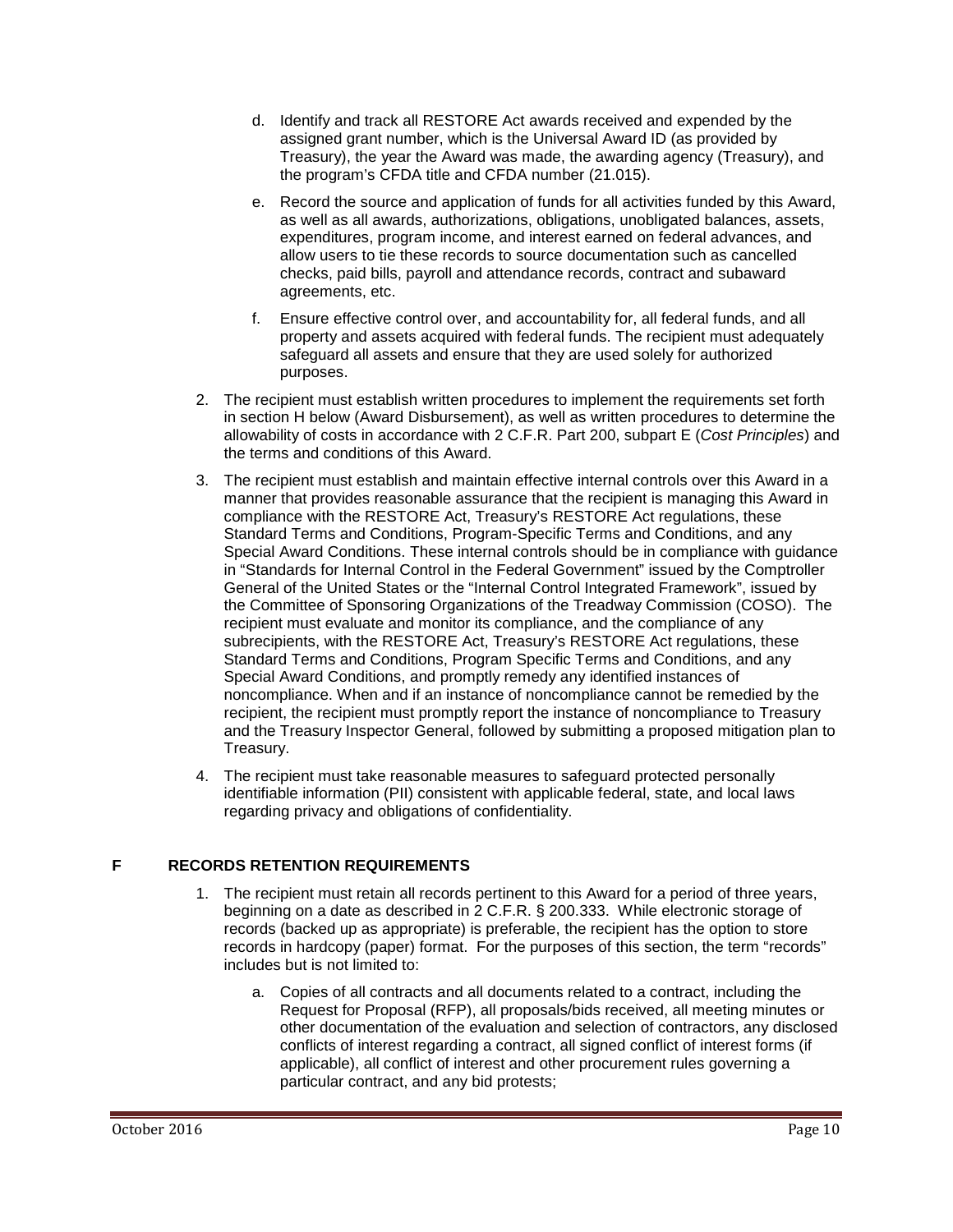- b. Copies of all subawards, including the funding opportunity announcement or equivalent, all applications received, all meeting minutes or other documentation of the evaluation and selection of subrecipients, any disclosed conflicts of interest regarding a subaward, and all signed conflict of interest forms (if applicable);
- c. All documentation of site visits, reports, audits, and other monitoring of contractors (vendors) and subrecipients (if applicable);
- d. All financial and accounting records, including records of disbursements to contractors (vendors) and subrecipients, and documentation of the allowability of Administrative Costs charged to this Award;
- e. All supporting documentation for the performance outcome and other information reported on the recipient's SF-425s, SF-PPRs, Milestones Forms, and Status of Performance Reports; and
- f. Any reports, publications, and data sets from any research conducted under this Award.
- 2. If any litigation, claim, investigation, or audit relating to this Award or an activity funded with Award funds is started before the expiration of the three year period, the records must be retained until all litigation, claims, investigations, or audit findings involving the records have been resolved and final action taken.
- 3. If the recipient is authorized to make subawards, the recipient must include in its legal agreement with the subrecipient a requirement that the subrecipient retain all records in compliance with 2 C.F.R. § 200.333.
- 4. If the recipient is authorized to enter into contracts to complete the approved scope of work, the recipient must include in its legal agreement with the contractor a requirement that the contractor retain all records in compliance with 2 C.F.R. § 200.333.

# <span id="page-12-0"></span>**G THE FEDERAL GOVERNMENT'S RIGHT TO INSPECT, AUDIT, AND INVESTIGATE**

#### **1. Access to Records**

- a. Treasury, the Treasury Office of Inspector General, and the Government Accountability Office have the right of timely and unrestricted access to any documents, papers or other records, including electronic records, of the recipient that are pertinent to this Award, in order to make audits, investigations, examinations, excerpts, transcripts, and copies of such documents. This right also includes timely and reasonable access to the recipient's personnel for the purpose of interview and discussion related to such documents. This right of access shall continue as long as records are required to be retained.
- b. If the recipient is authorized to make subawards, the recipient must include in its legal agreement or contract with the subrecipient a requirement that the subrecipient make available to Treasury, the Treasury Office of Inspector General, and the Government Accountability Office any documents, papers or other records, including electronic records, of the subrecipient, that are pertinent to this Award, in order to make audits, investigations, examinations, excerpts, transcripts, and copies of such documents. This right also includes timely and reasonable access to the subrecipient's personnel for the purpose of interview and discussion related to such documents. This right of access shall continue as long as records are required to be retained (see Section F above).
- c. If the recipient is authorized to enter into contracts to complete the approved scope of work, the recipient must include in its contract a requirement that the contractor make available to Treasury, the Treasury Office of Inspector General,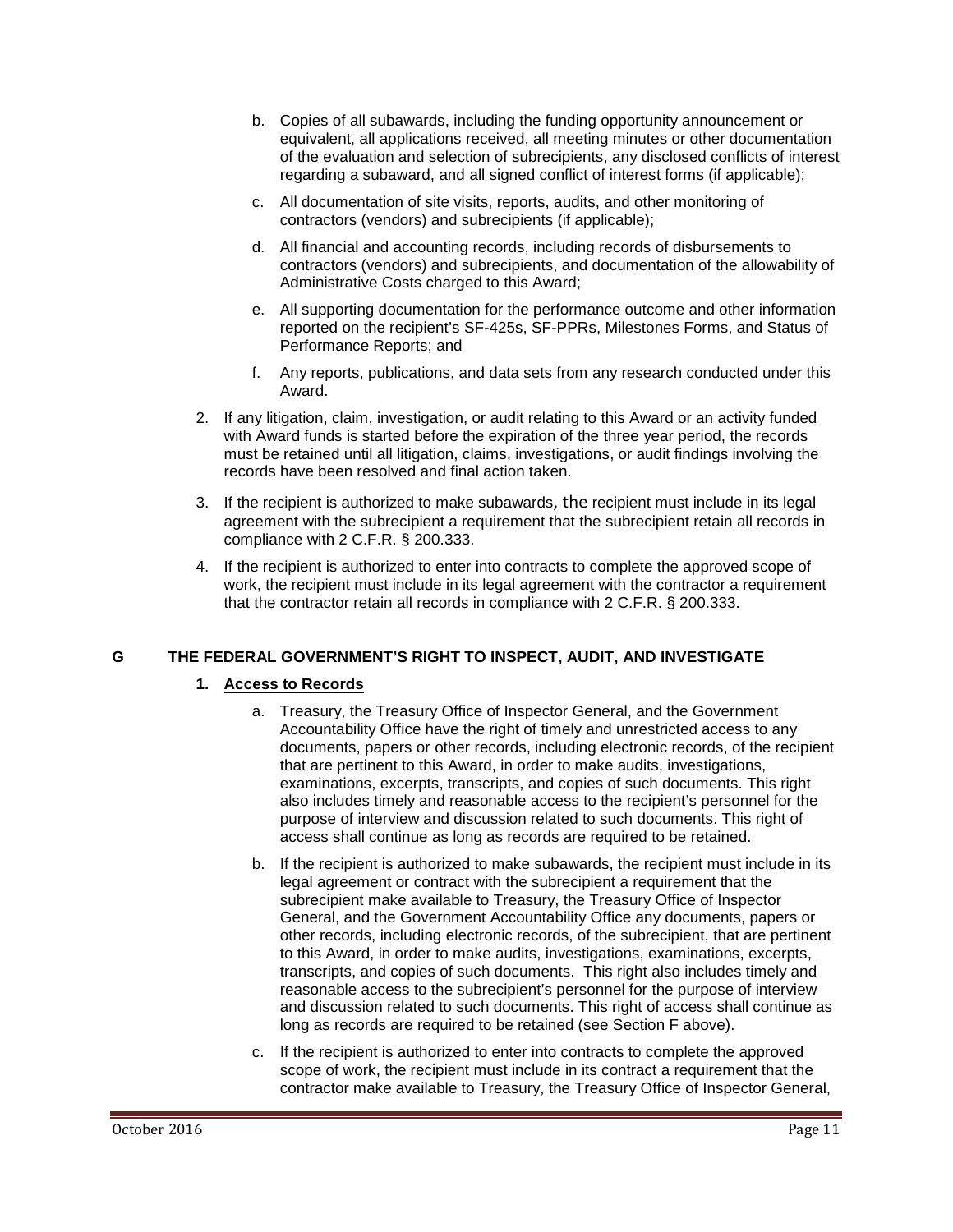and the Government Accountability Office any documents, papers or other records, including electronic records, of the contractor that are pertinent to this Award, in order to make audits, investigations, examinations, excerpts, transcripts, and copies of such documents. This right also includes timely and reasonable access to the contractor's personnel for the purpose of interview and discussion related to such documents. This right of access shall continue as long as records are retained (see Section F above).

# **2. Access to the Recipient's Sites.**

The Treasury, the Treasury Office of Inspector General, and Government Accountability Office shall have the right during normal business hours to conduct announced and unannounced onsite and offsite physical visits of recipients and their subrecipients and contractors corresponding to the duration of their records retention obligation for this Award.

# <span id="page-13-0"></span>**H AWARD DISBURSEMENT**

- 1. Unless otherwise specified in a Special Award Condition, Treasury will make advance payments under this Award. However, if one of the following occurs, Treasury will require Award funds to be disbursed on a reimbursement basis: (1) Treasury determines that the recipient does not meet the financial management system standards (see Section E) included in these Standard Terms and Conditions, (2) Treasury determines that the recipient has not established procedures that will minimize the time elapsing between the transfer of funds and disbursement, or (3) Treasury determines that the recipient is in noncompliance with the RESTORE Act, Treasury's RESTORE Act regulations, other pertinent federal statutes, these Standard Terms and Conditions, Program Specific Terms and Conditions, and/or any Special Award Conditions, and determines that the appropriate remedy is to require payment on a reimbursement basis. If reimbursement is used, Treasury will make payment within 30 calendar days after receipt of the billing, unless Treasury determines the request to be improper, in which case payment will not be made.
- 2. To the extent available, the recipient must disburse funds available from program income, rebates, refunds, contract settlements, audit recoveries, and interest earned on such funds before requesting additional cash payments of Award funds.
- 3. Treasury will use the Department of Treasury's Automated Standard Application for Payment (ASAP) system to disburse payments of Award funds. In order to receive payments, the recipient must first enroll in ASAP.gov. Treasury creates and funds account(s) for recipients in ASAP.gov, and recipients access their account(s) online to request funds. All Award funds will be disbursed electronically using the Automated Clearing House (ACH) for next day or future day payments only. Awards paid through ASAP.gov may contain controls or withdrawal limits set by Treasury.
- 4. Requirements applicable to recipients that are states: Payment methods of state agencies or instrumentalities must be consistent with Treasury-State agreements under the Cash Management Improvement Act, 31 C.F.R. Part 205 "Rules and Procedures for Efficient Federal-State Funds Transfers," and Treasury Financial Manual (TFM) 4A-2000 Overall Disbursing Rules for All Federal Agencies.
- 5. Requirements applicable to recipients that are not states: The recipient must minimize the time between the transfer of funds from Treasury and the use of the funds by the recipient. Advance payments to the recipient must be limited to the minimum amounts needed and be timed to be in accordance with the actual, immediate cash requirements of the recipient in carrying out the purpose of the approved activity, project, or program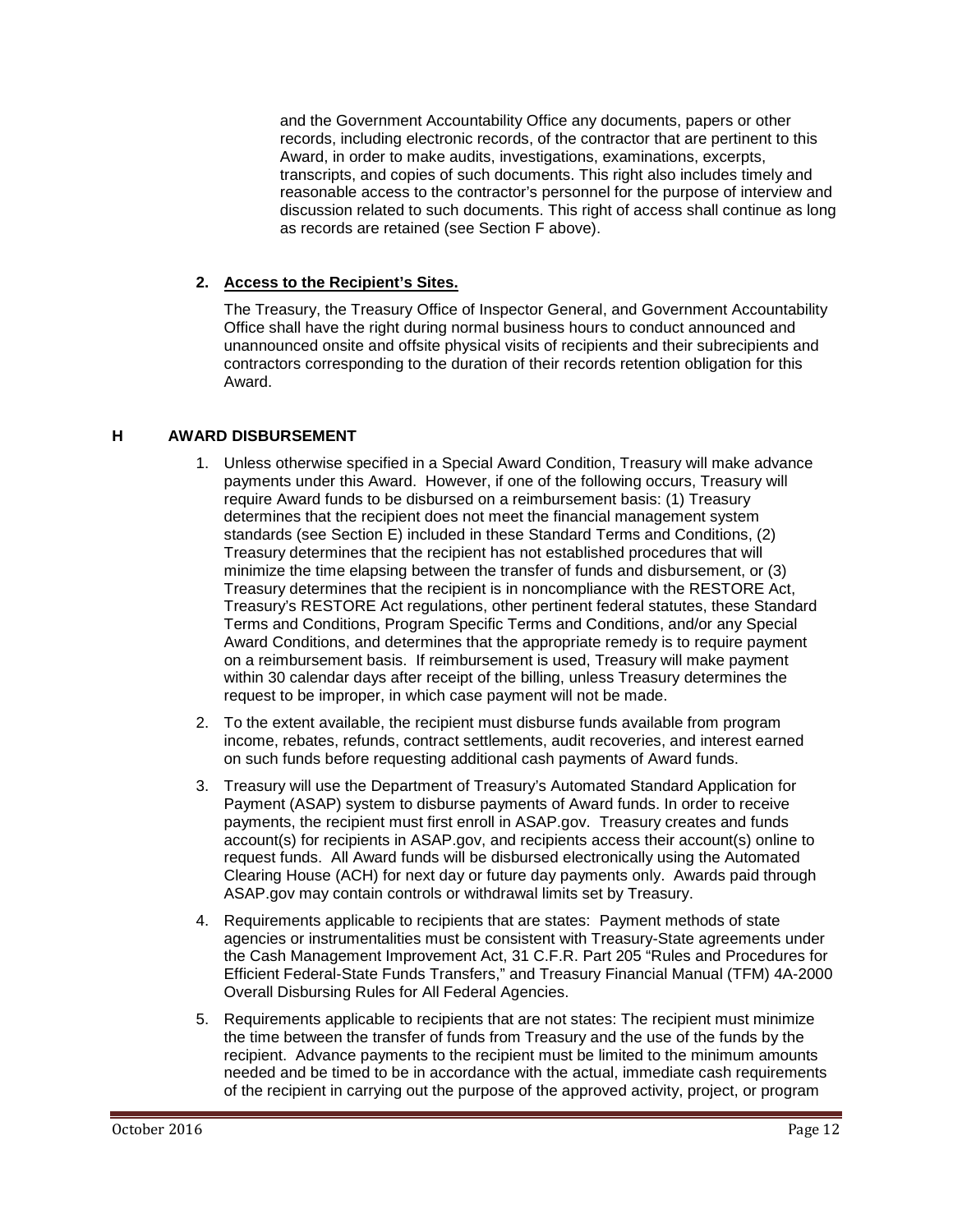The timing and amount of advance payments must be as close as is administratively feasible to the actual disbursements by the parish or county for direct activity, project, or program costs and the proportionate share of any allowable indirect costs. Advances should not be drawn down more than three business days before expenditure. Advanced funds not disbursed in a timely manner must be promptly returned to Treasury. The recipient must make timely payment to contractors (vendors) in accordance with the contract provisions.

- 6. Advances of federal funds must be deposited and maintained in United States Government-insured interest-bearing accounts whenever possible. The recipient is not required to maintain a separate depository account for receiving Award funds. If the recipient maintains a single depository account where advances are commingled with funds from other sources, the recipient must maintain on its books a separate subaccount for the Award funds. Consistent with the national goal of expanding opportunities for women-owned and minority-owned business enterprises, the recipient is encouraged to ensure fair consideration of women-owned and minority-owned banks (a bank which is owned at least 50 percent by women or minority group members).
- 7. The recipient must maintain advances of federal funds in interest bearing accounts, unless one of the following conditions applies:
	- a. The recipient receives less than \$120,000 in federal awards per year;
	- b. The best reasonably available interest bearing account would not be expected to earn interest in excess of \$500 per year on federal cash balances; or
	- c. The depository would require an average or minimum balance so high that it would not be feasible within the expected federal and non-federal cash resources.
- 8. On an annual basis, the recipient must remit interest earned on federal advance payments deposited in interest-bearing accounts to the Department of Health and Human Services, Payment Management System, Rockville, MD 20852. Interest amounts up to \$500 per year may be retained by the recipient and used for administrative costs.

# <span id="page-14-0"></span>**I EFFECT OF A GOVERNMENT SHUTDOWN ON DISBURSEMENTS AND THE AVAILABILITY OF TREASURY PERSONNEL**

In the event of a federal government shutdown, Treasury will issue guidance to the recipient concerning the expected effects on this Award.

# <span id="page-14-1"></span>**J NOTIFICATIONS AND PRIOR APPROVALS**

# **1. Notifications**

In addition to other notifications required under these Standard Terms and Conditions, the recipient must promptly notify Treasury in writing whenever any of the following is anticipated or occurs:

- a. A vacancy or change to key personnel listed in the application.
- b. Any termination of a subaward prior to the expiration of the agreement with the subrecipient.
- c. Except for changes described in (2) below, the recipient may revise the budget without prior approval. If the recipient alters the budget, the recipient must provide a revised budget form (SF-424A or SF-424C, as applicable) to Treasury as an attachment to the SF-PPR, reflecting all budget revisions from the same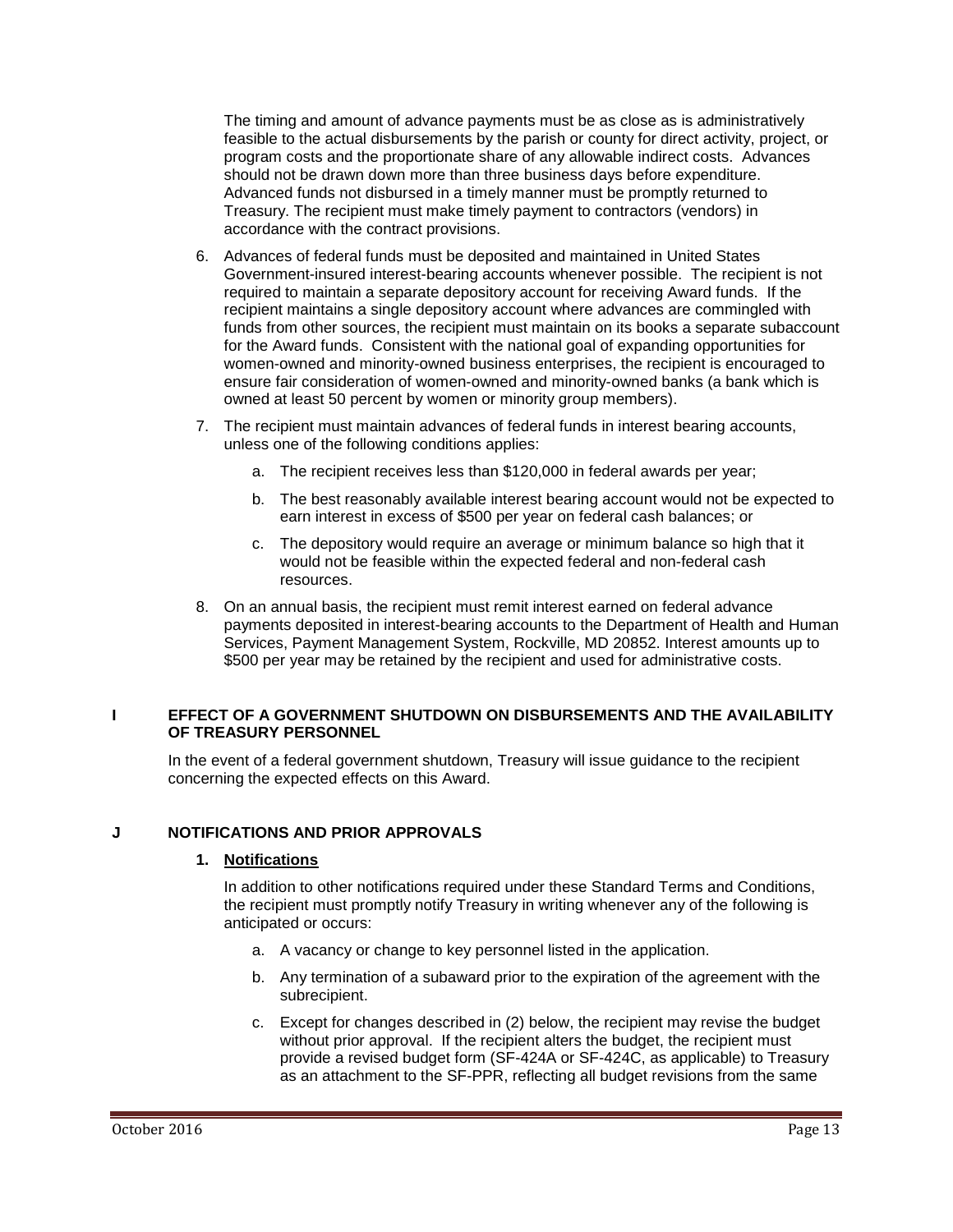period covered by the SF-PPR. Acceptance of such budget information does not constitute Treasury's approval of the revised budget.

# **2. Prior Approvals**

- a. The recipient must obtain prior written approval from Treasury whenever any of the following actions is anticipated:
	- i. A change in the scope or the objective of the activity, project, or program (even if there is no associated budget revision requiring prior written approval);
	- ii. A need to extend the period of performance;
	- iii. A need for additional federal funds to complete the activity, project, or program;
	- iv. The transfer of funds among direct cost categories or programs, functions, and activities if this Award exceeds the Simplified Acquisition Threshold (defined at 2 C.F.R. § 200.88) and the cumulative amount of such transfers exceeds or is expected to exceed 10 percent of the total budget as last approved by Treasury;
	- v. Unless described in the application and approved in this Award, the subawarding, transferring or contracting out of any work under this Award (this provision does not apply to the acquisition of supplies, material, equipment or general support services);
	- vi. If the approved budget includes funds for both construction and nonconstruction, any transfer between the non-construction and construction activities; and
	- vii. Unless described in the application and approved in this Award, the inclusion of costs that require prior approval in accordance with 2 C.F.R. Part 200, Subpart E—Cost Principles.
- b. If requesting a no-cost extension to this Award, the request must be made no less than 30 days prior to the end of the period of performance for this Award. Any extension of the period of performance requires prior written approval from Treasury.

# <span id="page-15-0"></span>**K PROPERTY**

# **1. General Requirements**

- a. The recipient must comply with the property standards at 2 C.F.R. § 200.310 through § 200.316, and RESTORE Act requirements concerning the acquisition of land and interests in land at 31 C.F.R. § 34.803.
- b. No real property or interest in real property may be acquired under this Award, unless authorized in the approved scope of work.

# **2. Forms Required for Disposition of Supplies and Equipment**

a. Requirements that are applicable to recipients that are states: The recipient must use, manage, and dispose of equipment acquired under this Award in accordance with state laws and procedures. If the recipient has a residual inventory of unused supplies exceeding \$5,000 in total aggregate value upon termination or completion of the activity, project, or program and the supplies are not needed for any other federal award, the recipient must report the value and the retention or sale of such supplies by submitting to Treasury a completed *SF-*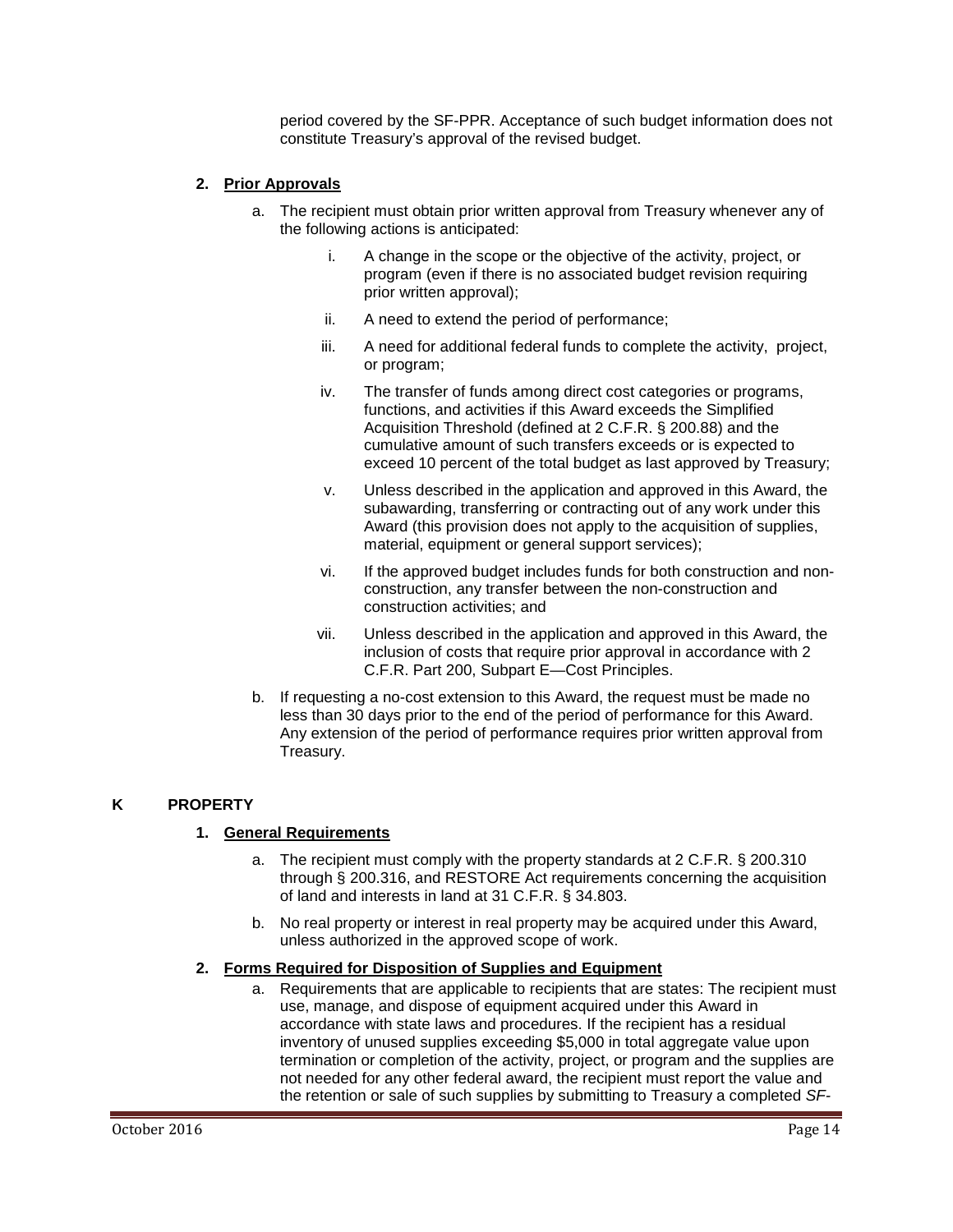*428 Tangible Personal Property Report* and *SF-428-B Final Report Form* no later than 60 days after the end of the Period of Performance*.*

b. Requirements that are applicable to recipients that are not states: During the period of performance, the recipient must seek disposition instructions from Treasury for equipment acquired under this Award if the current fair market value of the equipment is greater than \$5,000 per unit. The recipient must seek disposition instructions before disposing of the equipment by submitting a completed *SF-428 Tangible Personal Property Report* and *SF-428-C Disposition Request/Report*. Not later than 60 days after the end of the period of performance, the recipient must submit to Treasury a completed *SF-428 Tangible Personal Property Report* and *SF-428-B Final Report Form* if the recipient retains any equipment with a current fair market value greater than \$5,000 per unit or a residual inventory of unused supplies exceeding \$5,000 in total aggregate value upon termination or completion of the activity, project, or program and the supplies are not needed for any other federal award.

# <span id="page-16-0"></span>**L AMENDMENTS AND CLOSEOUT**

#### **1. Amendments**

- a. The terms of this Award may be amended with the written approval of the recipient and Treasury.
- b. Treasury reserves the right to amend the terms of this Award if required by federal law or regulation.
- c. Amendments must be requested in writing, and must include an explanation for the reason this Award should be amended.

# **2. Closeout**

a. Treasury will close out this Award when it determines that all applicable administrative actions and all required work of this Award have been completed.

Within 90 calendar days after the end of the period of performance, the recipient must submit any outstanding SF-PPR and Status of Performance reports, as well as the required reporting on subawards, if applicable, plus a final SF-425 report, unless the recipient requests, and Treasury approves, an extension.

- b. The recipient must liquidate all obligations incurred under this Award not later than 90 calendar days after the end of the period of performance, unless the recipient requests, and Treasury approves, an extension.
- c. The recipient must promptly refund any balances of unobligated cash that Treasury paid.
- d. Within 90 days after receipt of reports in paragraph (a) of this section, Treasury will make upward or downward adjustments to the allowable costs, and then make prompt payment to the recipient for allowable, unreimbursed costs.
- f. The closeout of this Award does not affect any of the following:
	- i. The right of Treasury to disallow costs and recover funds on the basis of a later audit or other review;
	- ii. The obligation of the recipient to return any funds due as a result of later refunds, corrections, or other transactions including final indirect cost rate adjustments; or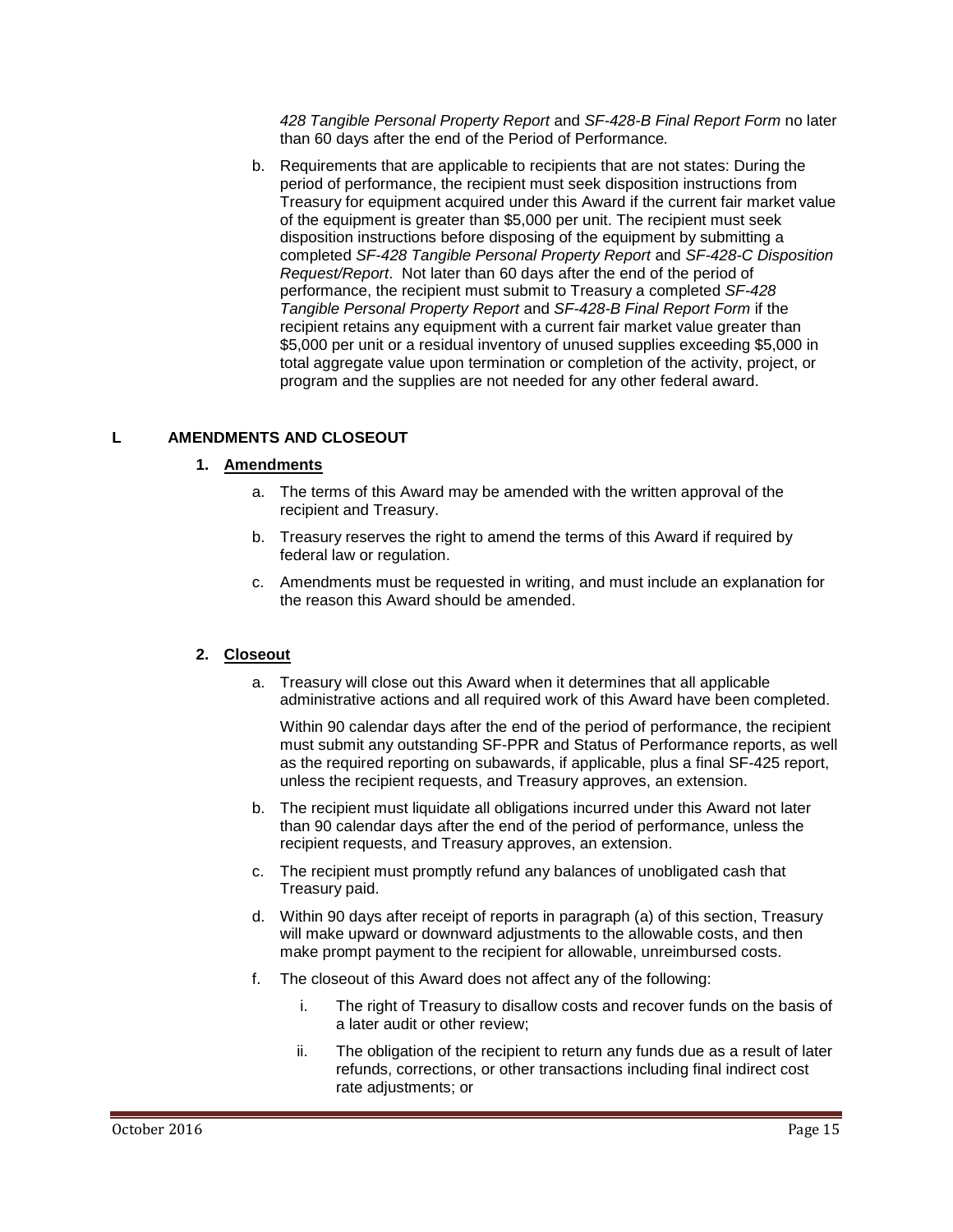iii. The recipient's obligations regarding audits, property management and disposition (if applicable), and records retention.

# <span id="page-17-0"></span>**M REMEDIES FOR NONCOMPLIANCE**

- 1. If Treasury determines that the recipient has failed to comply with the RESTORE Act, Treasury's RESTORE Act regulations, these Standard Terms and Conditions, Program-Specific Terms and Conditions, or any Special Award Conditions, Treasury may take any of the following actions (in addition to the remedies in Section A.5, above, applicable to Direct Component awards):
	- a. Impose additional Special Award Conditions such as:
		- i. Allowing payment only on a reimbursement basis,
		- ii. Requiring additional reporting or more frequent submission of the SF-425, SF-PPR, or Status of Performance Report,
		- iii. Requiring additional activity, project, or program monitoring,
		- iv. Requiring the recipient or one or more of its subrecipients to obtain technical or management assistance, and/or
		- v. Establishing additional actions that require prior approval;
	- b. Temporarily withhold payments pending correction of the noncompliance;
	- c. Disallow from funding from this Award all or part of the cost of the activity or action not in compliance;
	- d. Wholly or partly suspend or terminate this Award;
	- e. Withhold additional Awards; and/or
	- f. Initiate suspension or debarment proceedings as authorized under 2 C.F.R. Part 180.

Treasury will notify the recipient in writing of Treasury's proposed determination that an instance of noncompliance has occurred, provide details regarding the instance of noncompliance, and indicate the remedy that Treasury proposes to pursue. The recipient will then have 30 calendar days to respond and provide information and documentation contesting Treasury's proposed determination or suggesting an alternative remedy. Treasury will consider any and all information provided by the recipient and issue a final determination in writing, which will state Treasury's final findings regarding noncompliance and the remedy to be imposed.

- 2. In extraordinary circumstances, Treasury may require that any of the remedies above take effect immediately upon notice in writing to the recipient. In such cases, the recipient may contest Treasury's determination or suggest an alternative remedy in writing to Treasury, and Treasury will issue a final determination.
- 3. Instead of, or in addition to, the remedies listed above, Treasury may refer the noncompliance to the Treasury Office of Inspector General for investigation or audit. Treasury will refer all allegations of fraud, waste, or abuse to the Treasury Inspector General.
- 4. Treasury may terminate this Award in accordance with 2 C.F.R. § 200.339. Requests for termination by the recipient must also be in accordance with 2 C.F.R. § 200.339. Such requests must be in writing and must include the reasons for such termination, the effective date, and in the case of partial termination, the portion to be terminated. If Treasury determines that the remaining portion of this Award will not accomplish the purpose of this Award, Treasury may terminate this Award in its entirety.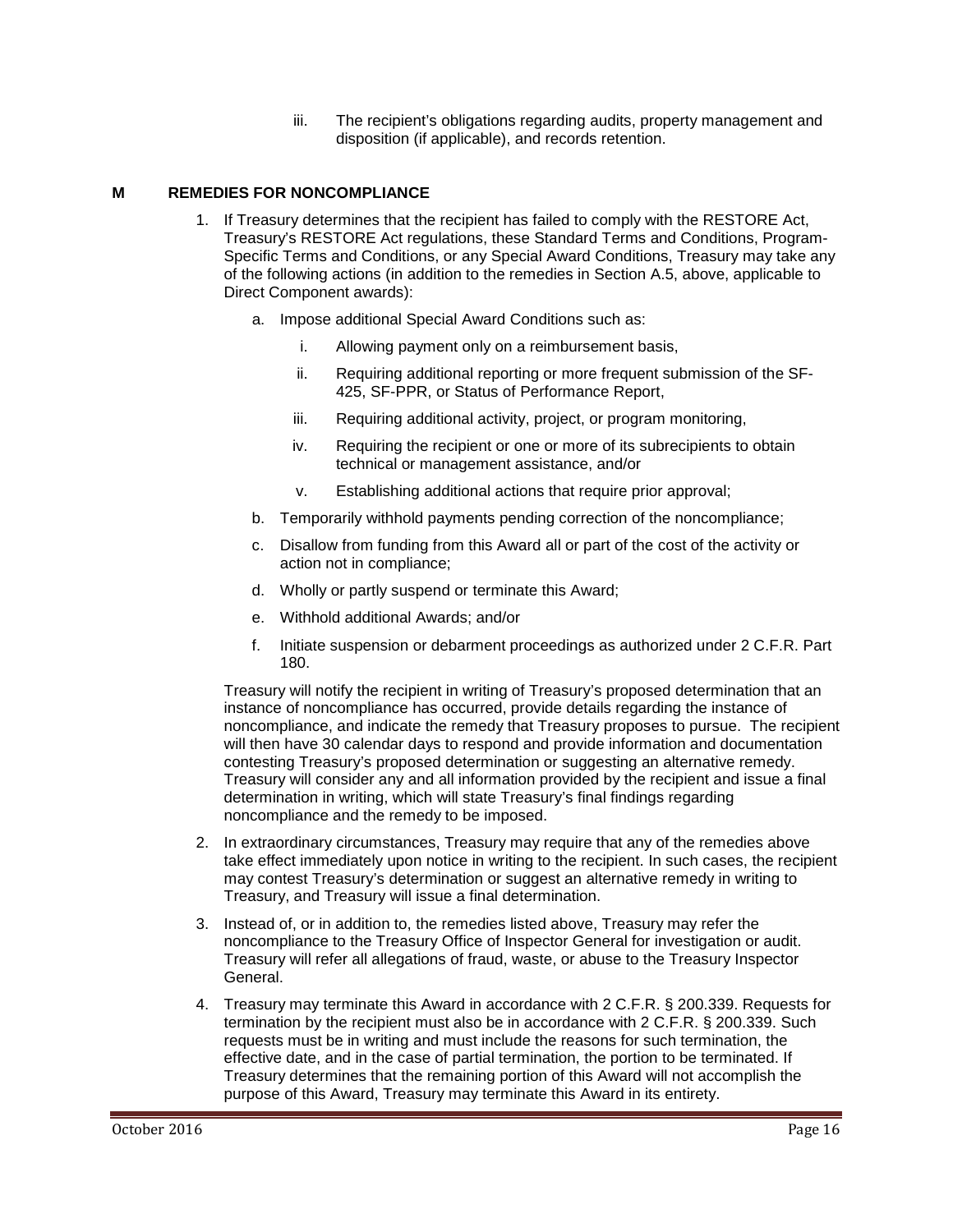- 5. If this Award is terminated, Treasury will update or notify any relevant government-wide systems or entities of any indications of poor performance as required by 41 U.S.C. § 417b and 31 U.S.C. § 3321 and implementing guidance at 2 C.F.R. Part 180.
- 6. Costs that result from obligations incurred by the recipient during a suspension or after termination are not allowable unless Treasury expressly authorizes them in the notice of suspension or termination or subsequently. However, costs during suspension or after termination are allowable if: (1) the costs result from obligations which were properly incurred by the recipient before the effective date of suspension or termination, and are not in anticipation of it; and (2) the costs would be allowable if the Award was not suspended or expired normally at the end of the period of performance in which the termination takes effect.

# <span id="page-18-0"></span>**N DEBTS**

# **1. Payment of Debts Owed the Federal Government**

- a. Any funds paid to the recipient in excess of the amount to which the recipient is finally determined to be authorized to retain under the terms of this Award constitute a debt to the federal government.
- b. Any debts determined to be owed the federal government must be paid promptly by the recipient. A debt is delinquent if it has not been paid by the date specified in Treasury's initial written demand for payment, unless other satisfactory arrangements have been made. Interest, penalties, and administrative charges (see paragraphs c, d, and e below) shall be charged on delinquent debts in accordance with 31 U.S.C. § 3717 and 31 C.F.R. § 901.9. Treasury will refer any debt that is more than 180 days delinquent to Treasury's Bureau of the Fiscal Service for debt collection services.
- c. The minimum annual interest rate to be assessed on any debts is the Department of the Treasury's Current Value of Funds Rate (CVFR). The CVFR is available online at [https://www.fiscal.treasury.gov/fsreports/rpt/cvfr/cvfr\\_home.htm.](https://www.fiscal.treasury.gov/fsreports/rpt/cvfr/cvfr_home.htm) The assessed rate shall remain fixed for the duration of the indebtedness, based on the beginning date in Treasury's written demand for payment.
- d. Penalties on any debts shall accrue at a rate of not more than 6 percent per year or such other higher rate as authorized by law.
- e. Administrative charges, that is, the costs of processing and handling a delinquent debt, shall be determined by Treasury.
- f. Funds for payment of a debt must not come from other federally sponsored programs. Verification that other federal funds have not been used will be made, e.g., during on-site visits and audits.

# **2. Effect of Judgment Lien on Eligibility for Federal Grants, Loans, or Programs**

Pursuant to 28 U.S.C. § 3201(e), unless waived in writing by Treasury, a debtor who has a judgment lien against the debtor's property for a debt to the United States shall not be eligible to receive any grant or loan that is made, insured, guaranteed, or financed directly or indirectly by the United States or to receive funds directly from the federal government in any program, except funds to which the debtor is entitled as beneficiary, until the judgment is paid in full or otherwise satisfied.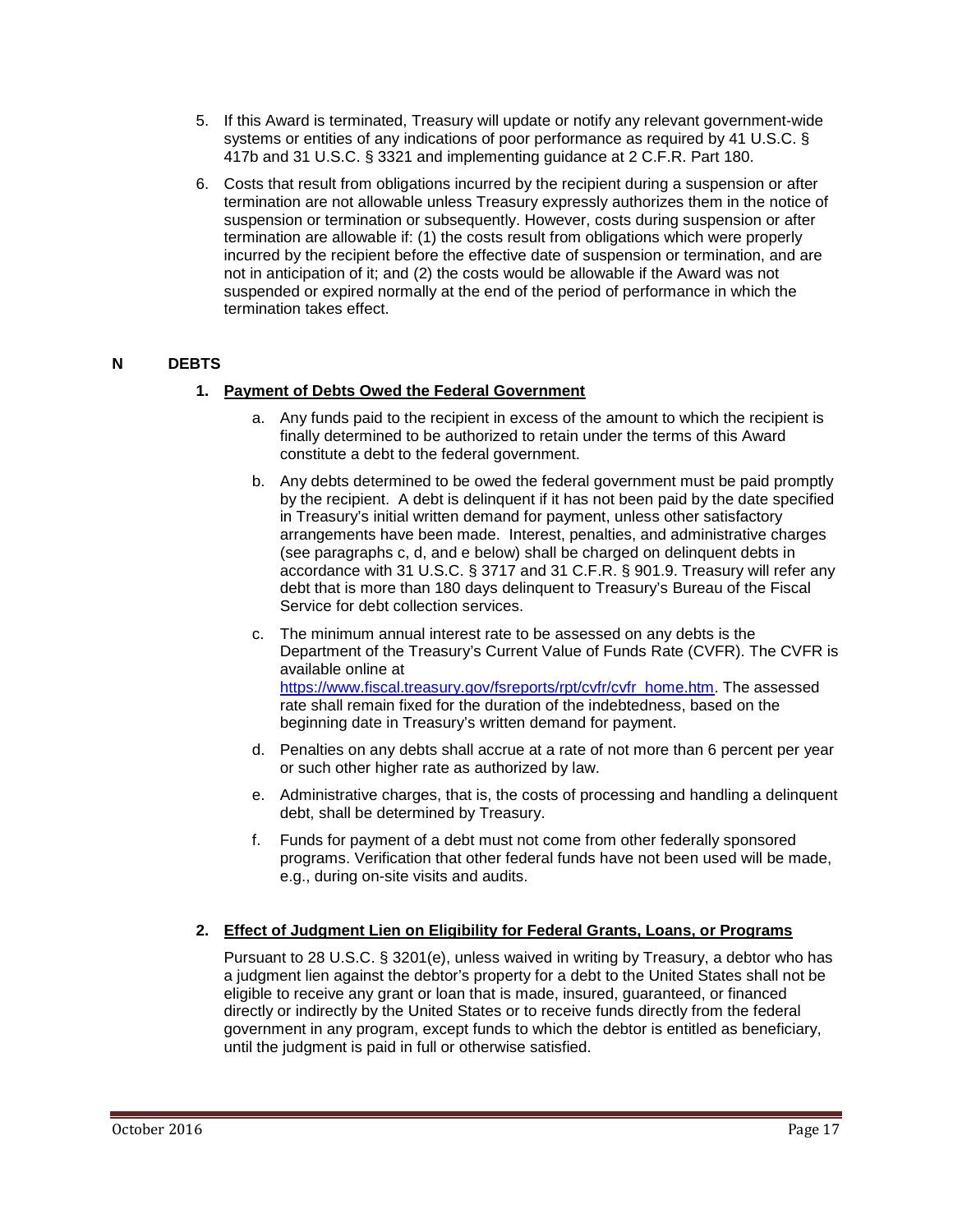# <span id="page-19-0"></span>**O NON-DISCRIMINATION REQUIREMENTS**

No person in the United States shall, on the ground of race, color, national origin, handicap, age, religion, or sex, be excluded from participation in, be denied the benefits of, or be subject to discrimination under any program or activity receiving federal financial assistance. The recipient is required to comply with all non-discrimination requirements summarized in this section, and to ensure that all subawards contain these nondiscrimination requirements.

# **1. Statutory Provisions**

- a. Title VI of the Civil Rights Act of 1964 (42 U.S.C. §§ 2000d et seq.) prohibits discrimination on the grounds of race, color, or national origin under programs or activities receiving federal financial assistance;
- b. Title IX of the Education Amendments of 1972 (20 U.S.C. §§ 1681 et seq.) prohibits discrimination on the basis of sex under federally assisted education programs or activities;
- c. Section 504 of the Rehabilitation Act of 1973, as amended (29 U.S.C. § 794) prohibits discrimination on the basis of handicap under any program or activity receiving or benefitting from federal assistance;
- d. The Age Discrimination Act of 1975, as amended (42 U.S.C. §§ 6101 et seq.), prohibits discrimination on the basis of age in programs or activities receiving federal financial assistance;
- e. The Americans with Disabilities Act of 1990, as amended (42 U.S.C. §§ 12101 et seq.) ("ADA"), including the ADA Amendments Act of 2008 (Public Law 110-325, ("ADAAA"), prohibits discrimination on the basis of disability under programs, activities, and services provided or made available by state and local governments or instrumentalities or agencies thereto, as well as public or private entities that provide public transportation.
- f. Any other applicable non-discrimination law(s).

# **2. Regulatory Provisions**

Treasury Title IX regulations, 31 Part 28, implement Title IX of the Education Amendments of 1972 (20 U.S.C. §§ 1681 et seq.) which prohibits discrimination on the basis of sex under federally assisted education programs or activities**.**

# **3. Other Provisions**

- a. Parts II and III of EO 11246 (30 Fed. Reg. 12319, 1965), "Equal Employment Opportunity," as amended by EO 11375 (32 Fed. Reg. 14303, 1967) and 12086 (43 Fed. Reg. 46501, 1978), require federally assisted construction contracts to include the nondiscrimination provisions of §§ 202 and 203 of that EO and Department of Labor regulations implementing EO 11246 (41 C.F.R. § 60-1.4(b), 1991).
- b. EO 13166 (August 11, 2000), "Improving Access to Services for Persons With Limited English Proficiency," requires federal agencies to examine the services provided, identify any need for services to those with limited English proficiency (LEP), and develop and implement a system to provide those services so LEP persons can have meaningful access to them.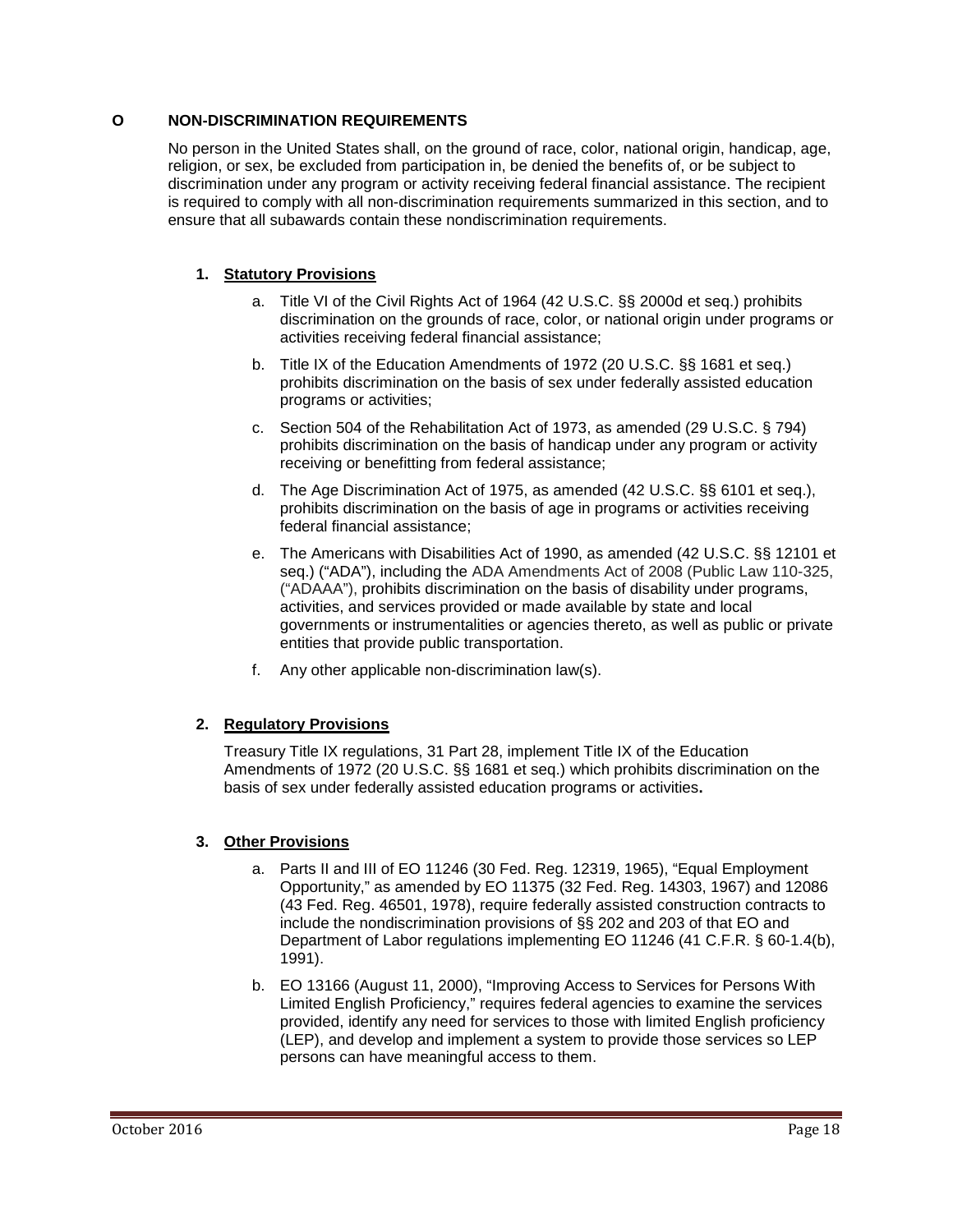# **4. Title VII Exemption for Religious Organizations**

Generally, Title VII of the Civil Rights Act of 1964, 42 U.S.C. § 2000e et seq., provides that it shall be an unlawful employment practice for an employer to discharge any individual or otherwise to discriminate against an individual with respect to compensation, terms, conditions, or privileges of employment because of such individual's race, color, religion, sex, or national origin. However, Title VII, 42 U.S.C. § 2000e-1(a), expressly exempts from the prohibition against discrimination on the basis of religion, a religious corporation, association, educational institution, or society with respect to the employment of individuals of a particular religion to perform work connected with the carrying on by such corporation, association, educational institution, or society of its activities.

# **5. Protections for Whistleblowers**

In accordance with 41 U.S.C. § 4712, neither the recipient nor any of its subrecipients, contractors (vendors), or subcontractors may discharge, demote, or otherwise discriminate against an employee as a reprisal for disclosing information to a person or entity listed below that the employee reasonably believes is evidence of gross mismanagement of a federal contract or grant, a gross waste of federal funds, an abuse of authority relating to a federal contract or grant, a substantial and specific danger to public health or safety, or a violation of law, rule, or regulation related to a federal contract (including the competition for or negotiation of a contract) or grant:

- a. A Member of Congress or a representative of a committee of Congress;
- b. An Inspector General;
- c. The Government Accountability Office;
- d. A Treasury employee responsible for contract or grant oversight or management;
- e. An authorized official of the Department of Justice or other law enforcement agency;
- f. A court or grand jury; and/or
- g. A management official or other employee of the recipient, subrecipient, vendor, contractor (vendor), or subcontractor who has the responsibility to investigate, discover, or address misconduct.

#### <span id="page-20-0"></span>**P REQUIREMENT TO CHECK DEBARMENT AND SUSPENSION STATUS OF SUBRECIPIENTS, CONTRACTORS, SUBCONTRACTORS AND VENDORS**

- 1. Recipients that are authorized to enter into subawards or contracts to accomplish all or a portion of the approved scope of work must verify that a proposed subrecipient or contractor (if the contract is expected to equal or exceed \$25,000) or its principals, does not appear on the federal government's Excluded Parties List prior to executing an agreement or contract with that entity. Recipients may not enter into a subaward or contract with an entity that appears on the Excluded Parties List. The Excluded Parties List is accessible at [http://www.sam.gov.](http://www.sam.gov/)
- 2. The recipient must ensure that any agreements or contracts with subrecipients or contractors (vendors) require that they verify that their contractors (for contracts expected to equal or exceed \$25,000), subcontractors (for subcontracts expected to equal or exceed \$25,000), or principals that the subrecipients or contractors engage to accomplish the scope of work, if applicable, do not appear on the federal government's Excluded Parties List. Subrecipients and contractors may not enter into a contract or subcontract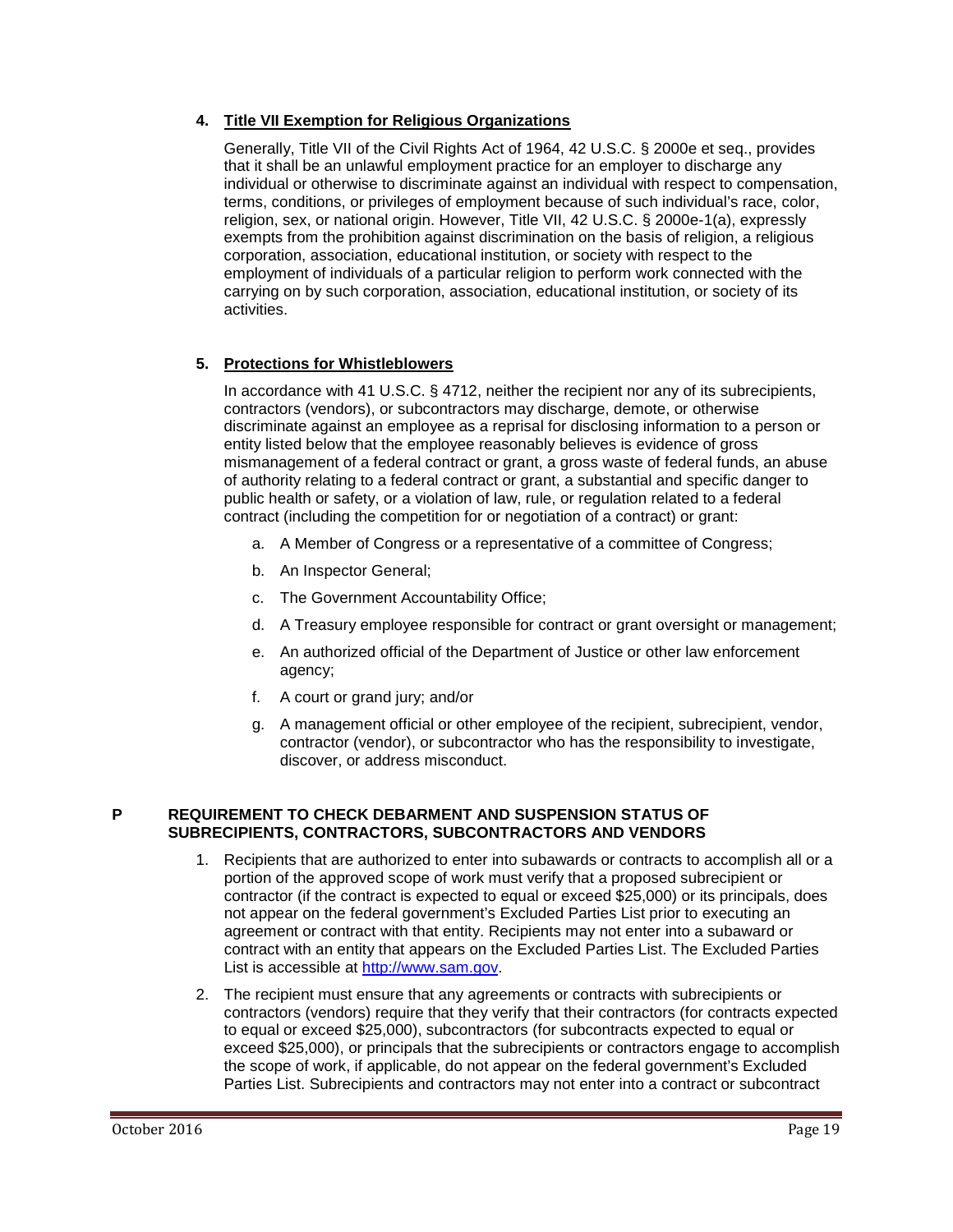with an entity, or that entity's principals, if that entity or its principals appear on the Excluded Parties List.

3. The recipient must include a term or condition in all lower tier covered transactions (subawards, contracts, and subcontracts described in 31 C.F.R. Part 19, subpart B) that the award is subject to 31 C.F.R. Part 19.

### <span id="page-21-0"></span>**Q DRUG FREE WORKPLACE**

The recipient must comply with the provisions of the Drug-Free Workplace Act of 1988 (Public Law 100-690, Title V, Sec. 5153, as amended by Public Law 105-85, Div. A, Title VIII, Sec. 809, as codified at 41 U.S.C. § 8102), and Treasury implementing regulations at 31 C.F.R. Part 20, which require that the recipient take steps to provide a drug-free workplace.

#### <span id="page-21-1"></span>**R LOBBYING RESTRICTIONS**

#### **1. Statutory Provisions**

The recipient must comply with the provisions of 31 U.S.C. § 1352 and regulations at 31 C.F.R. Part 21. These provisions generally prohibit the use of federal funds for lobbying the Executive or Legislative Branches of the federal government in connection with this Award, and require the disclosure of the use of non-federal funds for lobbying.

#### **2. Disclosure of Lobbying Activities**

The recipient receiving in excess of \$100,000 in federal funding must disclose lobbying activities by submitting a completed Form SF-LLL, "Disclosure of Lobbying Activities," regarding the use of non-federal funds for lobbying. The Form SF-LLL must be submitted within 30 days following the end of the calendar quarter in which there occurs any event that requires disclosure or that materially affects the accuracy of the information contained in any disclosure form previously filed.

The recipient must include a statement in all subawards, contracts, and subcontracts exceeding \$100,000 in federal funds, that the subaward, contract, or subcontract is subject to 31 U.S.C § 1352. The recipient must further require the subrecipient, contractor, or subcontractor to submit a completed "Disclosure of Lobbying Activities" (Form SF-LLL) regarding the use of non-federal funds for lobbying. The Form SF-LLL must be submitted within 15 days following the end of the calendar quarter in which there occurs any event that requires disclosure or that materially affects the accuracy of the information contained in any disclosure form previously filed. The Form SF-LLL must be submitted from subcontractor to contractor, and lower tier subrecipient to subrecipient, until received by the recipient.

The recipient must submit the Forms SF-LLL, including those received from subrecipients, contractors, and subcontractors, to Treasury within 30 days following the end of the calendar period.

# <span id="page-21-2"></span>**S PROCUREMENT**

1. The recipient must comply with section 6002 of the Solid Waste Disposal Act, as amended by the Resource Conservation and Recovery Act. The requirements of Section 6002 include procuring only items designated in guidelines of the Environmental Protection Agency (EPA) at 40 C.F.R. Part 247 that contain the highest percentage of recovered materials practicable, consistent with maintaining a satisfactory level of competition, where the purchase price of the item exceeds \$10,000 or the value of the quantity acquired by the preceding fiscal year exceeded \$10,000; procuring solid waste management services in a manner that maximizes energy and resource recovery; and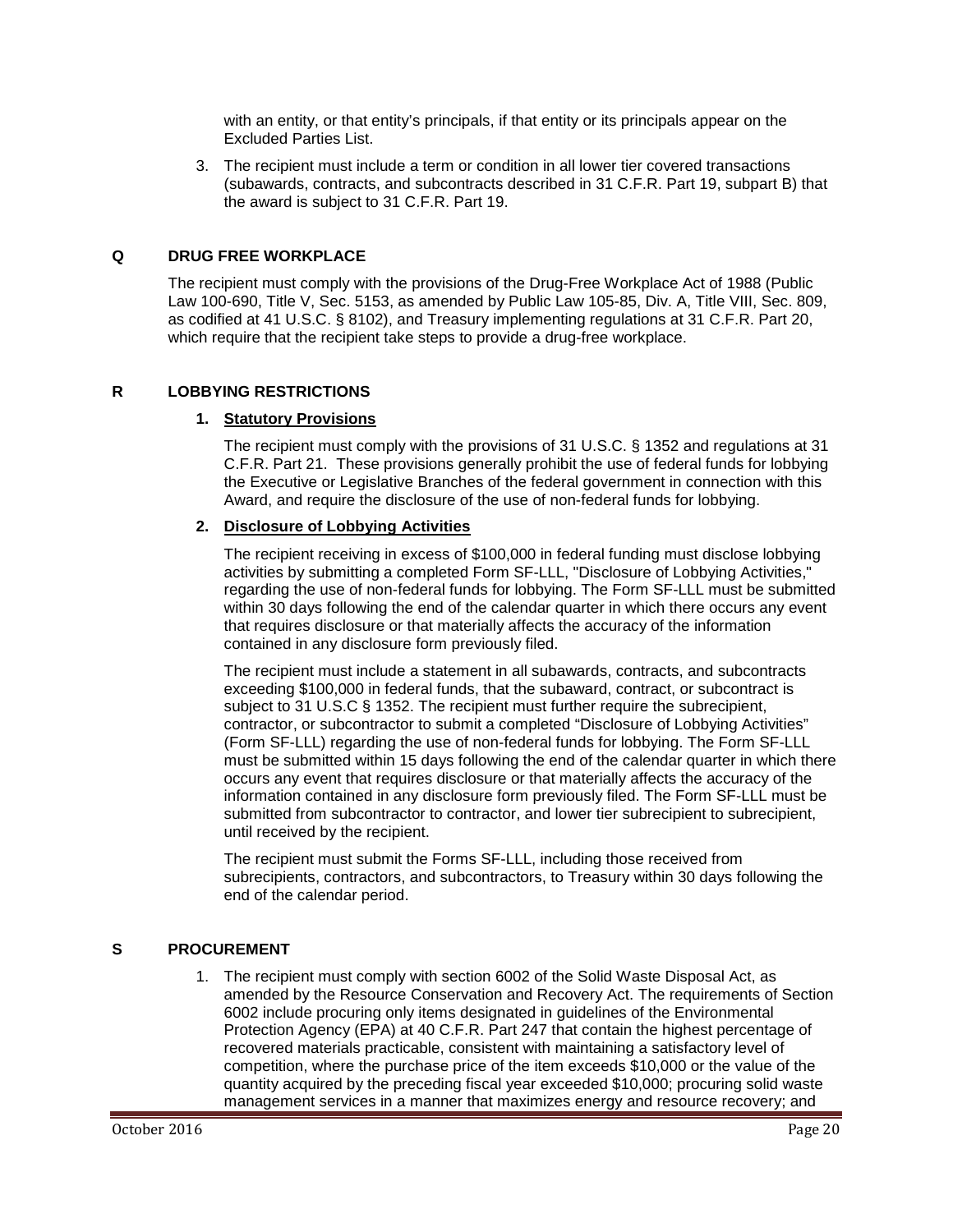establishing an affirmative procurement program for procurement of recovered materials identified in the EPA guidelines.

- 2. When the recipient makes a subaward to a subrecipient that is authorized to enter into contracts for the purpose of completing the subaward scope of work, the recipient must require the subrecipient to comply with the requirements contained in this section.
- 3. Requirements applicable to recipients that are states: When executing procurement actions under this Award, the recipient must follow the same policies and procedures it uses for procurements from its non-federal funds. The recipient must ensure that every purchase order or other contract contains any clauses required by federal statutes and EOs and their implementing regulations, including all of the provisions listed in Appendix II to 2 C.F.R. Part 200—*Contract Provisions for Non-Federal Entity Contracts under Federal Awards,* as well as any other provisions required by law or regulations.
- 4. Requirements applicable to recipients that are not states: The recipient must follow all procurement requirements set forth in 2 C.F.R. §§ 200.318, 200.319, 200.320, 200.321, 200.323, and 200.324. In addition, all contracts executed by the recipient to accomplish the approved scope of work must contain any clauses required by federal statutes and EOs and their implementing regulations, including all of the provisions listed in Appendix II to 2 C.F.R. Part 200—*Contract Provisions for Non-Federal Entity Contracts under Federal Awards*.
- 5. The recipient, subrecipient, contractor, and/or subcontractor must not sub-grant or subcontract any part of the approved project to any agency or employee of Treasury and/or other federal department, agency, or instrumentality without the prior written approval of Treasury. Treasury will forward all requests to Treasury's Office of General Counsel for review before making a decision. Treasury will notify the recipient in writing of the final determination.

# <span id="page-22-0"></span>**T RESEARCH INVOLVING HUMAN SUBJECTS**

- 1. No research involving human subjects is permitted under this Award unless expressly authorized by a special award condition, or otherwise in writing by Treasury.
- 2. Federal policy defines a human subject as a living individual about whom an investigator conducting research obtains (1) data through intervention or interaction with the individual, or (2) identifiable private information. Research means a systematic investigation, including research development, testing and evaluation, designed to develop or contribute to generalizable knowledge.
- 3. The recipient must maintain appropriate policies and procedures for the protection of human subjects. In the event it becomes evident that human subjects may be involved in this project, the recipient must submit appropriate documentation to Treasury for approval by the appropriate Treasury officials. This documentation may include:
	- a. Documentation establishing approval of the project by an institutional review board (IRB) approved for federal-wide use under Department of Health and Human Services guidelines;
	- b. Documentation to support an exemption for the project;
	- c. Documentation to support deferral for an exemption or IRB review; or
	- d. Documentation of IRB approval of any modification to a prior approved protocol or to an informed consent form.
- 4. No work involving human subjects may be undertaken, conducted, or costs incurred and/or charged for human subjects research, until the appropriate documentation is approved in writing by Treasury.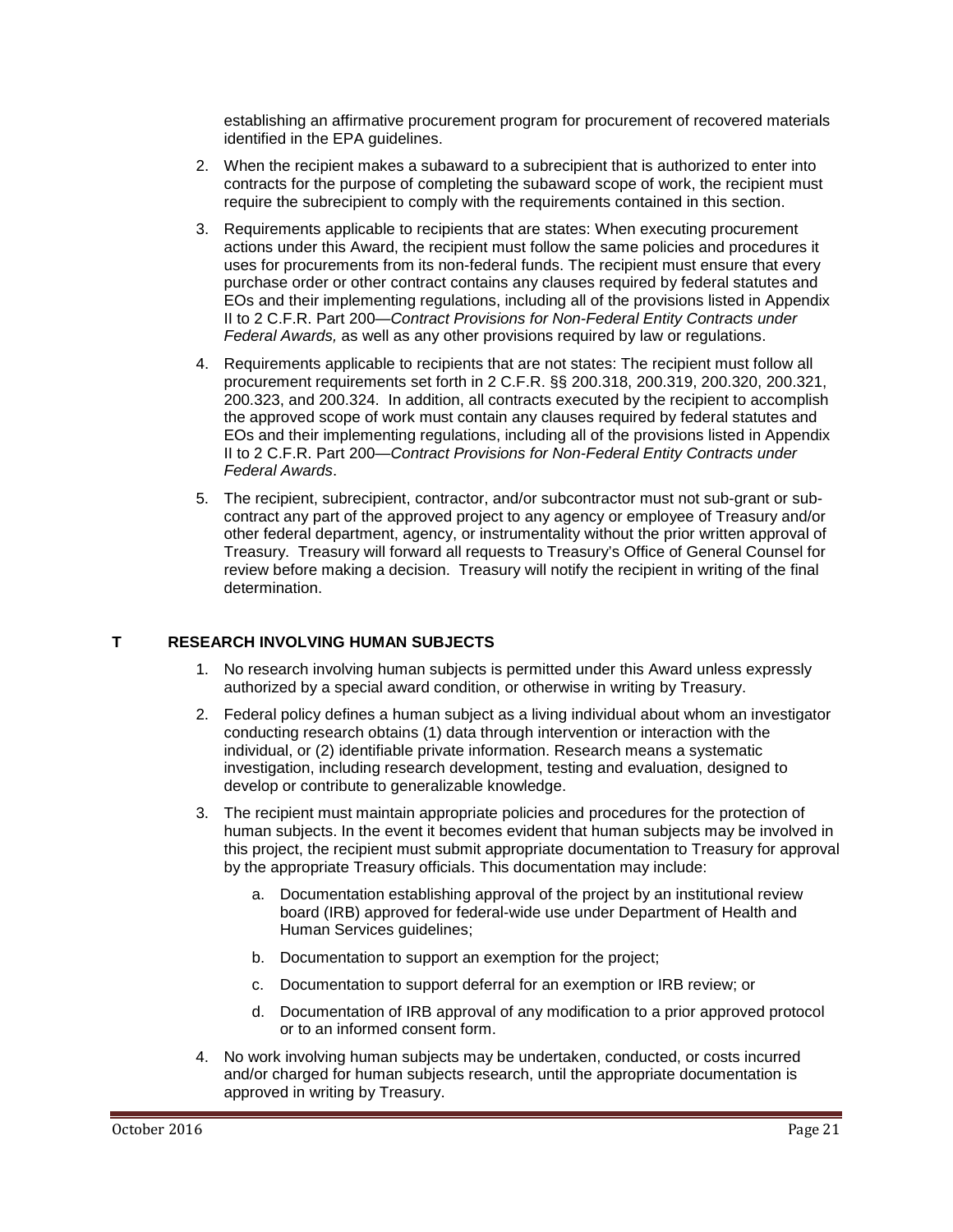# <span id="page-23-0"></span>**U ENVIRONMENTAL REQUIREMENTS**

The recipient must comply with all environmental standards, and provide information requested by Treasury relating to compliance with environmental standards, including but not limited to the following federal statutes and EOs. If the recipient is permitted to make any subawards, the recipient must include all of the environmental statutes, regulations, and executive orders listed below in any agreement or contract with a subrecipient, and require the subrecipient to comply with all of these and to notify the recipient if the subrecipient becomes aware of any impact on the environment that was not noted in the recipient's approved application package:

- 1. National Historic Preservation Act, as amended (54 U.S.C. 300101 et seq.) and Archeological and Historic Preservation Act, as amended (54 U.S.C. 312501 et seq.)
- 2. The National Environmental Policy Act of 1969, as amended (42 U.S.C. §§ 4321 et seq.)
- 3. Clean Air Act, as amended (42 U.S.C. §§ 7401 et seq.), Clean Water Act, as amended (33 U.S.C. §§ 1251 et seq.), and EO 11738
- 4. The Flood Disaster Protection Act of 1973, as amended (42 U.S.C. § 4002 et seq.)
- 5. The Endangered Species Act of 1973, as amended, (16 U.S.C. § 1531 et seq.)
- 6. The Coastal Zone Management Act, as amended, (16 U.S.C. § 1451 et seq.)
- 7. The Coastal Barriers Resources Act, as amended, (16 U.S.C. § 3501 et seq.)
- 8. The Wild and Scenic Rivers Act, as amended, (16 U.S.C. §§ 1271 et seq.)
- 9. The Safe Drinking Water Act of 1974, as amended, (42 U.S.C. §§ 300f-j)
- 10. The Resource Conservation and Recovery Act of 1976, as amended, (42 U.S.C. §§ 6901 et seq.)
- 11. The Comprehensive Environmental Response, Compensation, and Liability Act (Superfund) (42 U.S.C. § 9601 et seq.) and the Community Environmental Response Facilitation Act (42 U.S.C. § 9601 note)
- 12. Magnuson-Stevens Fishery Conservation and Management Act, as amended (16 U.S.C. §1801)
- 13. Marine Mammal Protection Act, as amended (16 U.S.C § 31)
- 14. Migratory Bird Treaty Act, as amended (16 U.S.C. § 703-712)
- 15. Responsibilities of Federal Agencies to Protect Migratory Birds, EO 13186
- 16. Bald and Golden Eagle Protection Act, as amended (16 U.S.C. § 668-668d)
- 17. Marine Protection, Research and Sanctuaries Act (33 U.S.C. § 1401-1445 and 16 U.S.C. § 1431—1445)
- 18. National Marine Sanctuaries Act, as amended (16 U.S.C. § 1431 et seq.)
- 19. Rivers and Harbors Act of 1899 (33 U.S.C § 407)
- 20. Environmental Justice in Minority Populations and Low Income Populations, EO 12898, as amended
- 21. Floodplain Management, EO 11988, as amended by EO 13690 and, Protection of Wetlands, EO 11990, May 24,1977, as amended by EO 12608
- 22. Farmland Protection Policy Act, as amended (7 U.S.C. § 4201 et. seq.)
- 23. Coral Reef Protection, EO 13089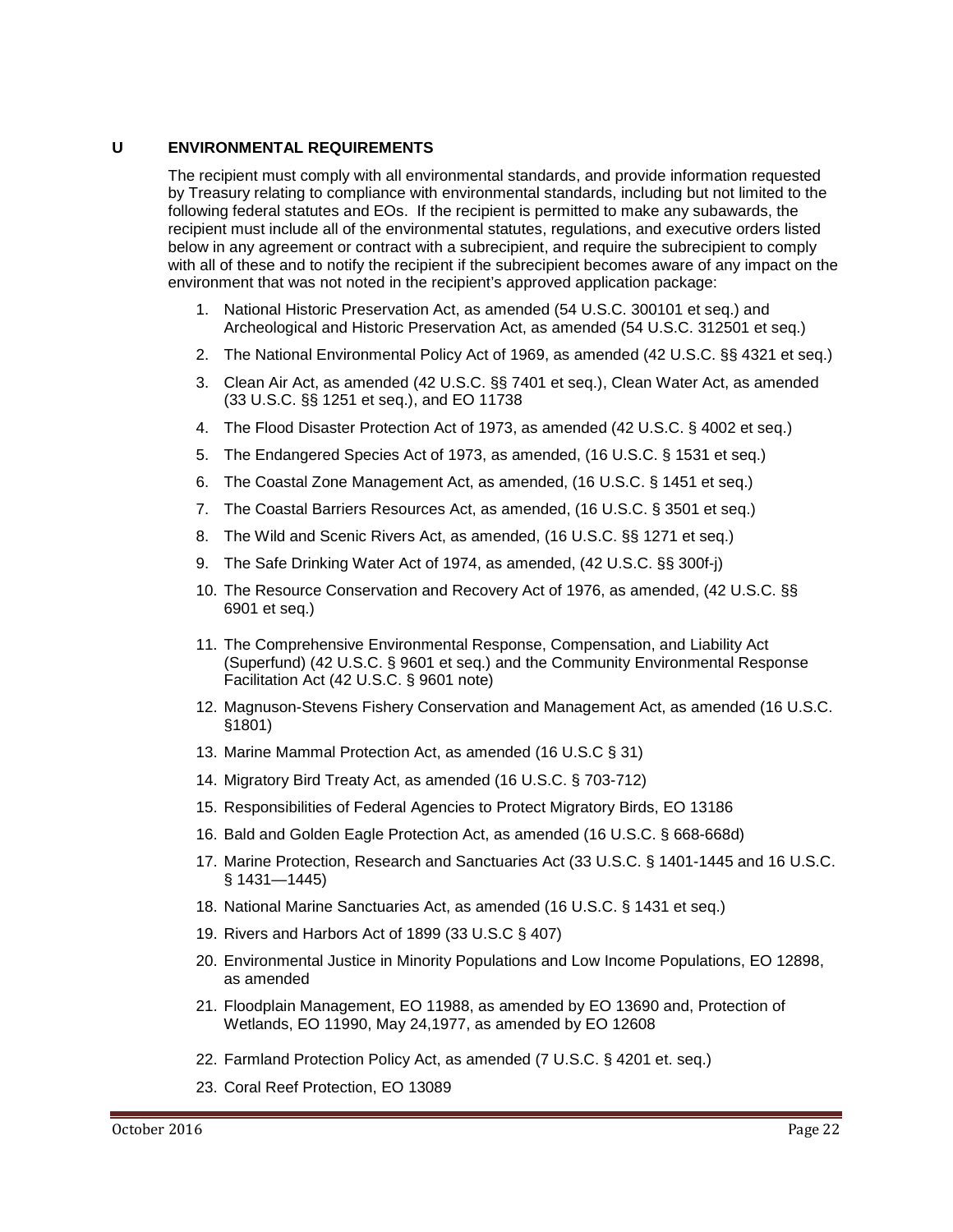- 24. Invasive Species, EO 13112
- 25. Responsibilities of Federal Agencies to Protect Migratory Birds, EO 13186
- 26. Preparing the United States for the Impacts of Climate Change, EO 13653, as amended

#### <span id="page-24-0"></span>**V MISCELLANEOUS REQUIREMENTS AND PROVISIONS**

The recipient must comply with all miscellaneous requirements and provisions described in this section and, when applicable, require its subrecipients, contractors, and subcontractors to comply. This list is not exclusive:

#### **1. Prohibition Against Assignment by the Recipient**

Notwithstanding any other provision of this Award, the recipient must not transfer, pledge, mortgage, or otherwise assign this Award, or any interest therein, or any claim arising thereunder, to any party or parties, banks, trust companies, or other financing or financial institutions without the express written approval of Treasury.

#### **2. Disclaimer Provisions**

- a. The United States expressly disclaims any and all responsibility or liability to the recipient or third persons for the actions of the recipient or third persons resulting in death, bodily injury, property damages, or any other losses resulting in any way from the performance of this Award or any other losses resulting in any way from the performance of this Award or any subaward, contract, or subcontract under this Award.
- b. The acceptance of this Award by the recipient does not in any way constitute an agency relationship between the United States and the recipient.

# **3. Prohibited and Criminal Activities**

- a. The Program Fraud Civil Remedies Act of 1986 (31 U.S.C. §§ 3801-3812), provides for the imposition of civil penalties against persons who make false, fictitious, or fraudulent claims to the federal government for money (including money representing grants, loans or other benefits).
- b. False Statements, as amended (18 U.S.C. §1001) provides that whoever makes or presents any materially false, fictitious, or fraudulent statements to the United States shall be subject to imprisonment of not more than five years.
- c. False Claims, as amended (18 U.S.C. § 287) provides that whoever makes or presents a false, fictitious, or fraudulent claim against or to the United States shall be subject to imprisonment of not more than five years and shall be subject to a fine in the amount provided in 18 U.S.C. § 287.
- d. False Claims Act, as amended (31 U.S.C. 3729 et seq.), provides that suits under this act can be brought by the federal government, or a person on behalf of the federal government, for false claims under federal assistance programs.
- e. Copeland "Anti-Kickback" Act, as amended (18 U.S.C. § 874 and 40 U.S.C. § 276c), prohibits a person or organization engaged in a federally supported project from enticing an employee working on the project from giving up a part of his compensation under an employment contract. The Copeland "Anti-Kickback" Act also applies to contractors and subcontractors pursuant to 40 U.S.C. § 3145.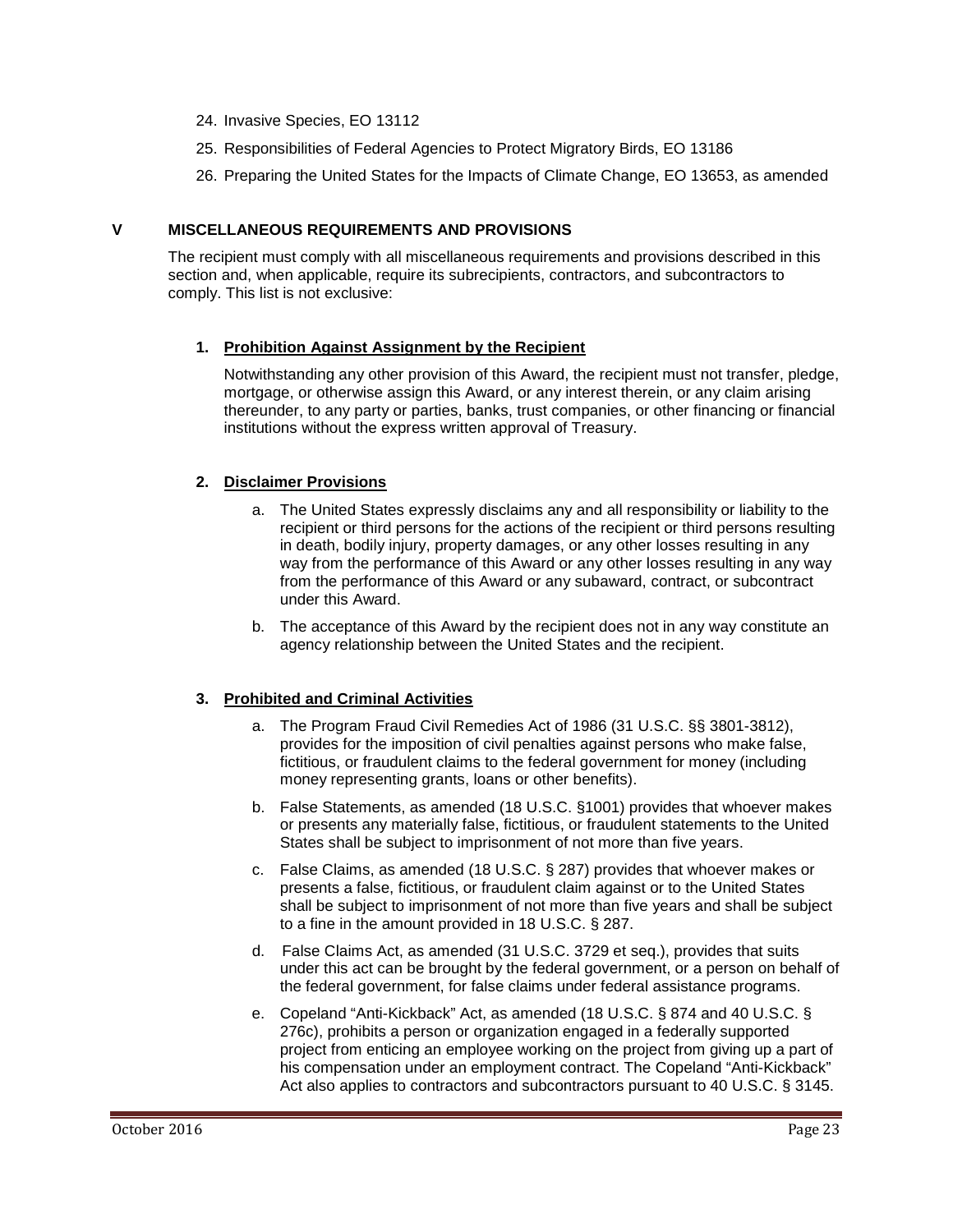# **4. Political Activities**

The recipient must comply, as applicable, with provisions of the Hatch Act, as amended (5 U.S.C. §§1501-1508 and 7321-7326) which limit the political activities of employees whose principal employment activities are funded in whole or in part with federal funds.

# **5. American-Made Equipment and Products**

The recipient is hereby notified that it is encouraged, to the greatest extent practicable, to purchase American-made equipment and products with funding provided under this Award.

# **6. Increasing Seat Belt Use in the United States**

Pursuant to EO 13043, the recipient should encourage its employees and contractors to enforce on-the-job seat belt policies and programs when operating company-owned, rented or personally owned vehicles.

# **7. Minority Serving Institutions (MSIs) Initiative**

Pursuant to EOs 13555, 13270, as amended, and 13532, as amended, Treasury is strongly committed to broadening the participation of MSIs in its financial assistance programs. Treasury's goals include achieving full participation of MSIs in order to advance the development of human potential, strengthen the nation's capacity to provide high-quality education, and increase opportunities for MSIs to participate in and benefit from federal financial assistance programs. Treasury encourages recipients to include meaningful participation of MSIs. Institutions eligible to be considered MSIs are listed on the Department of Education website at [http://www2.ed.gov/about/offices/list/ocr/edlite](http://www2.ed.gov/about/offices/list/ocr/edlite-minorityinst.html)[minorityinst.html.](http://www2.ed.gov/about/offices/list/ocr/edlite-minorityinst.html)

# **8. Research Misconduct**

Treasury adopts, and applies to Awards for research, the Federal Policy on Research Misconduct (Federal Policy) issued by the EO of the President's Office of Science and Technology Policy on December 6, 2000 (65 Fed. Reg. 76260 (2000)). As provided for in the Federal Policy, research misconduct refers to the fabrication, falsification, or plagiarism in proposing, performing, or reviewing research, or in reporting research results. Research misconduct does not include honest errors or differences of opinion. Recipients that conduct research funded by Treasury must foster an atmosphere conducive to the responsible conduct of sponsored research by safeguarding against and resolving allegations of research misconduct. Recipients also have the primary responsibility to prevent, detect, and investigate allegations of research misconduct and, for this purpose, may rely on their internal policies and procedures, as appropriate, to do so. Award funds expended on an activity that is determined to be invalid or unreliable because of research misconduct may result in appropriate enforcement action under the Award, up to and including Award termination and possible suspension or debarment. Treasury requires that any allegation that contains sufficient information to proceed with an inquiry be submitted to Treasury, which will also notify the Treasury Office of Inspector General of such allegation. Once the recipient has investigated the allegation, it will submit its findings to Treasury. Treasury may accept the recipient's findings or proceed with its own investigation; Treasury shall inform the recipient of the Treasury's final determination.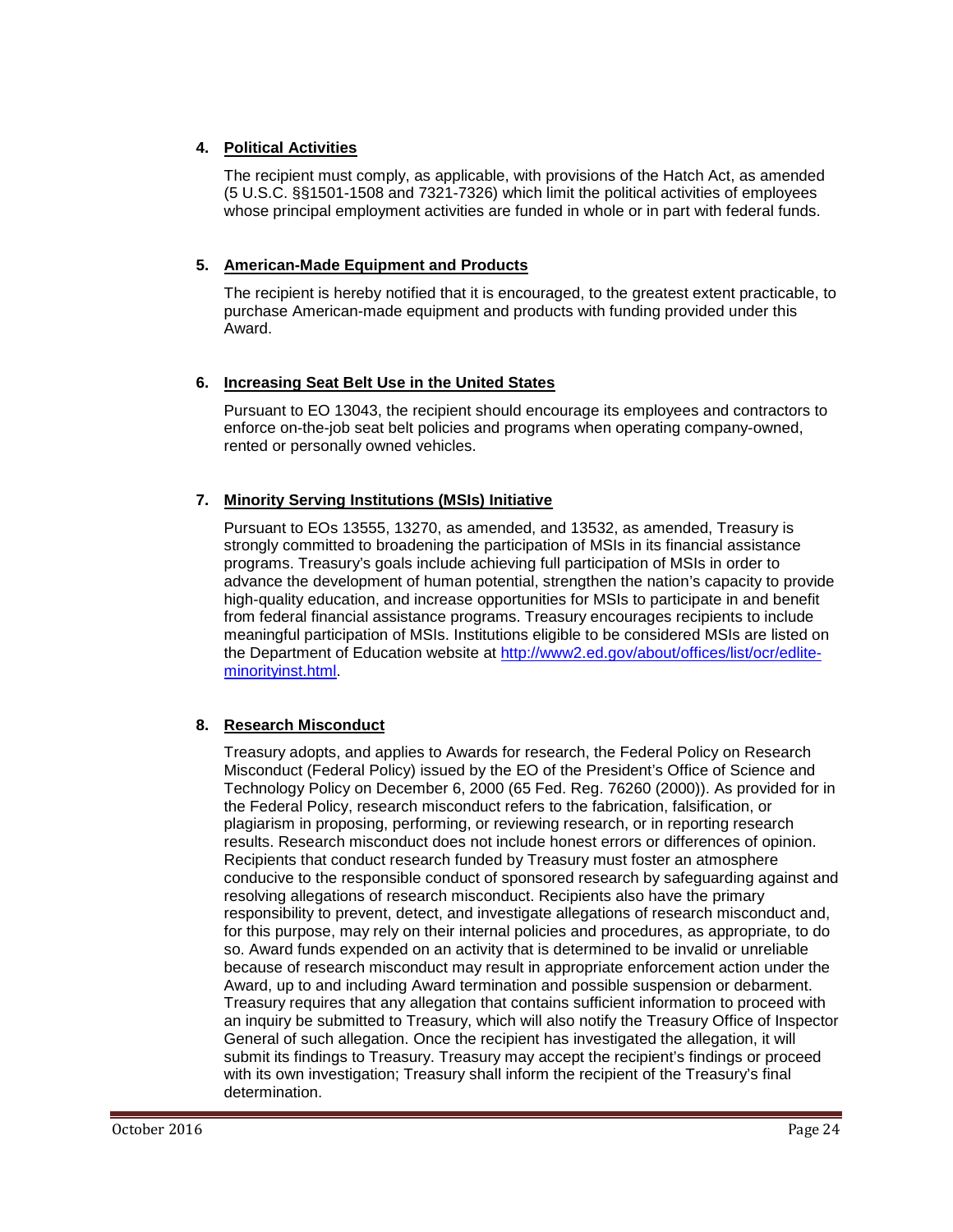# **9. Care and Use of Live Vertebrate Animals**

Recipients must comply with the Laboratory Animal Welfare Act of 1966 (Public Law 89- 544), as amended, (7 U.S.C. §§ 2131 et seq.) (animal acquisition, transport, care, handling, and use in projects), and implementing regulations, 9 C.F.R. Parts 1, 2, and 3; the Endangered Species Act, as amended, (16 U.S.C. §§ 1531 et seq.); Marine Mammal Protection Act, as amended, (16 U.S.C. §§ 1361 et seq.) (taking possession, transport, purchase, sale, export or import of wildlife and plants); the Nonindigenous Aquatic Nuisance Prevention and Control Act, as amended, (16 U.S.C. §§ 4701 et seq.) (ensure preventive measures are taken or that probable harm of using species is minimal if there is an escape or release); and all other applicable statutes pertaining to the care, handling, and treatment of warm blooded animals held for research, teaching, or other activities supported by federal financial assistance.

### **10. The Trafficking Victims Protection Act of 2000, as amended, (22 U.S.C. § 7104(g)), and the implementing regulations at 2 C.F.R. Part 175**

The Trafficking Victims Protection Act of 2000 authorizes termination of financial assistance provided to a private entity, without penalty to the federal government, if the recipient or subrecipient engages in certain activities related to trafficking in persons.

- a. *Provisions applicable to a recipient that is a private entity*.
	- 1. You as the recipient, your employees, subrecipients under this Award, and subrecipients' employees may not
		- i. Engage in severe forms of trafficking in persons during the period of time that this Award is in effect;
		- ii. Procure a commercial sex act during the period of time that this Award is in effect; or
		- iii. Use forced labor in the performance of this Award or subawards under this Award.
	- 2. We as the federal awarding agency may unilaterally terminate this Award, without penalty, if you or a subrecipient that is a private entity
		- i. Is determined to have violated a prohibition in paragraph a.1 of this Section V.10; or
		- ii. Has an employee who is determined by the agency official authorized to terminate this Award to have violated a prohibition in paragraph a.1 of this Section V.10 through conduct that is either—
			- A. Associated with performance under this Award; or
			- B. Imputed to you or the subrecipient using the standards and due process for imputing the conduct of an individual to an organization that are provided in 2 CFR part 180, "OMB Guidelines to Agencies on Governmentwide Debarment and Suspension (Nonprocurement)," as implemented by our agency at 31 C.F.R. part 19.
- b. *Provision applicable to a recipient other than a private entity*. We as the federal awarding agency may unilaterally terminate this Award, without penalty, if a subrecipient that is a private entity—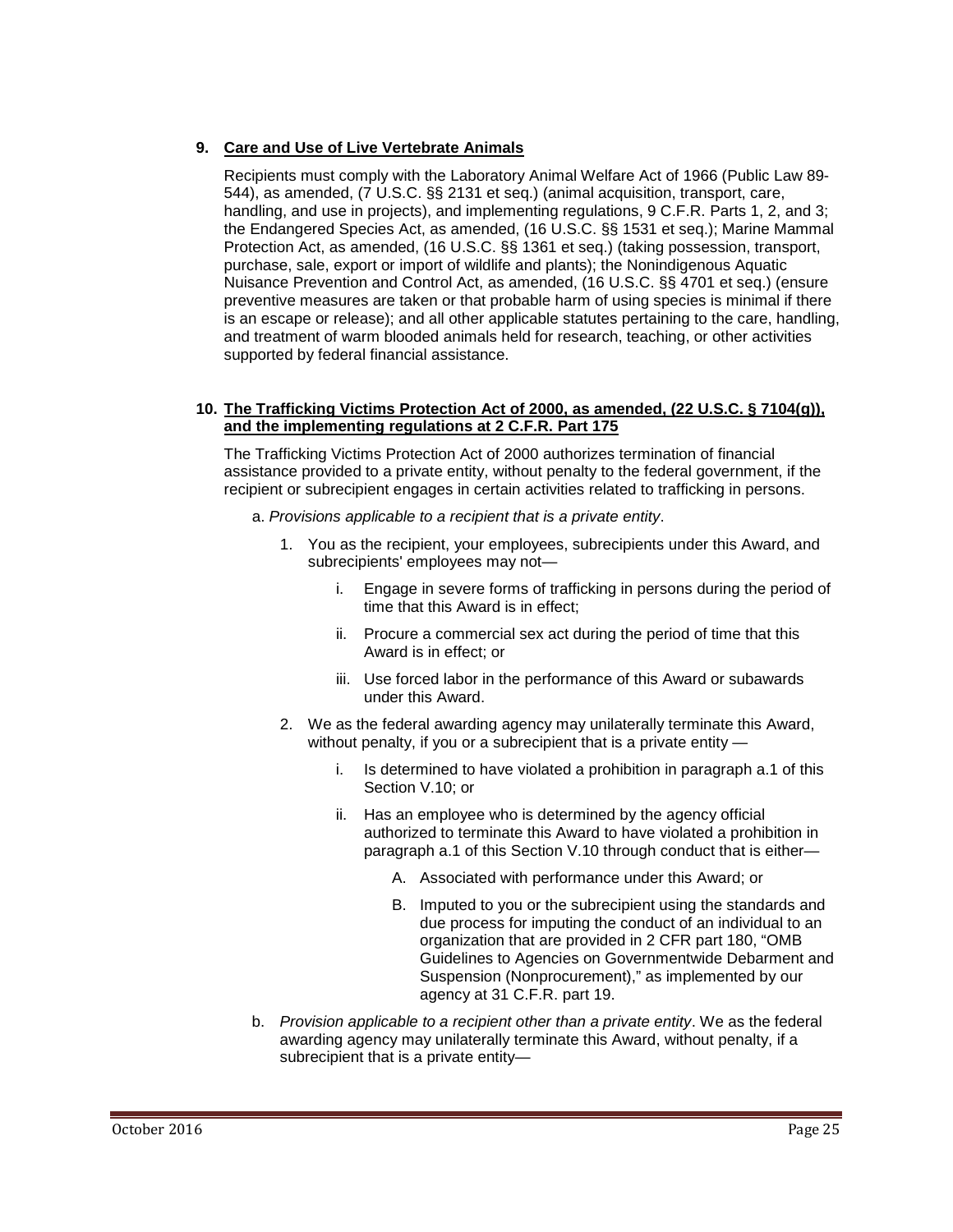- 1. Is determined to have violated an applicable prohibition in paragraph a.1 of this Section V.10; or
- 2. Has an employee who is determined by the agency official authorized to terminate this Award to have violated an applicable prohibition in paragraph a.1 of this Section V.10 through conduct that is either
	- i. Associated with performance under this Award; or
	- ii. Imputed to the subrecipient using the standards and due process for imputing the conduct of an individual to an organization that are provided in 2 C.F.R. part 180, "OMB Guidelines to Agencies on Governmentwide Debarment and Suspension (Nonprocurement)," as implemented by our agency at 31 C.F.R. part 19.
- c. *Provisions applicable to any recipient*.
	- 1. You must inform us immediately of any information you receive from any source alleging a violation of a prohibition in paragraph a.1 of this Section V.10.
	- 2. Our right to terminate unilaterally that is described in paragraph a.2 or b of this Section V.10:

i. Implements section 106(g) of the Trafficking Victims Protection Act of 2000 (TVPA), as amended (22 U.S.C. § 7104(g)), and

ii. Is in addition to all other remedies for noncompliance that are available to us under this Award.

- 3. You must include the requirements of paragraph a.1 of this Section V.10 in any subaward you make to a private entity.
- d. *Definitions*. For purposes of this award term:
	- 1. "Employee" means either:
		- i. An individual employed by you or a subrecipient who is engaged in the performance of the project or program under this Award; or
		- ii. Another person engaged in the performance of the project or program under this Award and not compensated by you including, but not limited to, a volunteer or individual whose services are contributed by a third party as an in-kind contribution toward cost sharing or matching requirements.
	- 2. "Forced labor" means labor obtained by any of the following methods: the recruitment, harboring, transportation, provision, or obtaining of a person for labor or services, through the use of force, fraud, or coercion for the purpose of subjection to involuntary servitude, peonage, debt bondage, or slavery.
	- 3. "Private entity":
		- i. means any entity other than a state, local government, Indian tribe, or foreign public entity, as those terms are defined in 2 C.F.R. § 175.25.
		- ii. includes:
			- A. A nonprofit organization, including any nonprofit institution of higher education, hospital, or tribal organization other than one included in the definition of Indian tribe at 2 C.F.R. § 175.25(b).
			- B. A for-profit organization.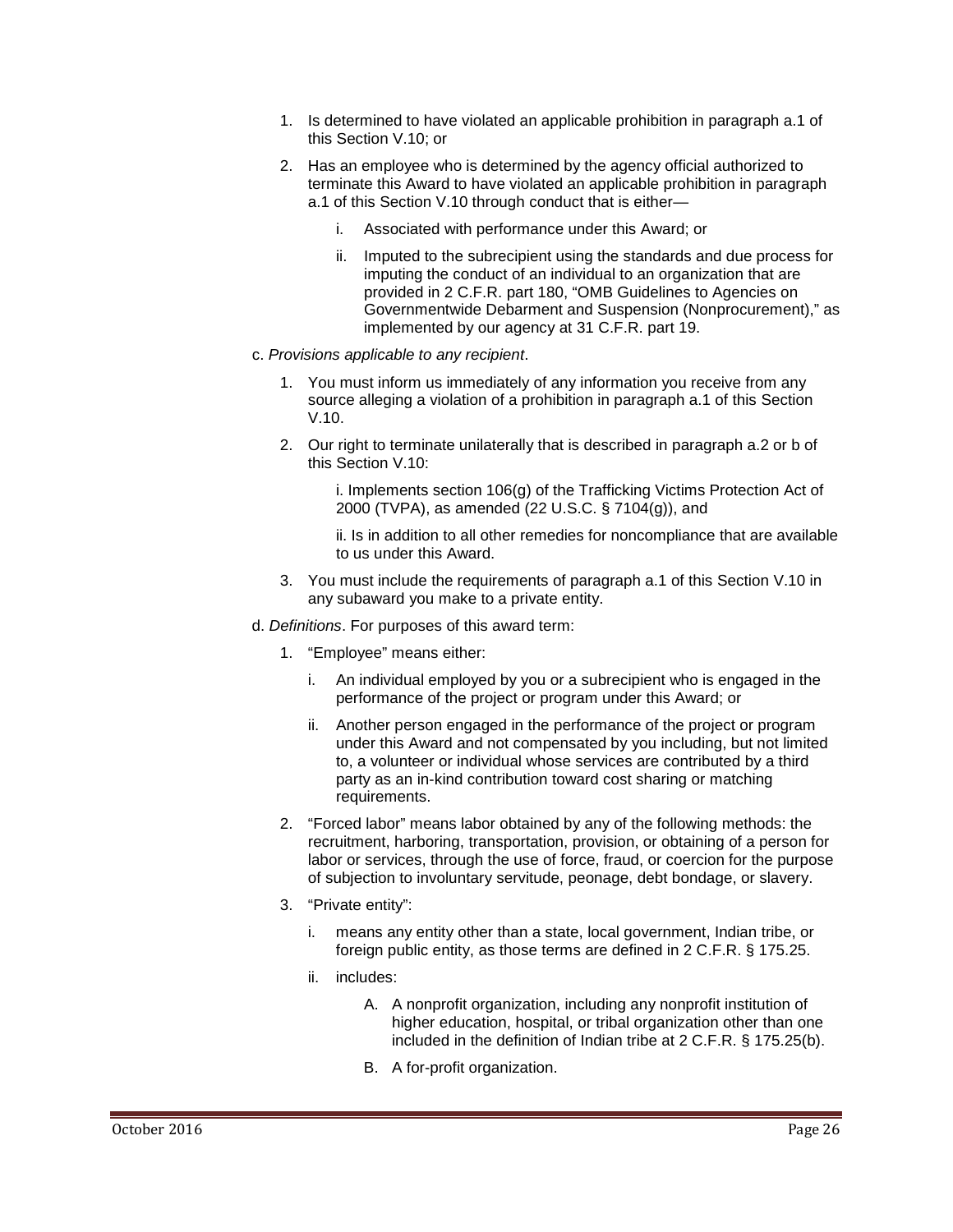4. "Severe forms of trafficking in persons," "commercial sex act," and "coercion" have the meanings given at section 103 of the TVPA, as amended (22 U.S.C. § 7102).

# **11. The Federal Funding Accountability and Transparency Act of 2006, as amended, (Pub. L. No. 109-282, 31 USC § 6101 note)**

- a. The award term at Appendix A of 2 C.F.R. Part 170 is hereby incorporated by reference.
- b. The Federal Funding Accountability and Transparency Act of 2006 (FFATA) requires information on federal awards to be made available to the public via a single, searchable website. This information is available at www.USASpending.gov. The FFATA Subaward Reporting System (FSRS) is the reporting tool federal prime awardees (*i.e*., prime contractors and prime grants recipients) use to capture and report subaward and executive compensation data regarding their first-tier subawards to meet the FFATA reporting requirements. Prime grant awardees will report against sub-grants awarded. The subaward information entered in FSRS will then be displayed at http:/[/www.USASpending.gov.](http://www.usaspending.gov/)
- c. Recipients of RESTORE Act funding are subject to FFATA subaward reporting requirements as outlined in the OMB guidance on FFATA issued August 27, 2010. The recipient is required to file a FFATA subaward report by the end of the month following the month in which the recipient makes any subaward greater than or equal to \$25,000. This includes any action that brings the cumulative total award to \$25,000 or more. This report must be filed electronically at [http://www.fsrs.gov.](http://www.fsrs.gov/)
- d. The recipient must report total compensation for each of its five most highly compensated executives for the preceding completed fiscal year, by the end of the month following the month in which this Award is made, and annually thereafter if
	- i. The total federal funding authorized to date under this Award is \$25,000 or more; and
	- ii. In the preceding fiscal year, the recipient received—
		- 1) 80 percent or more of annual gross revenues from federal procurement contracts (and subcontracts) and federal financial assistance subject to FFATA, as defined at 2 C.F.R. § 170.320 (and subawards); and
		- 2) \$25,000,000 or more in annual gross revenues from federal procurement contracts (and subcontracts) and federal financial assistance subject to FFATA, as defined at 2 C.F.R. 170.320 (and subawards); and
	- iii. The public does not have access to information about the compensation of the executives through periodic reports filed under section 13(a) or 15(d) of the Securities Exchange Act of 1934 (15 U.S.C. 78m(a), 78o(d)) or section 6104 of the Internal Revenue Code of 1986. (To determine if the public has access to the compensation information, see the U.S. Security and Exchange Commission total compensation filings at http://www.sec.gov/answers/execomp.htm.)
- e. The recipient must report on the total compensation of its subrecipients' five most highly compensated executives, as required by FFATA, and must include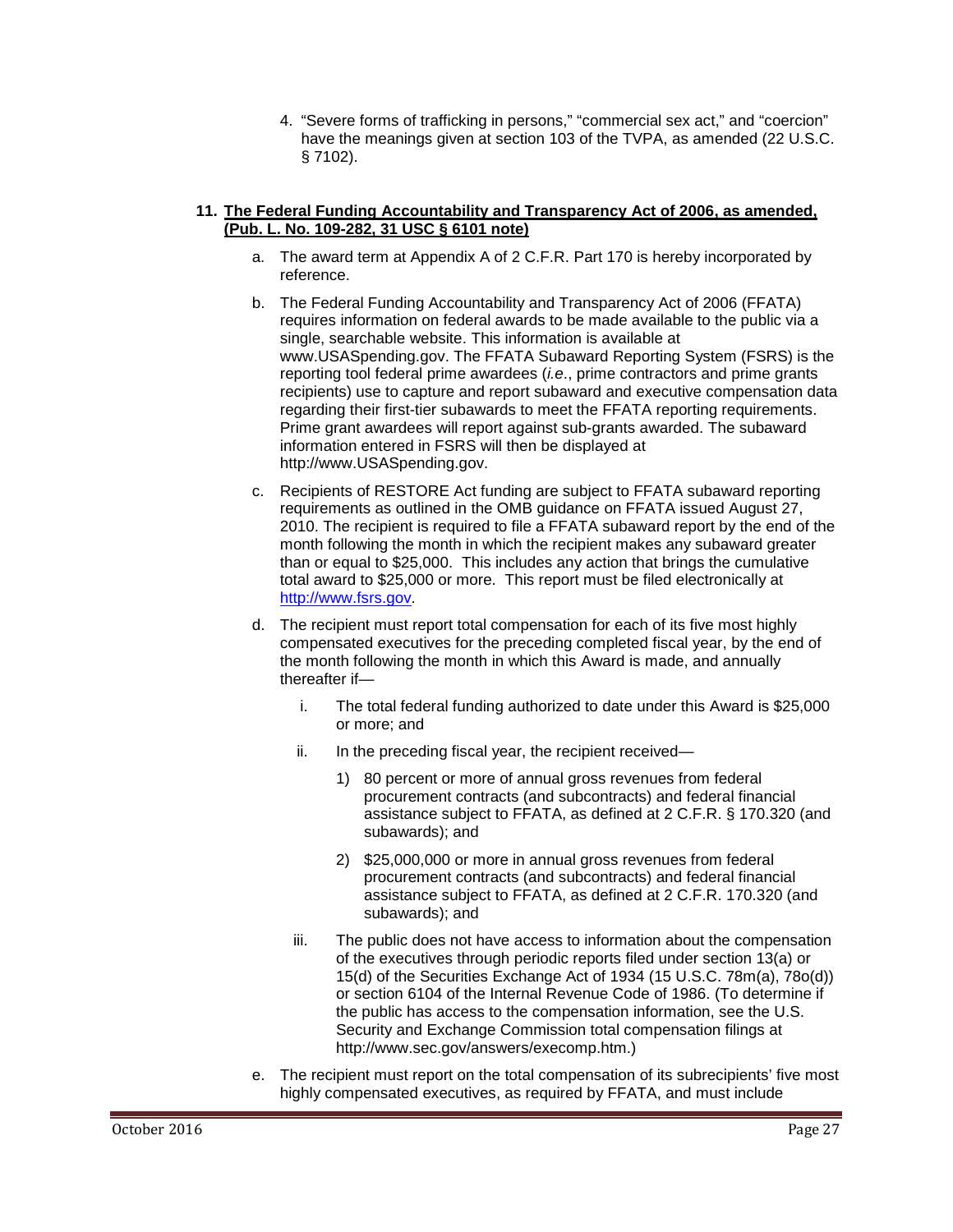provisions in every executed contract or agreement with affected subrecipients requiring the subrecipient to provide all information necessary for the recipient to report on subrecipient executive compensation. The recipient must report on subrecipient executive compensation by the end of the month following the month during which the recipient makes the subaward.

- f. The recipient must keep its information current in SAM (System for Award Management, which is the successor to the Central Contractor Registry, (CCR)) at least until submission of the final SF-425 or receipt of the final Award payment, whichever is later. This requires that the recipient review and update the information at least annually after the initial registration, and more frequently if required by changes in the recipient's information. SAM is the federal repository into which an entity must provide information required for the conduct of business as a recipient. Additional information about registration procedures may be found at the System for Award Management Internet site (currently at [https://www.sam.gov/portal/public/SAM/\)](https://www.sam.gov/portal/public/SAM/).
- g. If the recipient is authorized to make subawards under this Award, the recipient must notify potential subrecipients that the recipient may not make a subaward to any entity unless that entity has provided its Data Universal Numbering System (DUNS) number to the recipient. A DUNS number is the nine-digit number established and assigned by Dun and Bradstreet, Inc. (D&B) to uniquely identify business entities.

# **12. Recipient Integrity and Performance Matters (80 FR 43301, July 22, 2015) Reporting of Matters Related to Recipient Integrity and Performance**

*a. General Reporting Requirement*

If the total value of the recipient's currently active grants, cooperative agreements, and procurement contracts from all Federal awarding agencies exceeds \$10,000,000 for any period of time during the period of performance of this Federal award, then the recipient during that period of time must maintain the currency of information reported to the System for Award Management (SAM) that is made available in the designated integrity and performance system (currently the Federal Awardee Performance and Integrity Information System (FAPIIS)) about civil, criminal, or administrative proceedings described in paragraph b. of this award term and condition. This is a statutory requirement under section 872 of Public Law 110-417, as amended (41 U.S.C. 2313). As required by section 3010 of Public Law 111-212, all information posted in the designated integrity and performance system on or after April 15, 2011, except past performance reviews required for Federal procurement contracts, will be publicly available.

*b. Proceedings About Which The Recipient Must Report*

The recipient must submit the information required about each proceeding that:

- i. Is in connection with the award or performance of a grant, cooperative agreement, or procurement contract from the Federal Government;
- ii. Reached its final disposition during the most recent five year period; and
- iii. Is one of the following:
	- 1) A criminal proceeding that resulted in a conviction, as defined in paragraph e. of this award term and condition;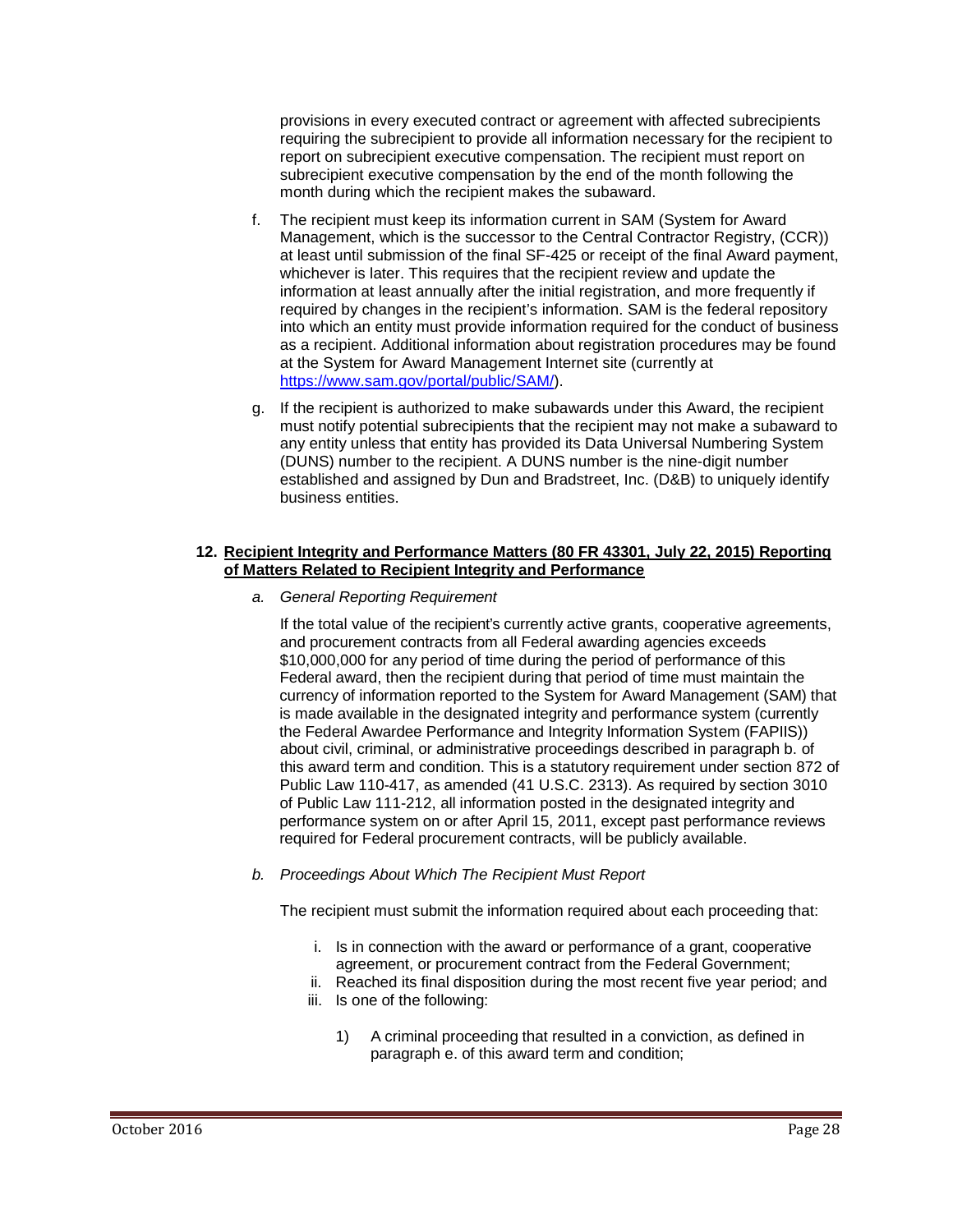- 2) A civil proceeding that resulted in a finding of fault and liability and payment of a monetary fine, penalty, reimbursement, restitution, or damages of \$5,000 or more;
- 3) An administrative proceeding, as defined in paragraph e. of this award term and condition, that resulted in a finding of fault and liability and your payment of either a monetary fine or penalty of \$5,000 or more or reimbursement, restitution, or damages in excess of \$100,000; or
- 4) Any other criminal, civil, or administrative proceeding if:
	- a) It could have led to an outcome described in paragraph b.iii. 1), 2), or 3) of this award term and condition;
	- b) It had a different disposition arrived at by consent or compromise with an acknowledgment of fault on your part; and
	- c) The requirement in this award term and condition to disclose information about the proceeding does not conflict with applicable laws and regulations.
- *c. Reporting Procedures*

Enter in the SAM Entity Management area the information that SAM requires about each proceeding described in paragraph b of this award term and condition. The recipient does not need to submit the information a second time under assistance awards that the recipient received if they already provided the information through SAM because they were required to do so under Federal procurement contracts that they were awarded.

*d. Reporting Frequency*

During any period of time when the recipient is subject to the requirement in paragraph1 of this award term and condition, the recipient must report proceedings information through SAM for the most recent five year period, either to report new information about any proceeding(s) that they have not reported previously or affirm that there is new information to report. Recipients that have Federal contract, grant, and cooperative agreement awards with a cumulative total value greater than \$10,000,000 must disclose semiannually any information about the criminal, civil, and administrative proceedings.

*e. Definitions*

For purposes of this award term and condition:

- i. Administrative proceeding means a non-judicial process that is adjudicatory in nature in order to make a determination of fault or liability (*e.g.,* Securities and Exchange Commission Administrative proceedings, Civilian Board of Contract Appeals proceedings, and Armed Services Board of Contract Appeals proceedings). This includes proceedings at the Federal and State level but only in connection with performance of a Federal contract or grant. It does not include audits, site visits, corrective plans, or inspection of deliverables.
- ii. Conviction, for purposes of this award term and condition, means a judgment or conviction of a criminal offense by any court of competent jurisdiction, whether entered upon a verdict or a plea, and includes a conviction entered upon a plea of nolo contendere.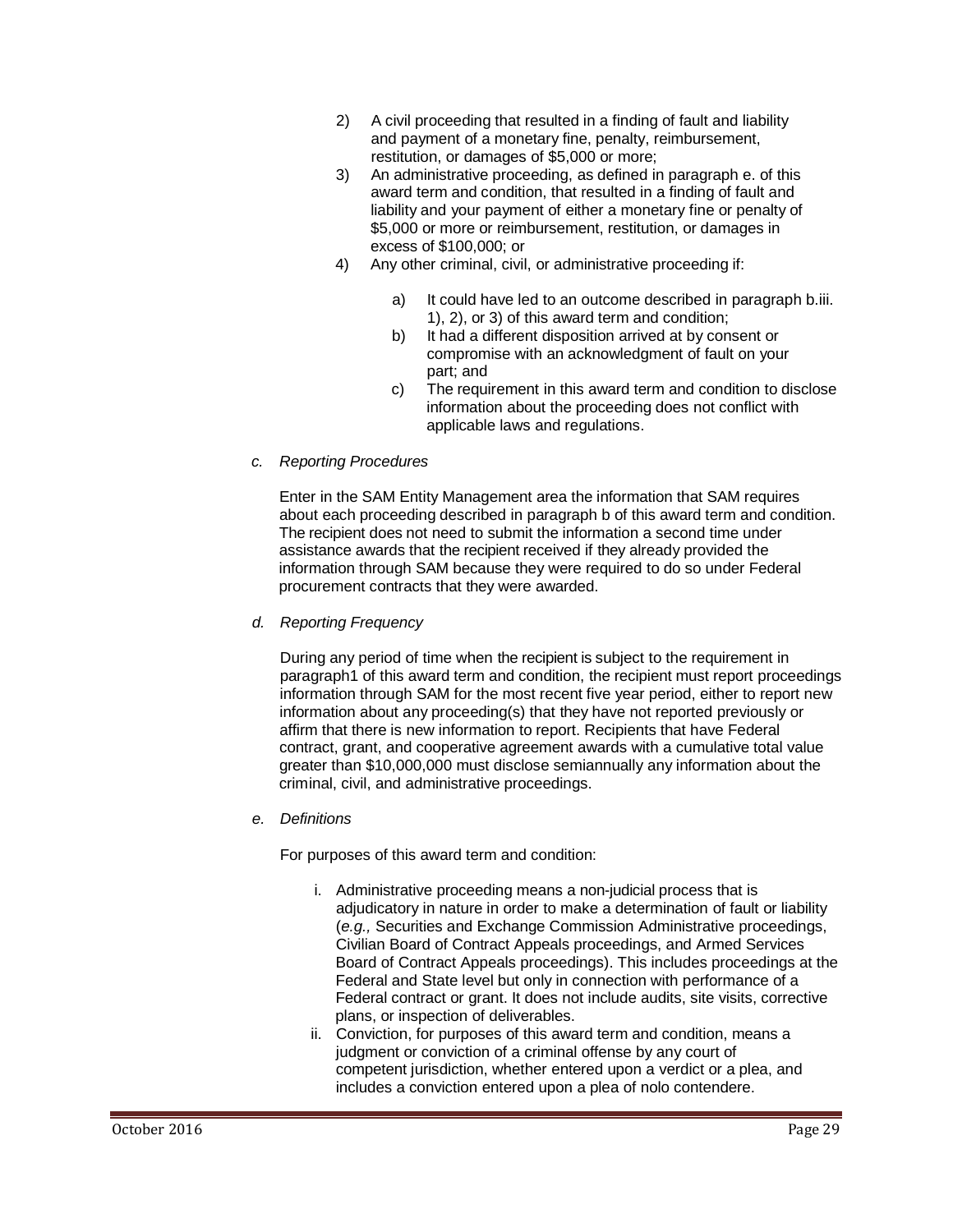- iii. Total value of currently active grants, cooperative agreements, and procurement contracts includes—
	- 1) Only the Federal share of the funding under any Federal award with a recipient cost share or match; and
	- 2) The value of all expected funding increments under a Federal award and options, even if not yet exercised.

# **13. Publications and Signage**

Any publications (except scientific articles or papers appearing in scientific, technical, or professional journals) or signage produced with funds from this Award, or informing the public about the activities funded in whole or in part by this Award, must clearly display the following language: "This project was paid for [in part] with federal funding from the Department of the Treasury under the Resources and Ecosystems Sustainability, Tourist Opportunities, and Revived Economies of the Gulf Coast States Act of 2012 (RESTORE Act)." Publications (except scientific articles or papers appearing in scientific, technical, or professional journals) produced with funds from this Award must display the following additional language: "The statements, findings, conclusions, and recommendations are those of the author(s) and do not necessarily reflect the views of the Department of the Treasury."

# **14. Homeland Security Presidential Directive 12**

If the performance of this Award requires the recipient's personnel to have routine access to Treasury-controlled facilities and/or Treasury-controlled information systems (for purpose of this term "routine access" is defined as more than 180 days), such personnel must undergo the personal identity verification credential process. In the case of foreign nationals, Treasury will conduct a check with U.S. Citizenship and Immigration Services' (USCIS) Verification Division, a component of the Department of Homeland Security (DHS), to ensure the individual is in a lawful immigration status and that he or she is eligible for employment within the United States. Any items or services delivered under this Award must comply with Treasury personal identity verification procedures that implement Homeland Security Presidential Directive 12, "Policy for a Common Identification Standard for Federal Employees and Contractors", FIPS PUB 201, as amended, and OMB Memorandum M-05-24, as amended. The recipient must ensure that its subrecipients and contractors (at all tiers) performing work under this Award comply with the requirements contained in this Section V.14. Treasury may delay final payment under this Award if the subrecipient or contractor fails to comply with the requirements listed in the section below. The recipient must insert the following term in all subawards and contracts when the subrecipient or contractor is required to have routine physical access to a Treasury-controlled facility or routine access to a Treasury-controlled information system:

- a. The subrecipient or contractor must comply with Treasury personal identity verification procedures identified in the subaward or contract that implement Homeland Security Presidential Directive 12 (HSPD-12), Office of Management and Budget (OMB) Guidance M-05-24, as amended, and Federal Information Processing Standards Publication, FIPS PUB 140-2, as amended, for all employees under this subaward or contract who require routine physical access to a federally controlled facility or routine access to a federally controlled information system.
- b. The subrecipient or contractor must account for all forms of government-provided identification issued to the subrecipient or contractor employees in connection with performance under this subaward or contract. The subrecipient or contractor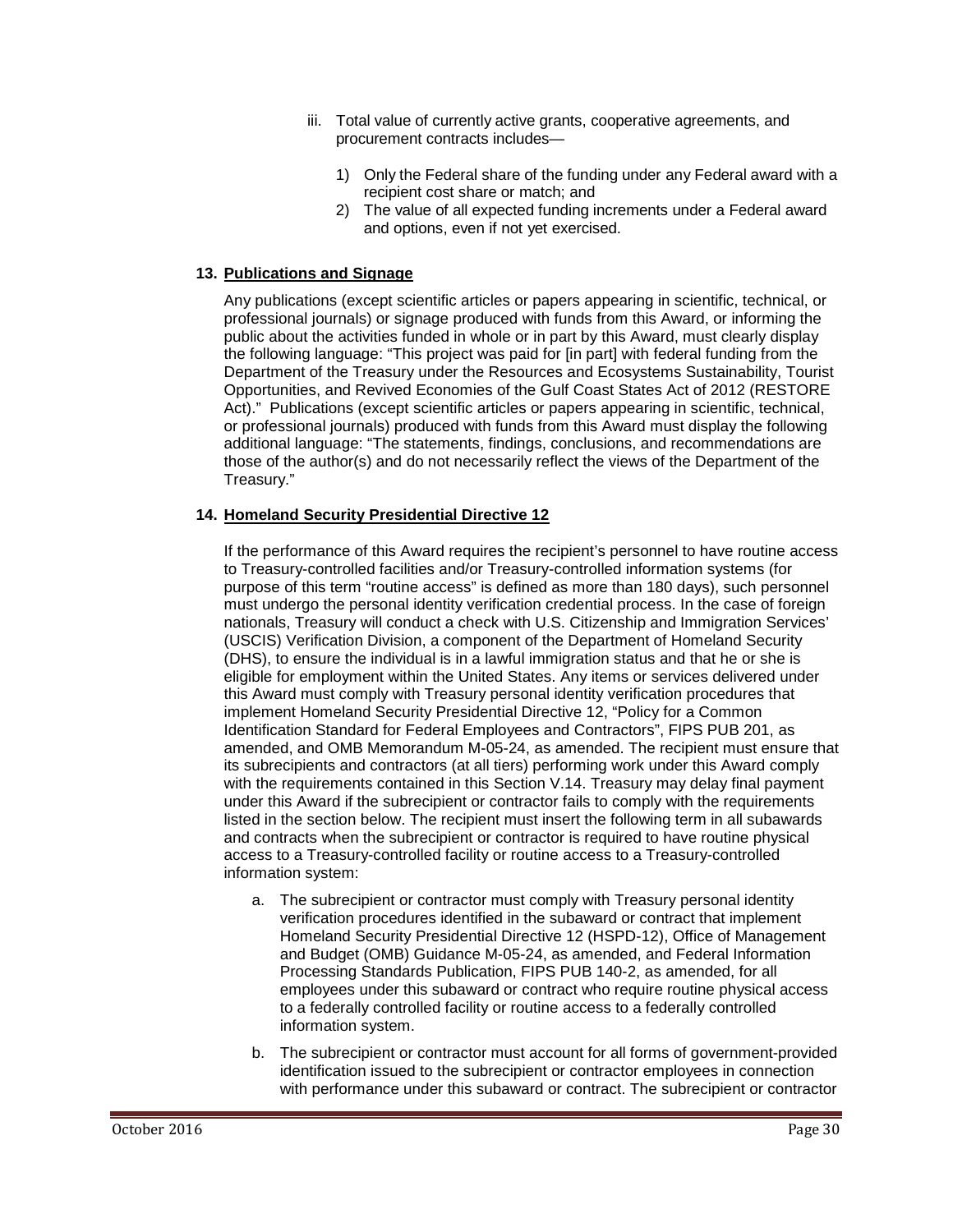must return such identification to the issuing agency at the earliest of any of the following, unless otherwise determined by Treasury:

- i. When no longer needed for subaward or contract performance;
- ii. Upon completion of the subrecipient or contractor employee's employment;
- iii. Upon subaward or contract completion or termination.

#### **15. Foreign Travel**

- a. The recipient may not use funds from this Award for travel outside of the United States unless Treasury provides prior written approval.
- b. The recipient must comply with the provisions of the Fly America Act, as amended, (49 U.S.C. § 40118). The implementing regulations of the Fly America Act are found at 41 C.F.R. §§ 301-10.131— 301-10.143.
- c. The Fly America Act requires that federal travelers and others performing U.S. Government-financed air travel must use U.S. flag air carriers, to the extent that service by such carriers is available. Foreign air carriers may be used only in specific instances, such as when a U.S. flag air carrier is unavailable, or use of U.S. flag air carrier service will not accomplish the agency's mission.
- d. One exception to the requirement to fly U.S. flag carriers is transportation provided under a bilateral or multilateral air transport agreement, to which the United States Government and the government of a foreign country are parties, and which the Department of Transportation has determined meets the requirements of the Fly America Act pursuant to 49 U.S.C. § 40118(b). The United States Government has entered into bilateral/multilateral "Open Skies Agreements" (U.S. Government Procured Transportation) that allow federal funded transportation services for travel and cargo movements to use foreign air carriers under certain circumstances. There are multiple "Open Skies Agreements" currently in effect. For more information about the current bilateral and multilateral agreements, visit the GSA website http://www.gsa.gov/portal/content/103191. Information on the Open Skies agreements (U.S. Government Procured Transportation) and other specific country agreements may be accessed via the Department of State's website http://www.state.gov/e/eeb/tra/.
- e. If a foreign air carrier is anticipated to be used for any portion of travel funded under this Award, the recipient must receive prior approval from the Treasury. When requesting such approval, the recipient must provide a justification in accordance with guidance provided by 41 C.F.R. § 301-10.142, which requires the recipient to provide Treasury with the following: name; dates of travel; origin and destination of travel; detailed itinerary of travel; name of the air carrier and flight number for each leg of the trip; and a statement explaining why the recipient meets one of the exceptions to the regulations. If the use of a foreign air carrier is pursuant to a bilateral agreement, the recipient must provide Treasury with a copy of the agreement or a citation to the official agreement available on the GSA website. Treasury shall make the final determination and notify the recipient in writing. Failure to adhere to the provisions of the Fly America Act will result in the recipient not being reimbursed for any transportation costs for which the recipient improperly used a foreign air carrier.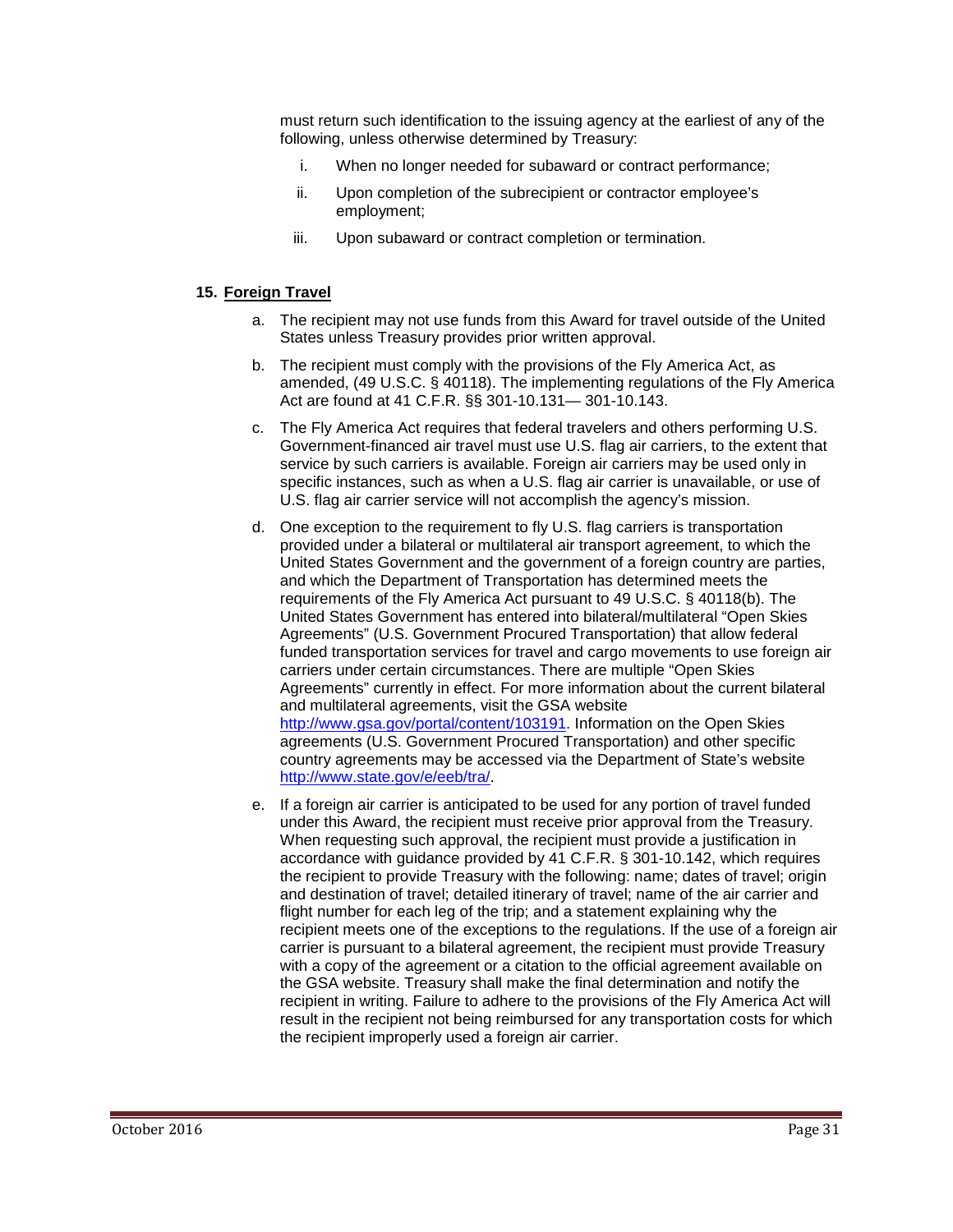#### **16. Export Control**

- a. This clause applies to the extent that this Award involves access to exportcontrolled items.
- b. In performing this financial assistance Award, the recipient may gain access to items subject to export control (export-controlled items) under the Export Administration Regulations (EAR) issued by the Department of Commerce (DOC). The recipient is responsible for compliance with all applicable laws and regulations regarding export-controlled items, including the EAR's deemed exports and re-exports provisions. The recipient shall establish and maintain effective export compliance procedures throughout performance of the Award. At a minimum, these export compliance procedures must include adequate controls of physical, verbal, visual, and electronic access to export-controlled items, including by foreign nationals.
- c. Definitions:
	- i. Export-controlled items. Items (commodities, software, or technology), that are subject to the EAR (15 C.F.R. §§ 730—774), implemented by the DOC's Bureau of Industry and Security. These are generally known as "dual-use" items, items with a military and commercial application.
	- ii. Deemed Export/Re-export. The EAR defines a deemed export as a release of export-controlled items (specifically, technology or source code) to a foreign national in the U.S. Such release is "deemed" to be an export to the home country of the foreign national. 15 C.F.R. § 734.2(b)(2)(ii). A release may take the form of visual inspection, oral exchange of information, or the application abroad of knowledge or technical experience acquired in the United States. If such a release occurs abroad, it is considered a deemed re-export to the foreign national's home country. Licenses from DOC may be required for deemed exports or re-exports.
- d. The recipient shall control access to all export-controlled items that it possesses or that comes into its possession in performance of this Award, to ensure that access to, or release of, such items are restricted, or licensed, as required by applicable federal statutes, EOs, and/or regulations, including the EAR.
- e. To the extent the recipient wishes to provide foreign nationals with access to export-controlled items, the recipient shall be responsible for obtaining any necessary licenses, including licenses required under the EAR for deemed exports or deemed re-exports.
- f. Nothing in the terms of this Award is intended to change, supersede, or waive the requirements of applicable federal statutes, EOs, and/or regulations.
- g. Compliance with this Section V.15 will not satisfy any legal obligations the recipient may have regarding items that may be subject to export controls administered by other agencies such as the Department of State, which has jurisdiction over exports of munitions items subject to the International Traffic in Arms Regulations (ITAR) (22 C.F.R. §§ 120—130), including releases of such items to foreign nationals.
- h. The recipient shall include this clause, including this paragraph (i), in all lower tier transactions (subawards, contracts, and subcontracts) under this Award that may involve access to export-controlled items.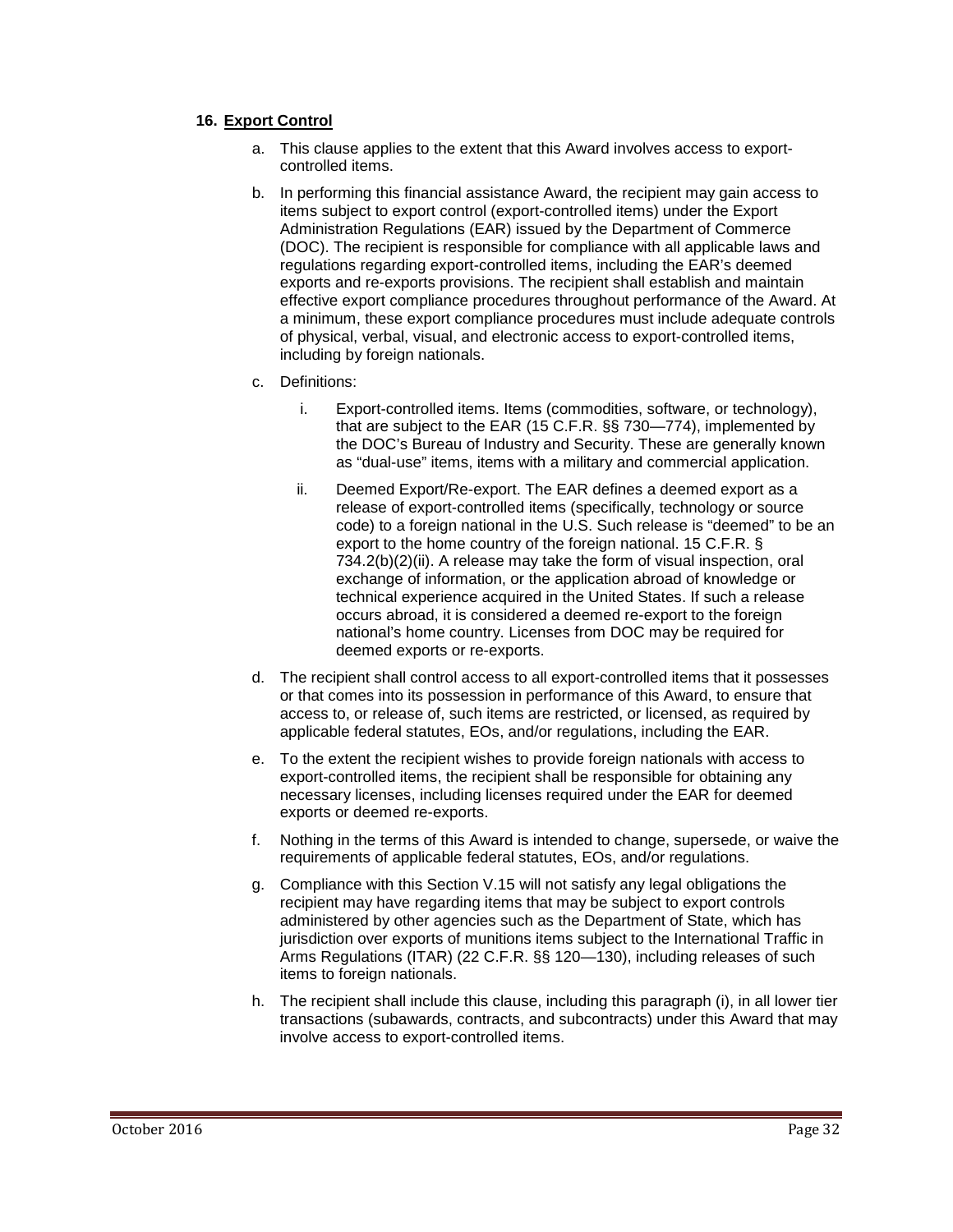### **SUPPLEMENTAL STANDARD TERMS AND CONDITIONS - AWARDS UNDER THE DIRECT COMPONENT FOR ACQUISITION AND IMPROVEMENTS TO REAL PROPERTY**

# <span id="page-34-0"></span>**W ACQUISITION AND IMPROVEMENTS TO REAL PROPERTY**

# **1. Compliance with State, Local and Federal Requirements**

The project must comply with all applicable federal laws and regulations, and with all requirements for state, and local laws and ordinances to the extent that such requirements do not conflict with federal laws. The recipient is also responsible for supervising the design, bidding, construction, and operation of construction projects in compliance with all award requirements. The recipient must comply with, and must require all contractors and subcontractors, to comply with all federal, state, and local laws and regulations. The recipient must ensure compliance with special award condition which may contain conditions that must be satisfied prior to advertisement of bids, start of construction, or other critical event.

# **2. Title**

Prior to receiving Treasury authorization to start construction, the recipient must furnish evidence, satisfactory to Treasury, that the recipient has acquired good and merchantable title free of all mortgages, foreclosable liens, or encumbrances, to all land, rights of way and easements necessary for the completion of the project.

# **3. Permitting Requirements**

Prior to receiving Treasury authorization to start construction, the recipient must furnish evidence, satisfactory to Treasury, that recipient has received all federal, state and local permits necessary for the completion of the project.

# **4. Federal Interest in Real Property**

"Federal interest" refers to real property that is acquired or improved, in whole or in part, with RESTORE Act Direct Component Funds, which must be held in trust by the Recipient for the benefit of the project for the Estimated Useful Life of the Project, during which period Treasury retains an undivided equitable reversionary interest in the real property (i.e., the "federal interest").

# **5. Estimated Useful Life**

Property that is acquired or improved, in whole or in part, with federal assistance is held in trust by the recipient for the purpose(s) for which the award was made for the Estimated Useful Life. Estimated Useful Life means the period of years that constitutes the expected useful lifespan of a project, as determined by Treasury, during which Treasury anticipates obtaining the benefits of the project pursuant to project purposes authorized by the RESTORE Act. For this award the recipient has proposed an Estimated Useful Life from the date of construction completion. Treasury's issuance of the grant agreement represents its concurrence with the recipient's proposed Estimated Useful Life.

The recipient's obligation to the federal government continues for the Estimated Useful Life of the project, as determined by Treasury, during which Treasury retains an undivided equitable reversionary interest (the "federal interest") in the property improved, in whole or in part, with the Treasury investment.

If Treasury determines that the recipient has failed or fails to meet its obligations under the terms and conditions of this award, Treasury may exercise its rights or remedies with respect to its federal interest in the project. However, Treasury's forbearance in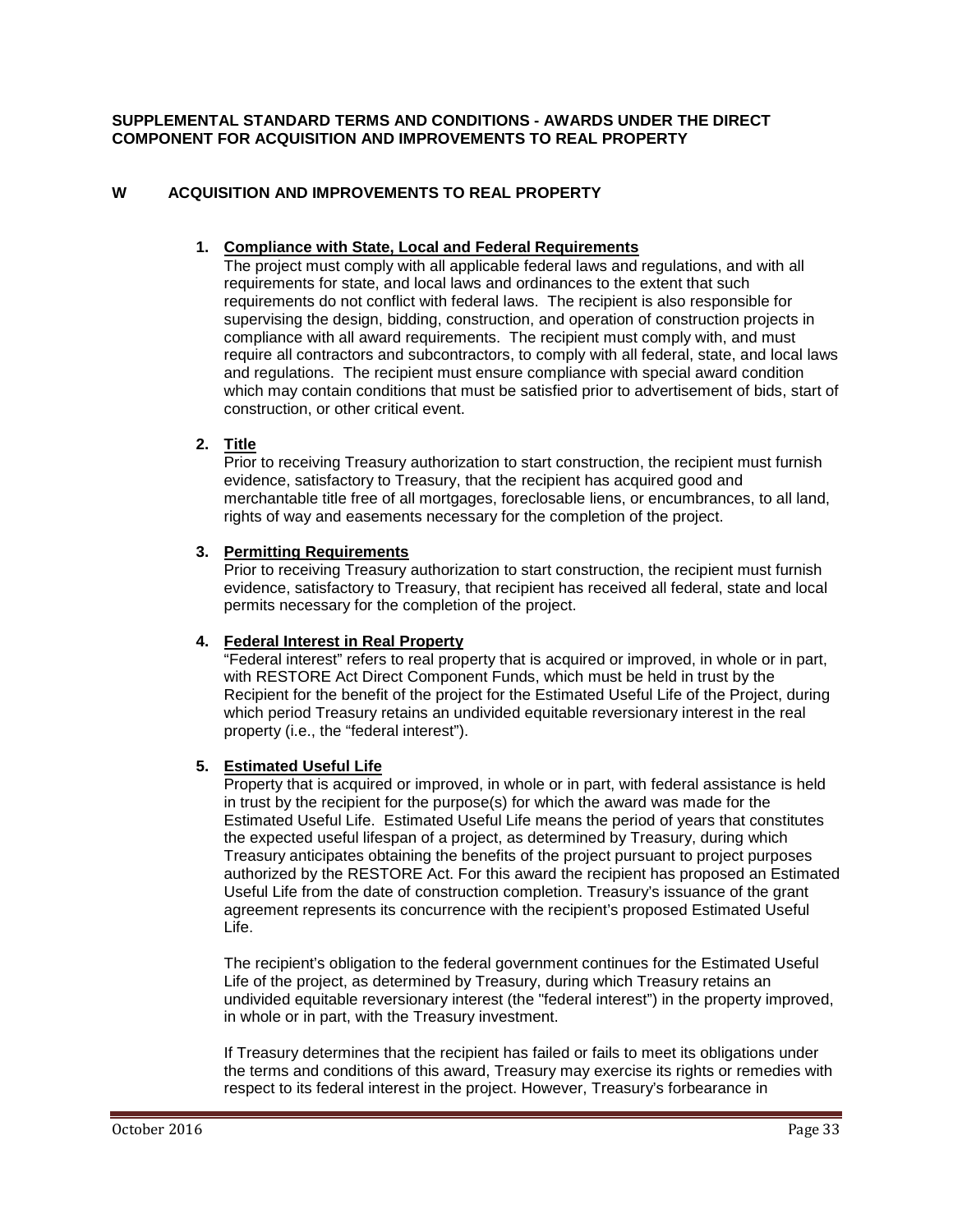exercising any right or remedy in connection with the federal interest does not constitute a waiver thereof.

# **6. Commencement of Construction**

The recipient should not commence construction prior to the date of the Award. The recipient must make a written request to Treasury for permission to commence construction. For project costs to be eligible for Treasury reimbursement, Treasury must determine that the award of all contracts with associated costs are in compliance with all terms and conditions of this award, all necessary permits have been obtained, and the federal interest is secure. If the recipient commences construction prior to Treasury's determination, the recipient proceeds at its own risk.

#### **7. Use of Real Property**

Encumbering real property on which there is a federal interest without prior Treasury approval is an unauthorized use of the property and of project trust funds under this award. See 2 CFR 200.316. Real property or interest in real property may not be used for purposes other than the authorized purpose of the award without the express, prior written approval of Treasury, for as long as the federal government retains an interest in the property. The property must not be sold, conveyed, transferred, assigned, mortgaged, or in any other manner encumbered except as expressly authorized in writing by Treasury. The recipient must maintain facilities constructed or renovated with grant funds in a manner consistent with the purposes for which the funds were provided for the duration of the Estimated Useful Life.

In the event that the real property or interest in real property is no longer needed for the originally authorized purpose, the recipient must obtain disposition instructions from Treasury consistent with 2 CFR 200.311.

# **8. Recording the Federal Interest in the Real Property**

To document the federal interest, the recipient agrees to prepare and properly record a "Covenant of Purpose, Use and Ownership" (Covenant). See 2 CFR 200.316. This Covenant does not establish a traditional mortgage lien in that it does not establish a traditional creditor relationship requiring the periodic repayment of principal and interest, or the ability of Treasury to foreclose on the real property at any time. Rather, pursuant to the Covenant, the recipient acknowledges that it holds title to the real property in trust for the public purposes of the financial assistance award and agrees, among other commitments, that it will repay the federal interest if it disposes of or alienates an interest in the real property, or uses it in a manner inconsistent with the public purposes of the award, during the Estimated Useful Life of the property.

- a. The Covenant must be satisfactory in form and substance to Treasury, must specify the Estimated Useful Life of the project, and must include but need not be limited to the disposition and encumbrance requirements.
- b. The recipient agrees to properly record, in accordance with applicable law, the Covenant in the real property records in the jurisdiction in which the real property is located in order to provide public record notice to interested parties that there are certain restrictions on the use and disposition of the real property during its Estimated Useful Life, and that Treasury retains un undivided equitable reversionary interest in the real property to the extent of its participation in the project for which funds have been awarded.
- c. Treasury requires an opinion of counsel for the recipient to substantiate that the document has been properly recorded.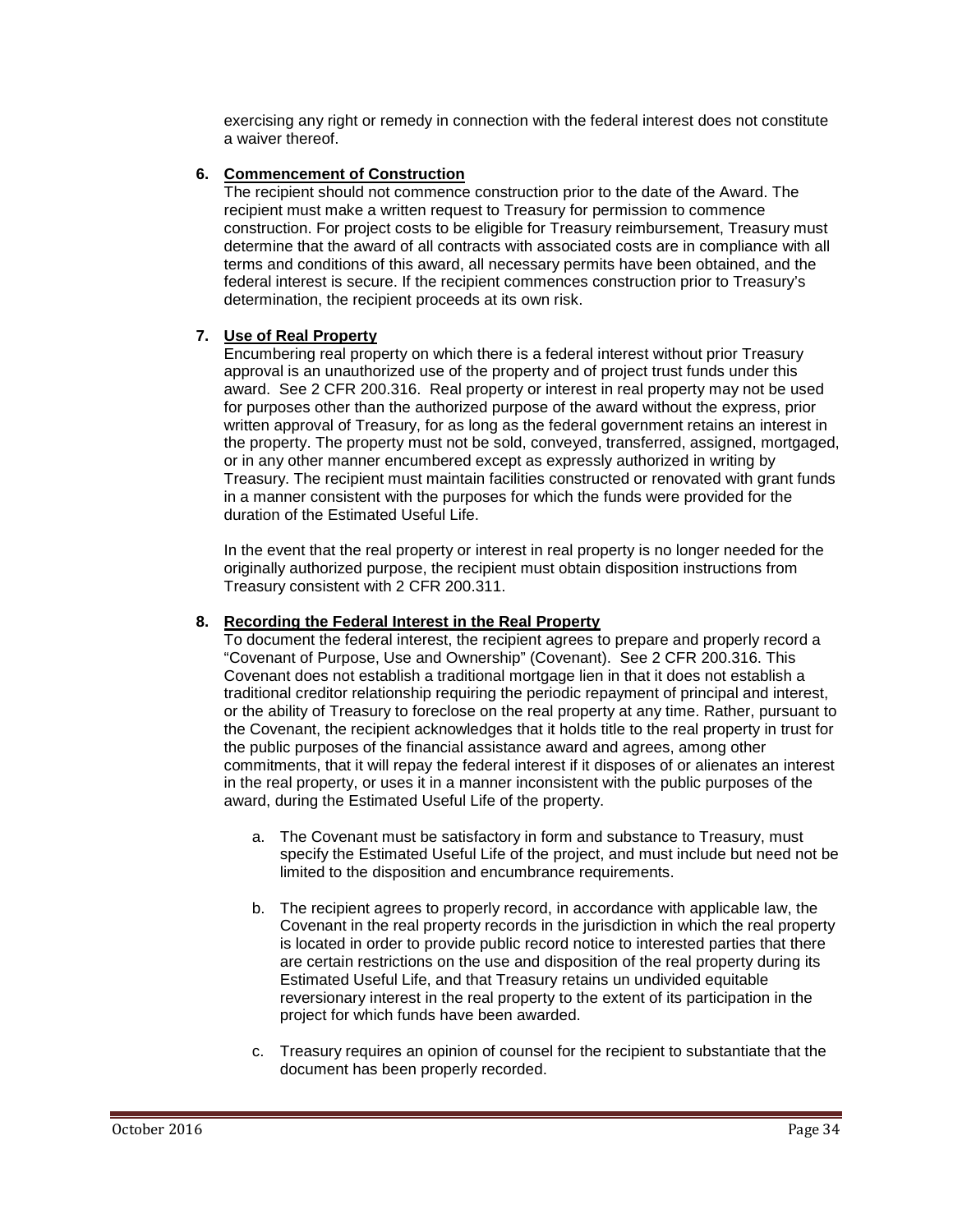- d. Failure to properly and timely file and maintain documentation of the federal interest may result in appropriate enforcement action, including, but not limited to, disallowance of the cost of the acquisition or improvement by Treasury.
- e. When the Estimated Useful Life of the project is ended, the federal interest is extinguished and the federal government has no further interest in the real property.

# **9. Administration, Operation and Maintenance**

The recipient agrees to administer, operate, and maintain the project for its Estimated Useful Life in the same manner in which it operates and maintains similar facilities and equipment owned by it, and in accordance with state and local standards, laws and regulations. The recipient must not be in breach of its obligations under this award except to the extent the failure to fulfill any obligation is due to an Uncontrollable Force. "Uncontrollable Force" means an event beyond the reasonable control of, and without the fault or negligence of, the party claiming the Uncontrollable Force that prevents the recipient from honoring its contractual obligations under this Agreement and which, by exercise of the recipient's reasonable care, diligence and foresight, such recipient was unable to avoid. Uncontrollable Forces include, but are not limited to:

- a. Strikes or work stoppage;
- b. Floods, earthquakes, or other natural disasters; terrorist acts; and
- c. Final orders or injunctions issued by a court or regulatory body having competent subject matter jurisdiction which the recipient, claiming the Uncontrollable Force, after diligent efforts, was unable to have stayed, suspended, or set aside pending review by a court of competent subject matter jurisdiction. Neither the unavailability of funds or financing, nor conditions of national or local economies or markets must be considered an Uncontrollable Force.

# **10. Reporting Requirement**

The recipient must complete and submit to Treasury a report on the status of the real property or interest in real property in which the federal government retains an interest, using a *SF-429 Real Property Status Report* form annually for the first three years of a federal award and thereafter every five years until the end of the Estimated Useful Life or time of disposition, whichever is less. All reports must be for the period ending December 31, or any portion thereof, beginning with the year of the award, and are due no later than 30 days following the end of the reporting period.

#### **11. Insurance**

The recipient must, at a minimum, provide the equivalent insurance coverage for real property improved with federal funds as provided to property owned by the recipient state, county or parish, in compliance with 2 CFR 200.310.

# **12. Bonding**

For construction or facility improvement contracts or subcontracts exceeding the simplified acquisition threshold, the recipient or pass-through entity may request in writing that Treasury accept its bonding policy and requirements. If Treasury determines that the federal interest in the project is adequately protected, the recipient or pass-through entity need not comply with the following three bonding requirements. For all other recipients and pass-through entities, the minimum requirements for construction or facility improvement contracts or subcontracts exceeding the simplified acquisition threshold are as follows: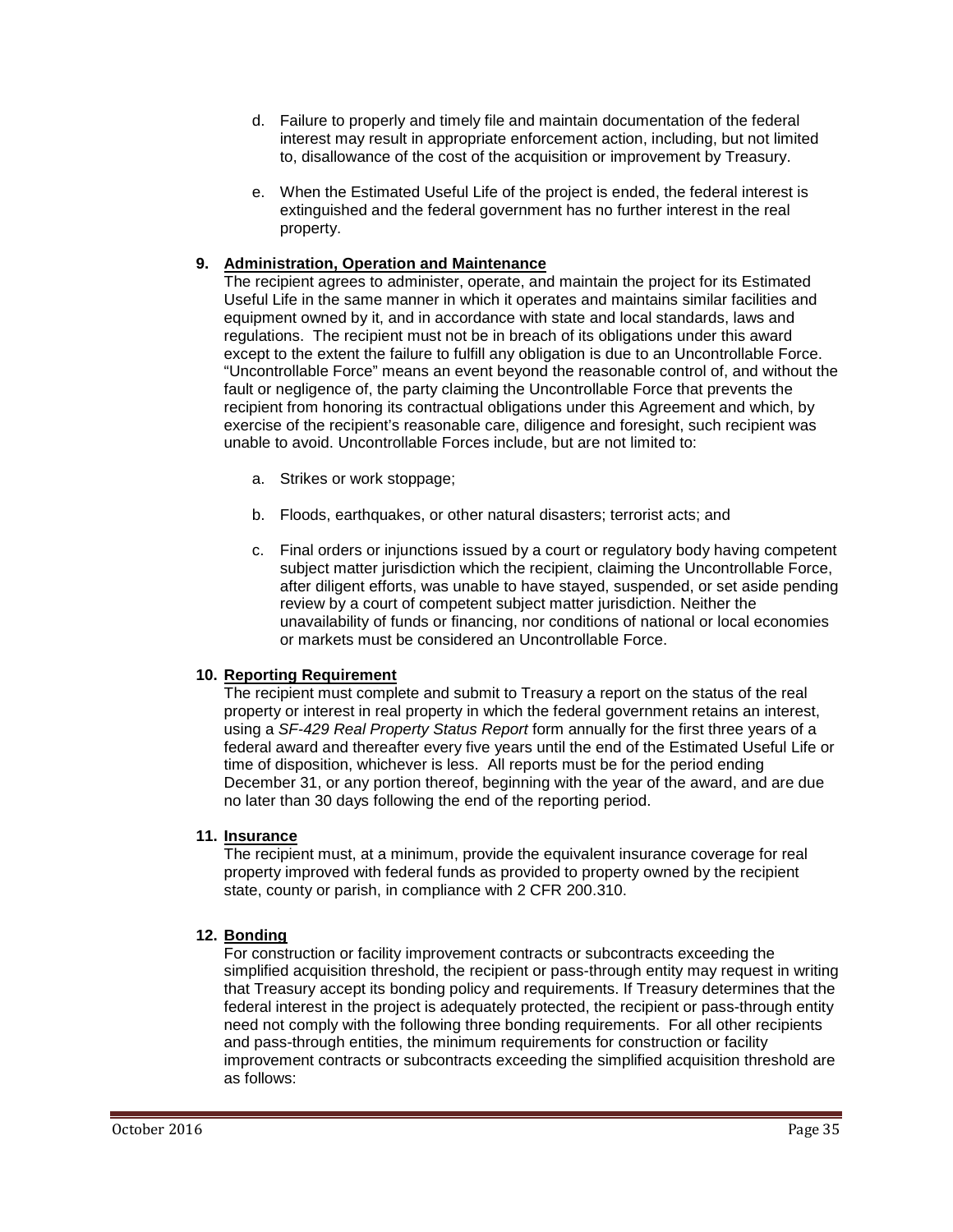- a. A bid guarantee from each bidder equivalent to five percent of the bid price. The "bid guarantee" must consist of a firm commitment such as a bid bond, certified check, or other negotiable instrument accompanying a bid as assurance that the bidder will, upon acceptance of the bid, execute such contractual instruments as may be required within the time specified.
- b. A performance bond on the part of the contractor for 100 percent of the contract price. A "performance bond" is one executed in connection with a contract to secure fulfillment of all the contractor's obligations under such contract.
- c. A payment bond on the part of the contractor for 100 percent of the contract price. A "payment bond" is one executed in connection with a contract to assure payment as required by law of all persons supplying labor and material in the execution of the work provided for in the contract.

#### **13. Floodplain Requirements**

Prior to Treasury's authorization to commence construction, the recipient must provide evidence satisfactory to Treasury of the following:

- a. Floodplain Notice: That the 30-day period established for receipt of comments from the public in response to public notice published regarding the potential for project impact on the values and functions of a designated 100-year floodplain has expired and that identified concerns (if any) have been addressed to Treasury's satisfaction.
- b. Floodplain Protection: That the project engineer/architect has certified that the project facility will be adequately protected from damage by floods in this area of apparent potential flood hazard. The evidence must include adequate justification for the Base Flood Elevation designation for the financial assistance award site.
- c. Floodplain Insurance: That the community is participating in the National Flood Insurance Program, and that as required, the recipient will purchase flood insurance.

# **14. Goals for Women and Minorities in Construction**

Department of Labor regulations set forth in 41 CFR 60-4 establish goals and timetables for participation of minorities and women in the construction industry. These regulations apply to all Federally assisted construction contracts in excess of \$10,000. The recipient must comply with these regulations and must obtain compliance with 41 CFR 60-4 from contractors and subcontractors employed in the completion of the project by including such notices, clauses and provisions in the Solicitations for Offers or Bids as required by 41 CFR 60-4. The goal for participation of women in each trade area must be as follows:

- a. From April 1, 1981, until further notice: 6.9 percent;
- b. All changes to this goal, as published in the Federal Register in accordance with the Office of Federal Contract Compliance Programs regulations at 41 CFR 60- 4.6, or any successor regulations, must hereafter be incorporated by reference into these Special Award Conditions; and,
- c. Goals for minority participation must be as prescribed by Appendix B-80, Federal Register, Volume 45, No. 194, October 3, 1980, or subsequent publications. The Recipient must include the "Standard Federal Equal Employment Opportunity Construction Contract Specifications" (or cause them to be included, if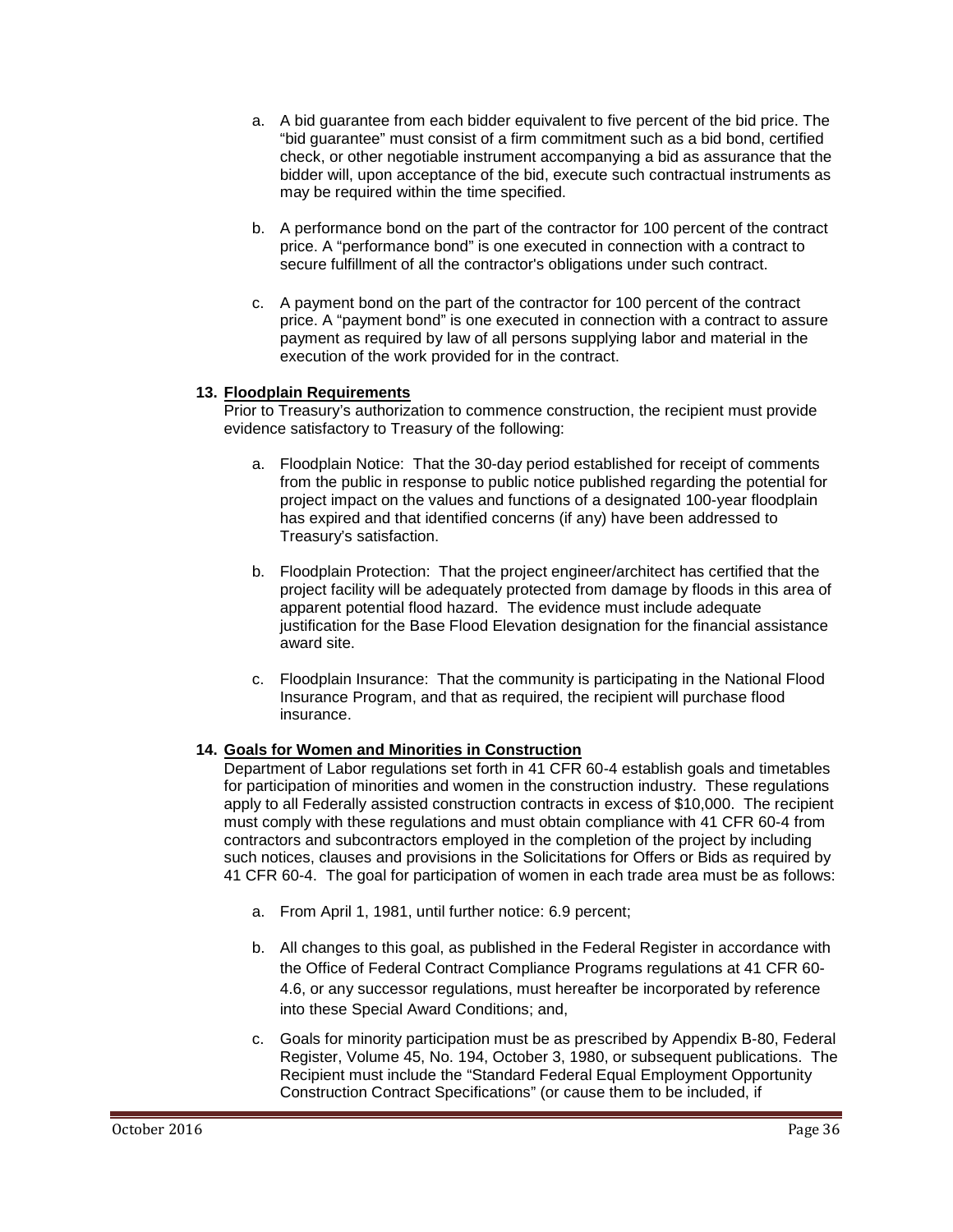appropriate) in all federally assisted contracts and subcontracts. The goals and timetables for minority and female participation may not be less than those published pursuant to 41 CFR 60-6.

### **15. Contracting with small and minority businesses, women's business enterprise, and labor surplus area firms**

The non-federal entity must take all necessary affirmative steps to assure that minority businesses, women's business enterprises, and labor surplus area firms are used when possible. Affirmative steps must include:

- a. Placing qualified small and minority businesses and women's business enterprises on solicitation lists;
- b. Assuring that small and minority businesses, and women's business enterprises are solicited whenever they are potential sources;
- c. Dividing total requirements, when economically feasible, into smaller tasks or quantities to permit maximum participation by small and minority business, and women's business enterprises;
- d. Establishing delivery schedules, where the requirement permits, which encourage participation by small and minority businesses, and women's business enterprises;
- e. Using the services and assistance, as appropriate, of such organizations as the Small Business Administration and the Minority Business Development Agency of the Department of Commerce; and,
- f. Requiring the prime contractor, if subcontracts are to be let, to take the affirmative steps listed in  $(a)$  — (e) of this paragraph.

# **16. Davis Bacon Act, as amended (40 U.S.C.3141—3148)**

Davis-Bacon Act-related provisions are applicable for a construction project if it is for the construction of a project that can be defined as a "treatment works" in 33 U.S.C 1292; or for a construction project regardless of whether it is a "treatment works" project if it is receiving federal assistance from another federal agency operating under an authority that requires the enforcement of Davis-Bacon Act-related provisions. When required, all prime construction contracts in excess of \$2,000 awarded by the non-Federal entity must include a provision for compliance with the Davis-Bacon Act (40 U.S.C. 3141—3144, and 3146—3148) as supplemented by Department of Labor regulations (29 CFR Part 5, "Labor Standards Provisions Applicable to Contracts Covering Federally Financed and Assisted Construction"). In accordance with the statute, contractors must be required to pay wages to laborers and mechanics at a rate not less than the prevailing wages specific in a wage determination made by the Secretary of Labor. In addition contracts must be required to pay wages not less than once a week.

The non-Federal entity must place a copy of the current prevailing wage determination issued by the Department of Labor in each solicitation. The decision to award a contract or subcontract must be conditioned upon the acceptance of the wage determination. The non-Federal entity must report all suspected or reported violations to Treasury. The contracts must also include a provision for compliance with the Copeland "Anti-Kickback" Act (40 U.S.C. 3145), as supplemented by Department of Labor regulations (29 CFR Part 3, "Contracts and Subcontractors on Public Building or Public Work Financed in Whole or in Part by Loans or Grants from the United States"). The Act provides that each contractor or subrecipient must be prohibited from inducing, by any means, any person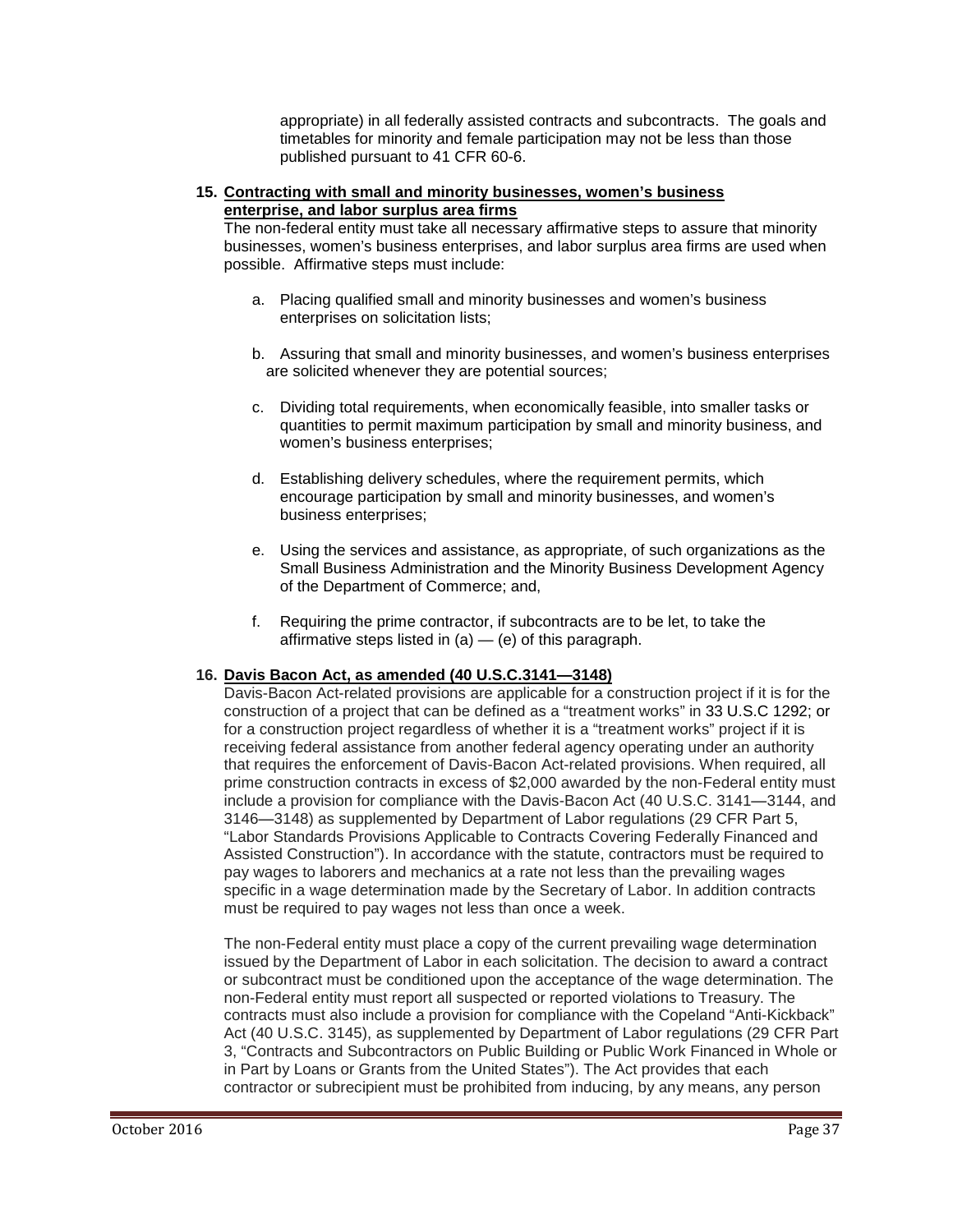employed in the construction, completion, or repair of public work, to give up any part of the compensation or which he or she is otherwise entitled. The non-federal entity must report all suspected or reported violations to Treasury.

# **17. Equal Opportunity Clause**

Pursuant to 41 CFR 60-1.4(b), Federally assisted construction contracts, for construction which is not exempt from the requirements of the equal opportunity clause, 41 CFR Part 60-1—Obligations of Contractors and Subcontractors, [t]he [recipient] hereby agrees that it will incorporate or cause to be incorporated into any contract for construction work, or modification thereof, as defined in the regulations of the Secretary of Labor at 41 CFR Chapter 60, which is paid for in whole or in part with funds obtained from the federal government or borrowed on the credit of the federal government pursuant to a grant, contract, loan, insurance, or guarantee, or undertaken pursuant to any federal program involving such grant, contract, loan, insurance, or guarantee, the following equal opportunity clause:

# *41 CFR §60-1.4 Equal opportunity clause.*

*During the performance of this contract, the contractor agrees as follows:*

*(1) The contractor will not discriminate against any employee or applicant for employment because of race, color, religion, sex, sexual orientation, gender identity, or national origin. The contractor will take affirmative action to ensure that applicants are employed, and that employees are treated during employment without regard to their race, color, religion, sex, sexual orientation, gender identity, or national origin. Such action shall include, but not be limited to the following:*

*Employment, upgrading, demotion, or transfer; recruitment or recruitment advertising; layoff or termination; rates of pay or other forms of compensation; and selection for training, including apprenticeship. The contractor agrees to post in conspicuous places, available to employees and applicants for employment, notices to be provided setting forth the provisions of this nondiscrimination clause.*

*(2) The contractor will, in all solicitations or advertisements for employees placed by or on behalf of the contractor, state that all qualified applicants will receive consideration for employment without regard to race, color, religion, sex, sexual orientation, gender identity, or national origin.*

*(3) The contractor will not discharge or in any other manner discriminate against any employee or applicant for employment because such employee or applicant has inquired about, discussed, or disclosed the compensation of the employee or applicant or another employee or applicant. This provision shall not apply to instances in which an employee who has access to the compensation information of other employees or applicants as a part of such employee's essential job functions discloses the compensation of such other employees or applicants to individuals who do not otherwise have access to such information, unless such disclosure is in response to a formal complaint or charge, in furtherance of an investigation, proceeding, hearing, or action, including an investigation conducted by the employer, or is consistent with the contractor's legal duty to furnish information.*

*(4) The contractor will send to each labor union or representative of workers with which he has a collective bargaining agreement or other contract or understanding, a notice to be provided advising the said labor union or workers' representatives of the*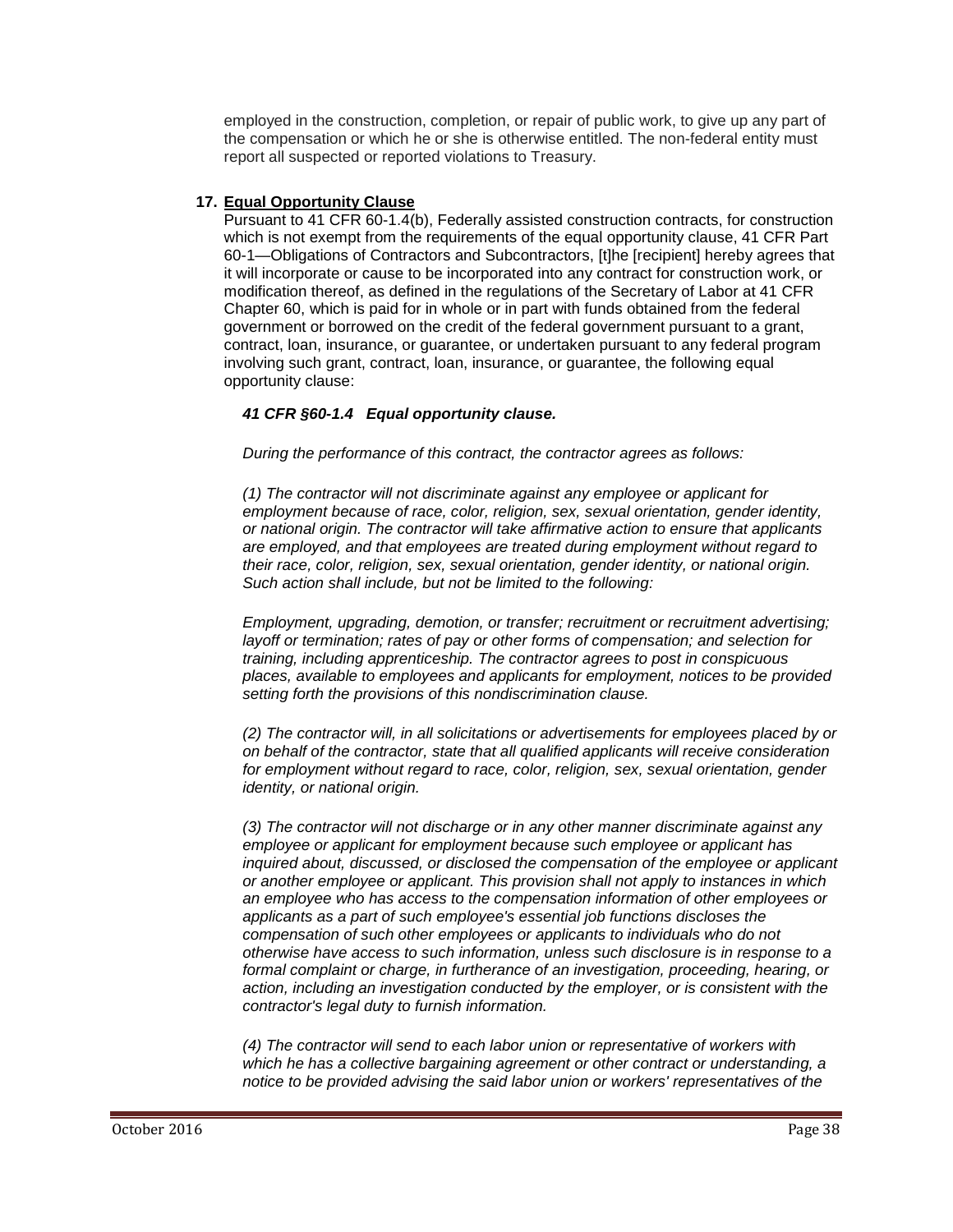*contractor's commitments under this section, and shall post copies of the notice in conspicuous places available to employees and applicants for employment.*

*(5) The contractor will comply with all provisions of Executive Order 11246 of September 24, 1965, and of the rules, regulations, and relevant orders of the Secretary of Labor.*

*(6) The contractor will furnish all information and reports required by Executive Order 11246 of September 24, 1965, and by rules, regulations, and orders of the Secretary of Labor, or pursuant thereto, and will permit access to his books, records, and accounts by the administering agency and the Secretary of Labor for purposes of investigation to ascertain compliance with such rules, regulations, and orders.*

*(7) In the event of the contractor's noncompliance with the nondiscrimination clauses of this contract or with any of the said rules, regulations, or orders, this contract may be canceled, terminated, or suspended in whole or in part and the contractor may be declared ineligible for further Government contracts or federally assisted construction*  contracts in accordance with procedures authorized in Executive Order 11246 of *September 24, 1965, and such other sanctions may be imposed and remedies invoked as provided in Executive Order 11246 of September 24, 1965, or by rule, regulation, or order of the Secretary of Labor, or as otherwise provided by law.*

*(8) The contractor will include the portion of the sentence immediately preceding paragraph (1) and the provisions of paragraphs (1) through (8) in every subcontract or purchase order unless exempted by rules, regulations, or orders of the Secretary of Labor issued pursuant to section 204 of Executive Order 11246 of September 24, 1965, so that such provisions will be binding upon each subcontractor or vendor. The contractor will take such action with respect to any subcontract or purchase order as the administering agency may direct as a means of enforcing such provisions, including sanctions for noncompliance:*

*Provided, however, that in the event a contractor becomes involved in, or is threatened with, litigation with a subcontractor or vendor as a result of such direction by the administering agency, the contractor may request the United States to enter into such litigation to protect the interests of the United States.*

*The applicant further agrees that it will be bound by the above equal opportunity clause with respect to its own employment practices when it participates in federally assisted construction work: Provided, That if the applicant so participating is a State or local government, the above equal opportunity clause is not applicable to any agency, instrumentality or subdivision of such government which does not participate in work on or under the contract.*

*The applicant agrees that it will assist and cooperate actively with the administering agency and the Secretary of Labor in obtaining the compliance of contractors and subcontractors with the equal opportunity clause and the rules, regulations, and relevant orders of the Secretary of Labor, that it will furnish the administering agency and the Secretary of Labor such information as they may require for the supervision of such compliance, and that it will otherwise assist the administering agency in the discharge of the agency's primary responsibility for securing compliance.*

*The applicant further agrees that it will refrain from entering into any contract or contract modification subject to Executive Order 11246 of September 24, 1965, with*